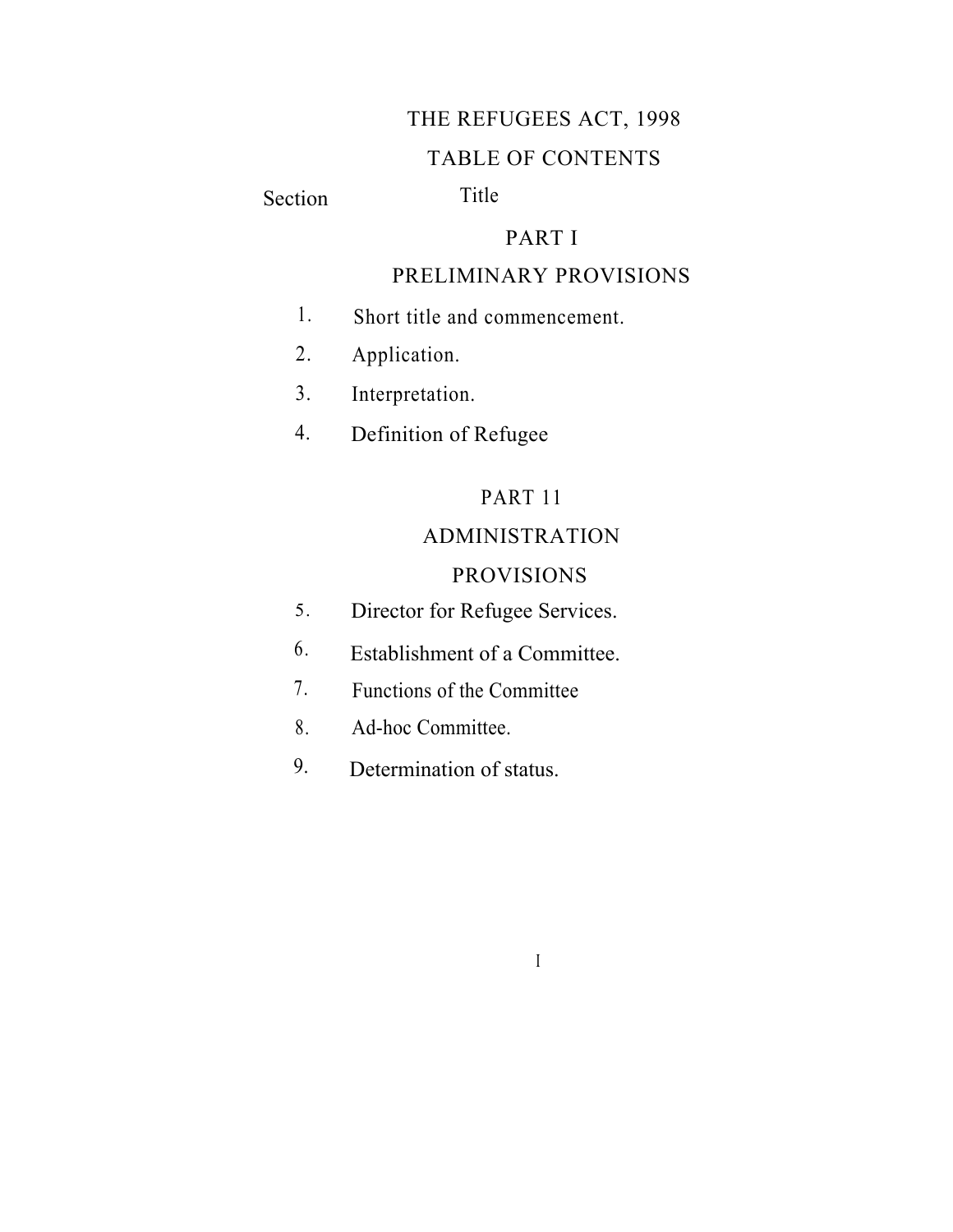## PART III

# PROVISIONS APPLYING TO REFUGEES GENERALLY

- 10. Places of entry or departure and routes.
- Surrender of weapons. 11.
- Permit to remain in Tanzania. 12.
- Detention and slaughter of animals. 13.
- Possession of vehicle of asylum 14. seeker or refugee.

# PART IV SPECIAL PROVISIONS WHICH MAY BE APPLIED TO REFUGEES

- 15. The Refugees Trust Fund.
- 16. Designated area.
- 17. Requirement to reside in a designated area,
- 18. Control of designated area
- 19. Administration of a designated area,
- 20. Restriction on persons entering designated area or addressing asylum seekers or refugees in such areas
- Power of competent authorities outside their areas 2 1.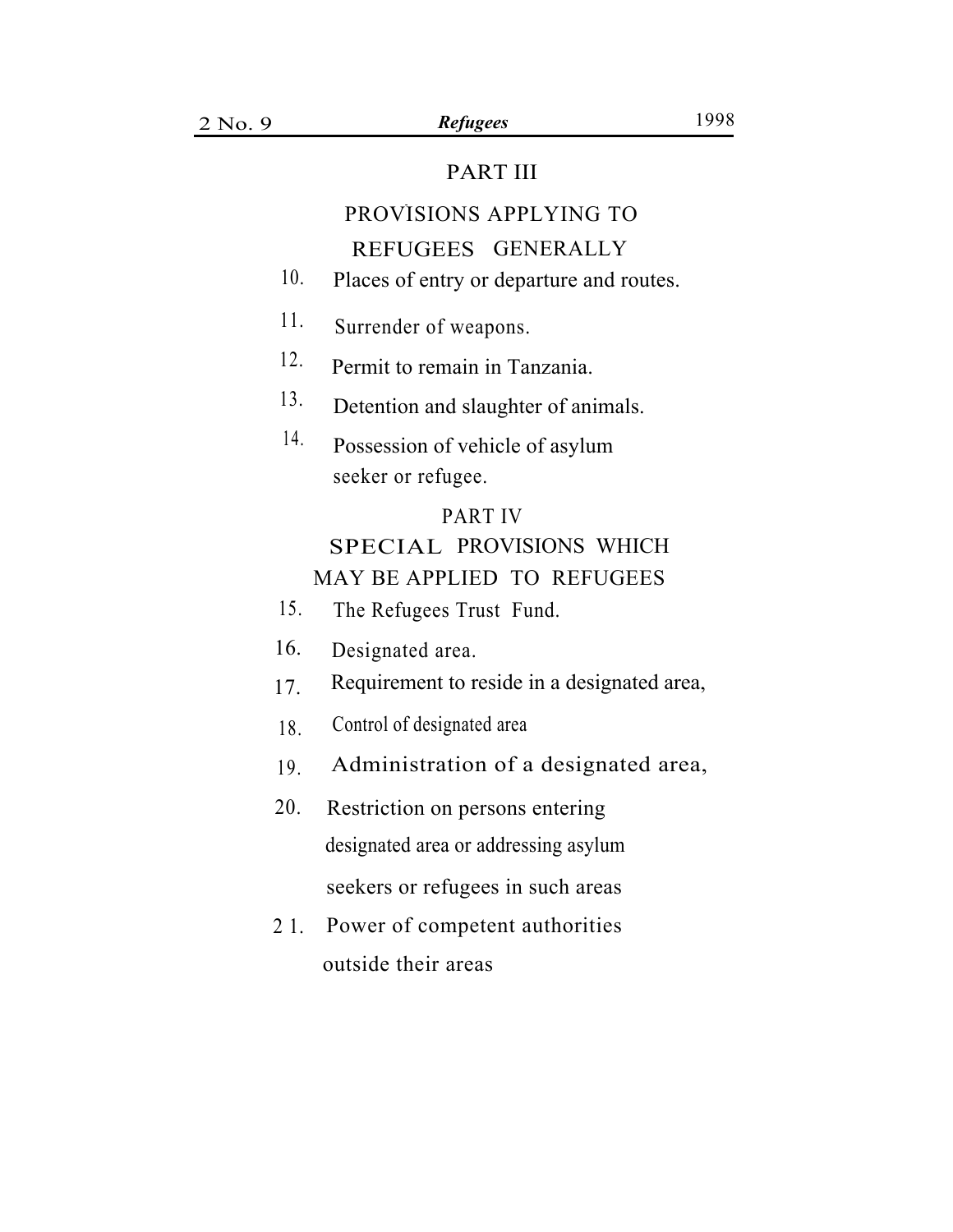## **PART V**

#### **MISCELLANEOUS**

- 22. Mode of giving rule, order or direction
- Communication between the Minister, the Director and competent, authority and asylum seeker or refugee. 23.
- 24. Offences and penalties
- 25. Prevention, arrest, search, seizure and. investigation.
- 26. Use of force to affect arrest
- 27. Detention of asylum. seeker or, refugee.
- 28. Deportation of asylum, seeker 01 refugee.
- 29. Protection of *bonafide* act*.*
- . 30. Registration of refugees, and asylum seekers.
- Education for refugees. 31.
- I Work permit for refugees. 32.
- Payment of taxes. 33-
- Voluntary repatriation 34.
- Family re-union. 35.
- Resettlement. 36.
- 37. Repeal of Act No. 2 of, 1966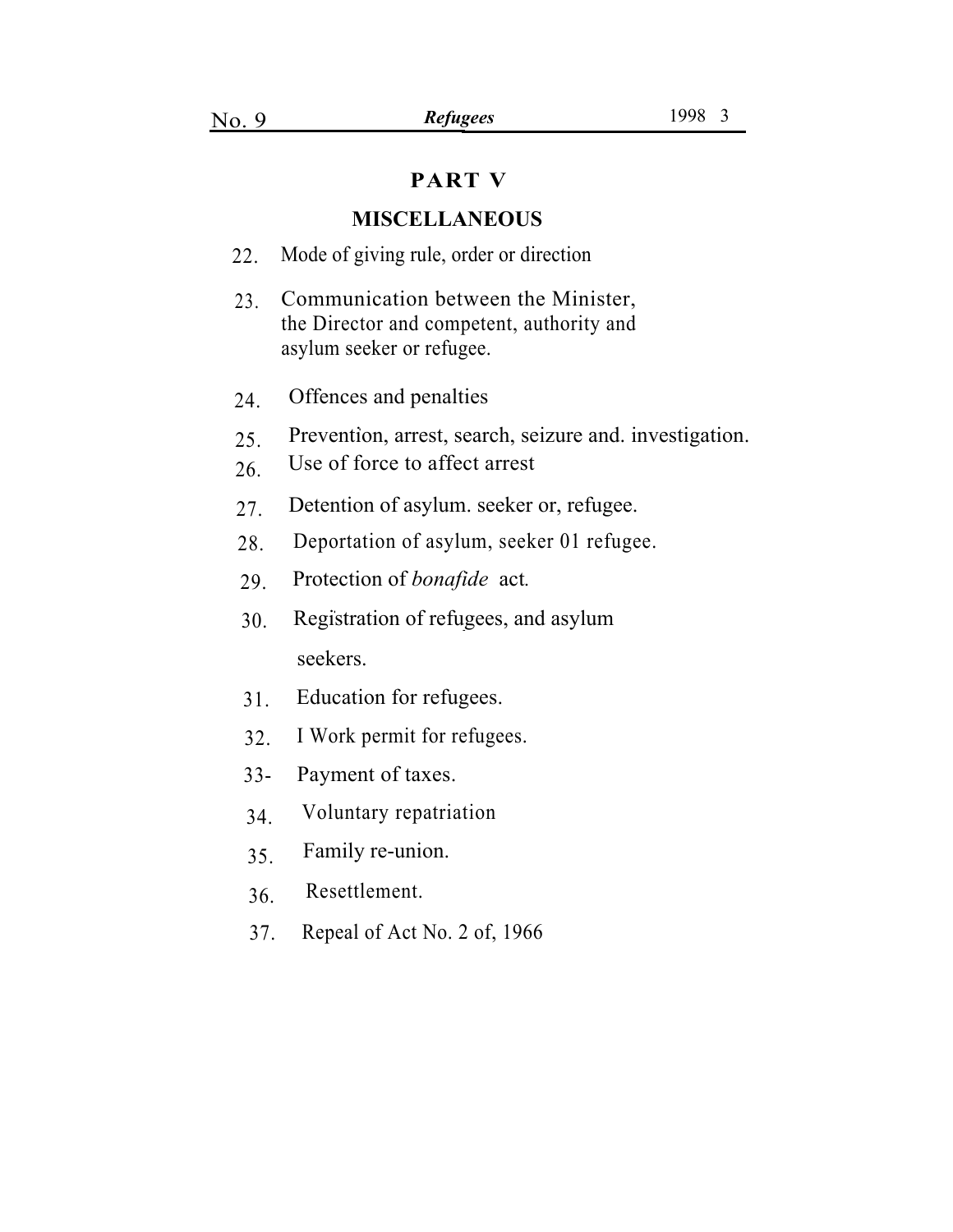#### THE UNITED REPUBLIC OF TANZANIA



NO. 9 OF 1998

I ASSENT, Keujamin W. Mkapa President  $24.1.1999.$ 

 $\pm 4$ 

An Act to make provision for the enactment of the Refugees Act, National Eligibility Committee, Asylum seeker and Refugee administration and to repeal the Refugee (Control) Act and for connected matters 

**ENACTED by the Parliament of the United Republic** of lanzania

Service Stor

#### **PART I**

### **PRELIMINARY PROVISIONS**

Short title and This Act may be cited as the  $\mathbf{1}$ . Refugees Act, 1998 and shall come into commencement operation on a date which the Minister may by notice in the Gazette appoint.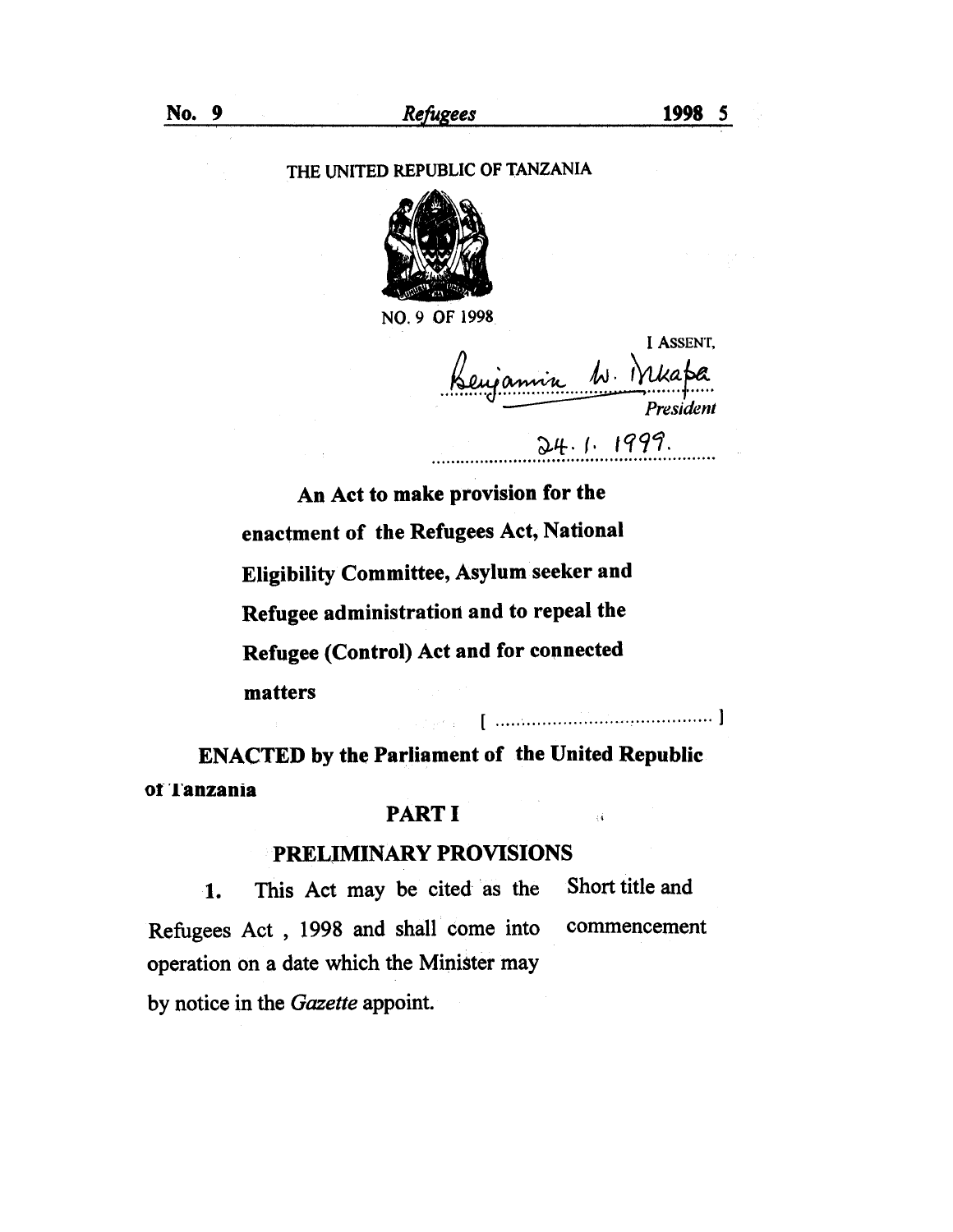| 6 No. 9        | <b>Refugees</b>                                        | 1998 |
|----------------|--------------------------------------------------------|------|
| Application    | 2. This Act shall apply throughout                     |      |
|                | the United Republic of Tanzania                        |      |
| Interpretation | In this Act unless the context<br>3 <sub>1</sub>       |      |
|                | otherwise requires-                                    |      |
|                | area <sup>1</sup> in relation to a competent authority |      |
|                | is a Regional Commissioner, the                        |      |
|                | region of which he has the charge;                     |      |
|                | and when the competent authority is                    |      |
|                | a District Commissioner, the district                  |      |
|                | of Which, he ha's charge;                              |      |
|                | "asylum" means, shelter granted by the,                |      |
|                | Government to Persons qualifying for                   |      |
|                | refugee status in accordance with the                  |      |
|                | provisions of this Act-                                |      |
|                | "asylum seeker" means a person seeking                 |      |
|                | refugee Status in accordance with the                  |      |
|                | Provision of this, Act and in,                         |      |
|                | Accordance with other International                    |      |
|                | Conventions relating to refugee                        |      |
|                | matters of which Tanzania has                          |      |
|                | acceded to;                                            |      |
|                | authorized officer" ' means the Director of            |      |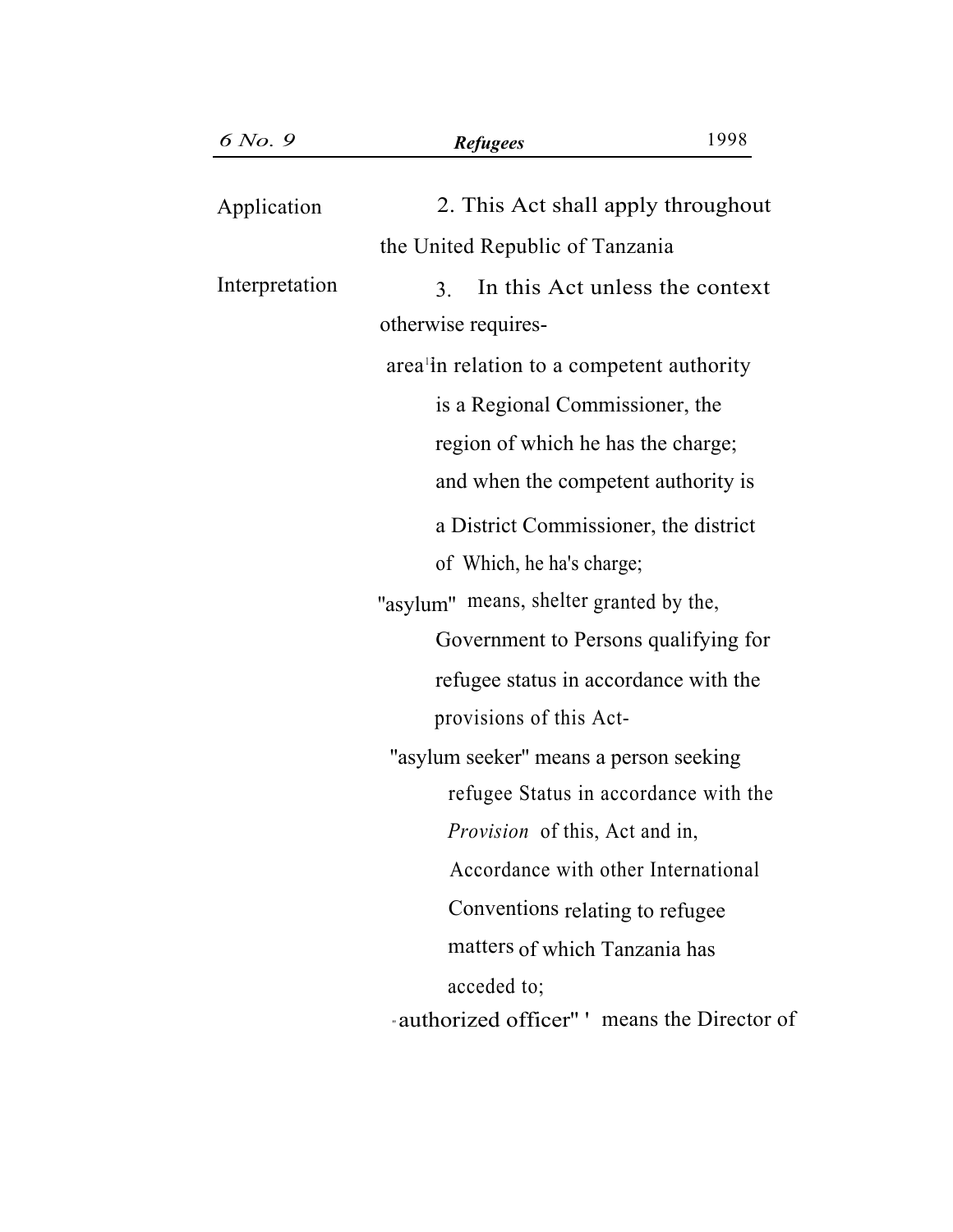| No. 9 | <i><b>Refugees</b></i>                               | 1998 7 |
|-------|------------------------------------------------------|--------|
|       | Refugee Services, refugee officer, a                 |        |
|       | settlement, officer or immigration,                  |        |
|       | officer                                              |        |
|       | "Committee" means the National                       |        |
|       | Eligibility Committee, established,                  |        |
|       | under section 6 of this Act-                         |        |
|       | "competent authority" means a, Regional,             |        |
|       | Commissioner, for the purpose of                     |        |
|       | sections $10, 11, 13$ and, 14 and                    |        |
|       | includes, a District Commissioner                    |        |
|       | "dependent" has the meaning ascribed to it           |        |
|       | by thee Immigration Apt, 1, 995;                     |        |
|       | "designated area <sup>®</sup> means an area declared |        |
|       | as such by the Minister or competent;                |        |
|       | authority under subsections $(1)$ $(2)$              |        |
|       | and $(3)$ of section 16;                             |        |
|       | "Director" means the Director of                     |        |
|       | Refugees Services appointed under                    |        |
|       | section 5 of this. Act;                              |        |
|       | "family" includes husband or wife or a               |        |
|       | lawfully recognized spouse, children                 |        |
|       | below 18 years and any person living                 |        |
|       |                                                      |        |

*Refugees*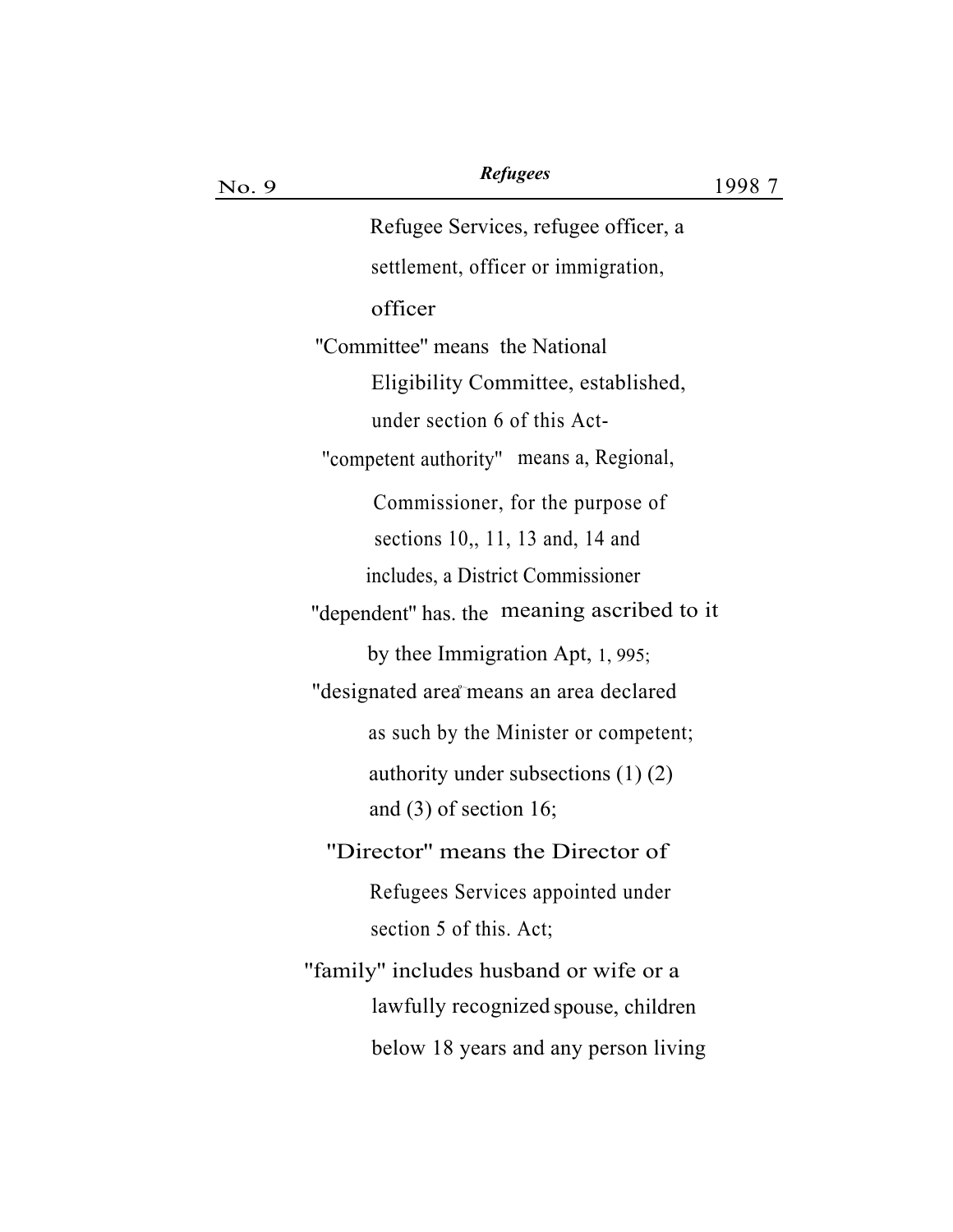| with the asylum seeker or refugee as                                                                                         |
|------------------------------------------------------------------------------------------------------------------------------|
| a dependent;                                                                                                                 |
| "lockup" means any facility for holding or<br>detaining remandee asylum seekers and<br>refugees within the designated areas; |
| "OAU' means the Organisation of African<br>Unity;                                                                            |
| "Minister" means the Minister for the time                                                                                   |
| being responsible for refugee matters-                                                                                       |
| "reception area" means an area declared as                                                                                   |
| such by the Minister under section                                                                                           |
| 16(1);                                                                                                                       |
| " Refugee Officer" means an officer                                                                                          |
| responsible for refugees matters                                                                                             |
| under this Act and answerable to the                                                                                         |
| Director of Refugees;                                                                                                        |
| "refugee settlement" means a refugee                                                                                         |
| settlement established in accordance                                                                                         |
| with section $16(3)$ ;                                                                                                       |
| "settlement officer" means a person                                                                                          |
| appointed to be incharge of a                                                                                                |
| designated area;                                                                                                             |
|                                                                                                                              |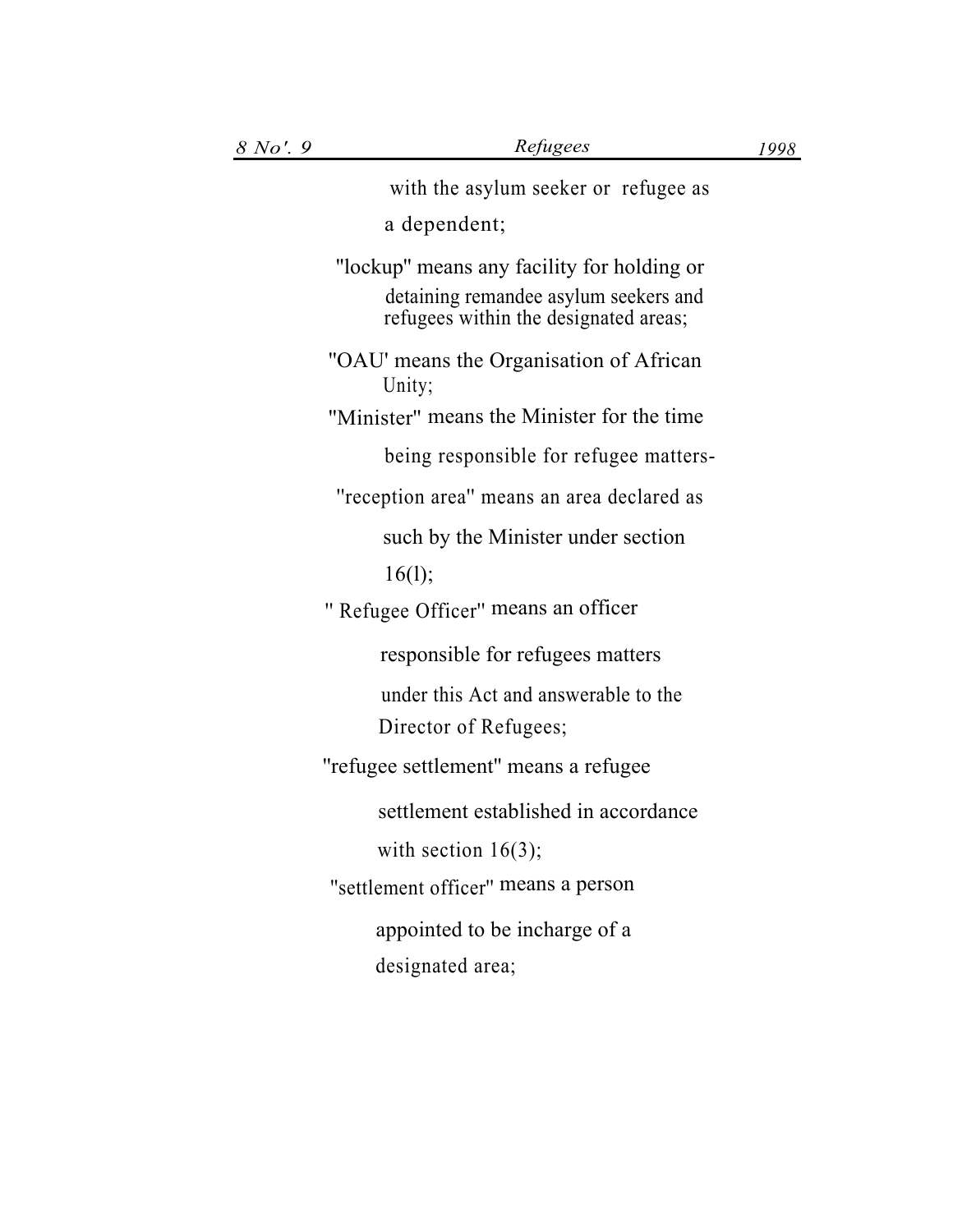# *No. 9 Refugees 1998 9*

''Trust'' means Tanzania Refugee Trust established under section 15 of this Act; ''UN''' means the United Nations, ''UNHCR'', means United Nations High Commissioner for Refugees.

| Definition of | $4-(I)$ Subject to the provisions of             |
|---------------|--------------------------------------------------|
| Refugee,      | sub-sections $(3)$ and $(4)$ of this section and |
| cessation and | for the purposes of this Act a refugee is any    |
| exclusion     | person who:                                      |

(a) is outside the country of his nationality or if he has no nationality, the country of his former habitual residence, because he has or had a well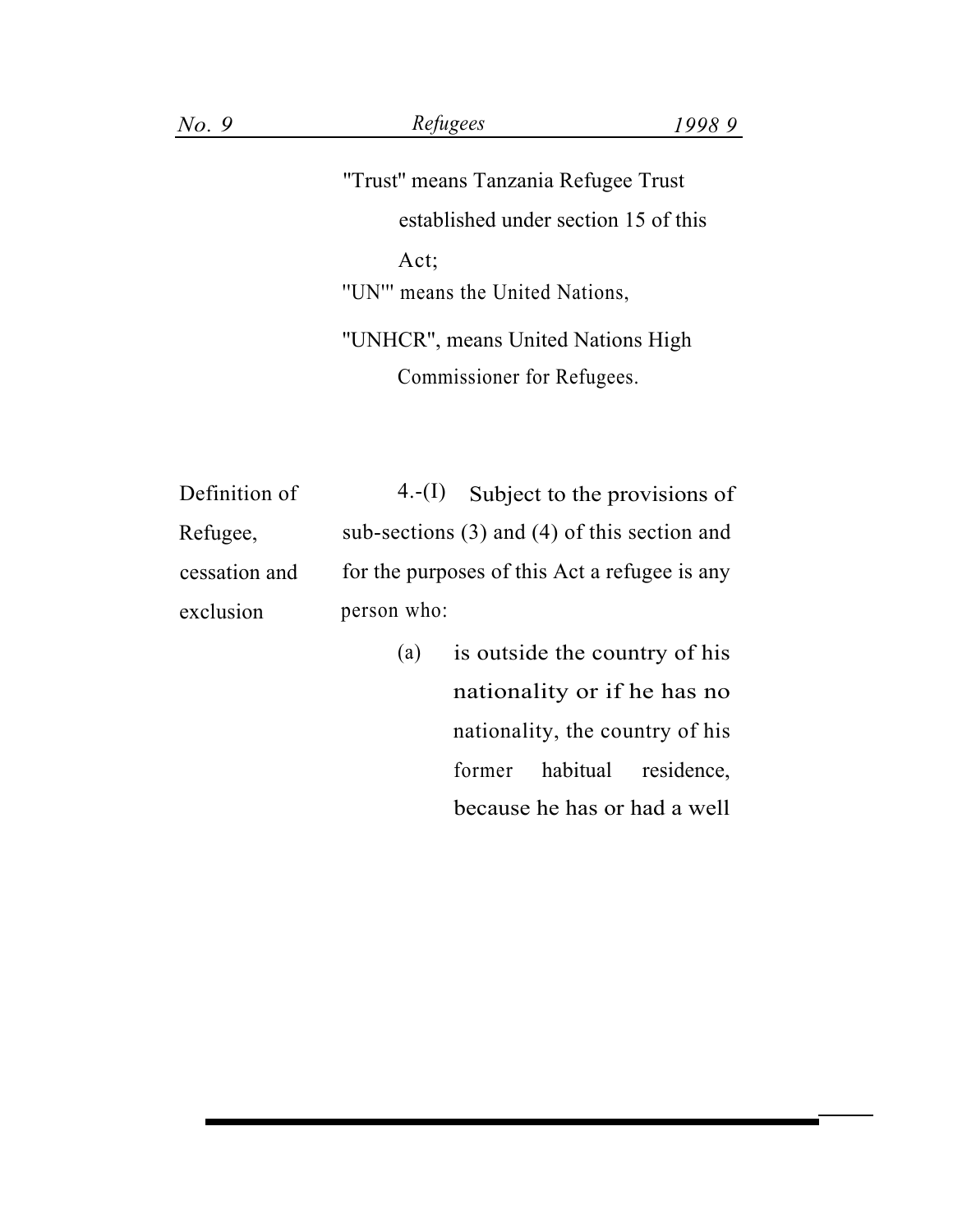founded fear of persecution by . reason of his race, religion, particular social group or political opinion and is unable or, because of such fear, is unwilling to avail himself of the protection of the Government of the. country of his nationality, or,if he has no nationality, to. return to the country of his former, habitual residence; nationality membership of a

(b) Owing to external aggression,, occupation, foreign domination or events seriously disturbing public order in either part or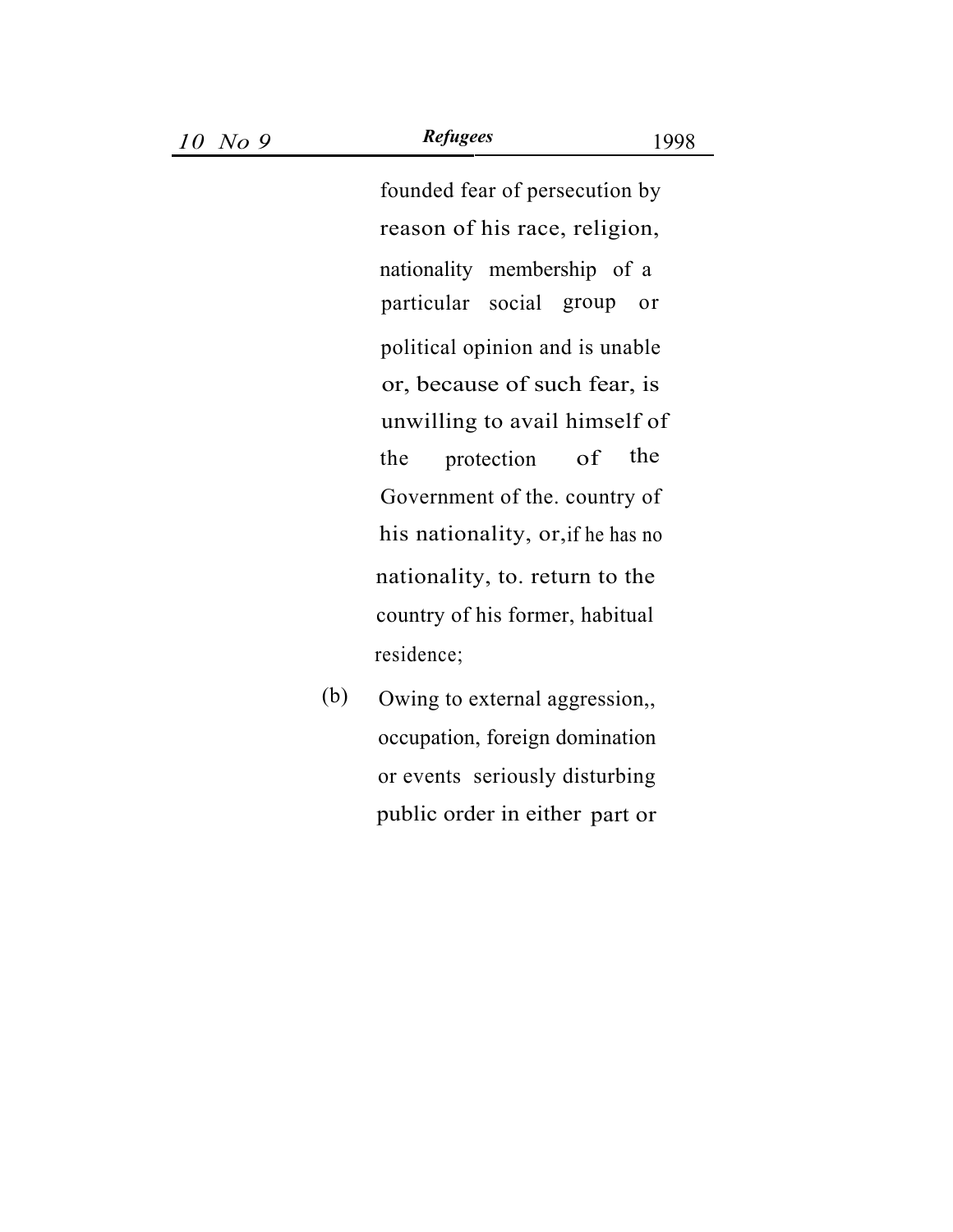the, whole of his country of origin or nationality, is compelled to, leave his place of habitual residence in order to seek refuge in another place outside his country of origin- or nationality;

(C) belongs to a group of persons which. by notice in the Government Gazette has, been declared to be, refugees for the reasons, set out *in,* paragraphs. (a.) and (b) above.

(2) In, the case of a person who has several, nationalities the term a, country, of which he is a national'' shall mean each of the countries, of which he is a national, and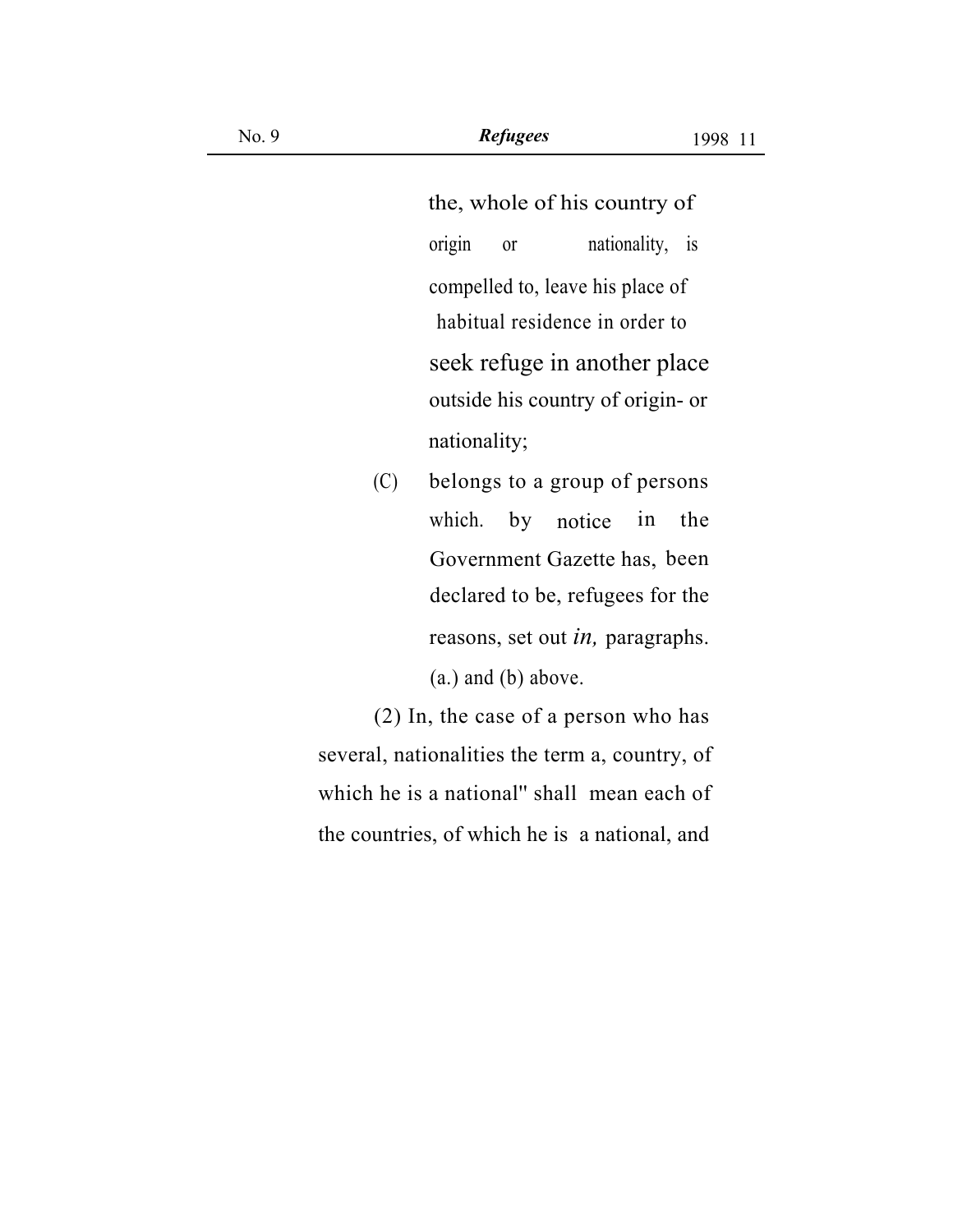a person shall not be deemed to be lacking the protection of the country of which he is a national if, without any valid reason based on well-founded fear, he has not availed himself of the protection of one of the countries of which he is a national.

(3) A person shall cease to be considered to be a refugee for the purposes of this Act if-

- (a) he has voluntarily re-availed himself of the protection of the country of his nationality; or
- having lost his nationality he has voluntarily required it; or (b)
- he  $(c)$  he has acquired a new nationality, and enjoys the protection of the country of his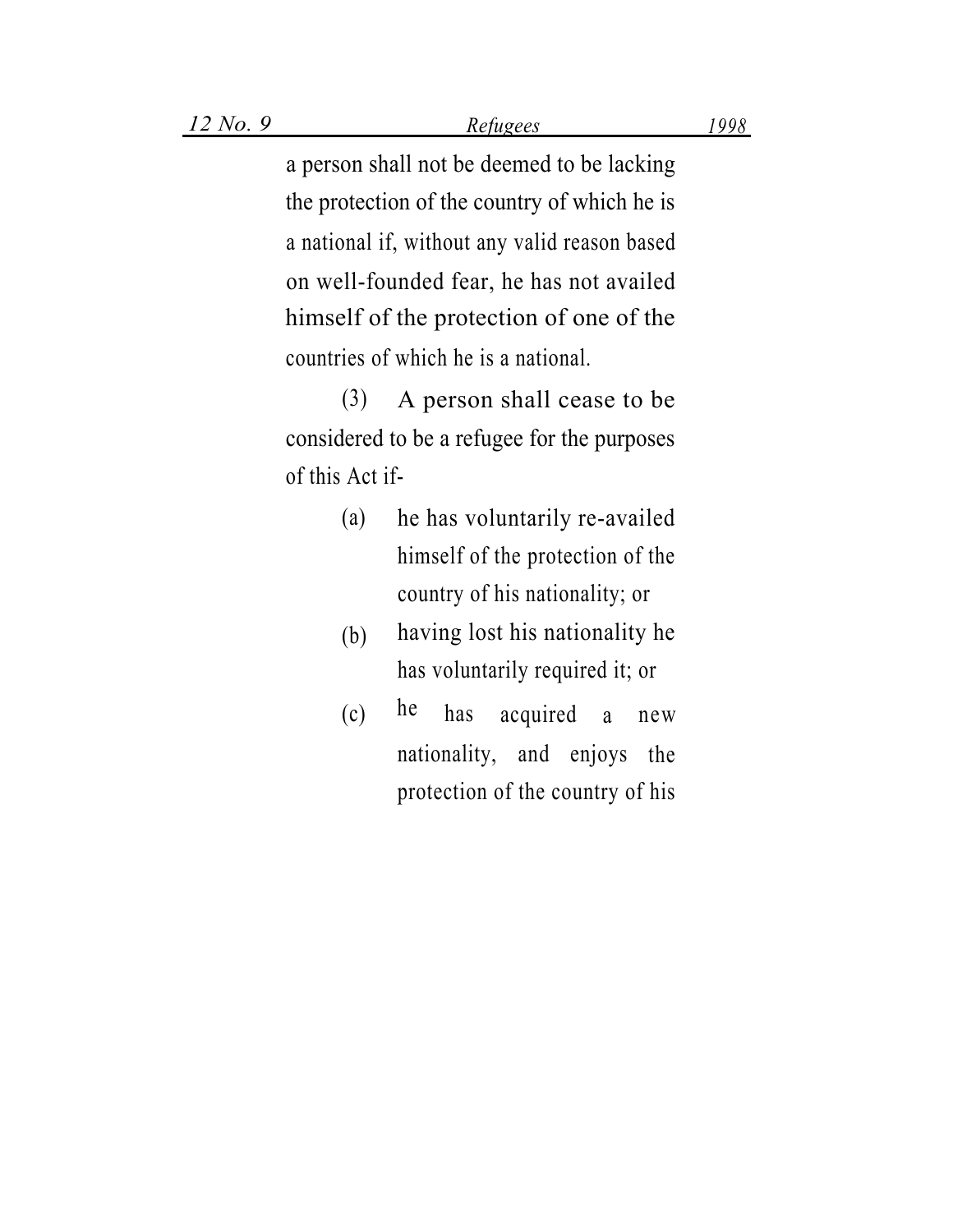| No. 9 |     | Refugees<br>1998 13              |
|-------|-----|----------------------------------|
|       |     | new nationality; or              |
|       | (d) | has voluntarily<br>he<br>re-     |
|       |     | established himself<br>in<br>the |
|       |     | country which he left<br>or      |
|       |     | outside which he remained        |
|       |     | owing to fear of persecution; or |
|       | (e) | he can no longer because the     |
|       |     | circumstances in connection      |
|       |     | with which he was recognised     |
|       |     | as a refugee having ceased to    |
|       |     | exist, continue to refuse to     |
|       |     | avail himself of the protection  |
|       |     | of<br>the<br>country of<br>his   |
|       |     | nationality, or if he has no     |
|       |     | nationality the country of his   |
|       |     | former habitual residence;       |
|       | (f) | he has committed a serious       |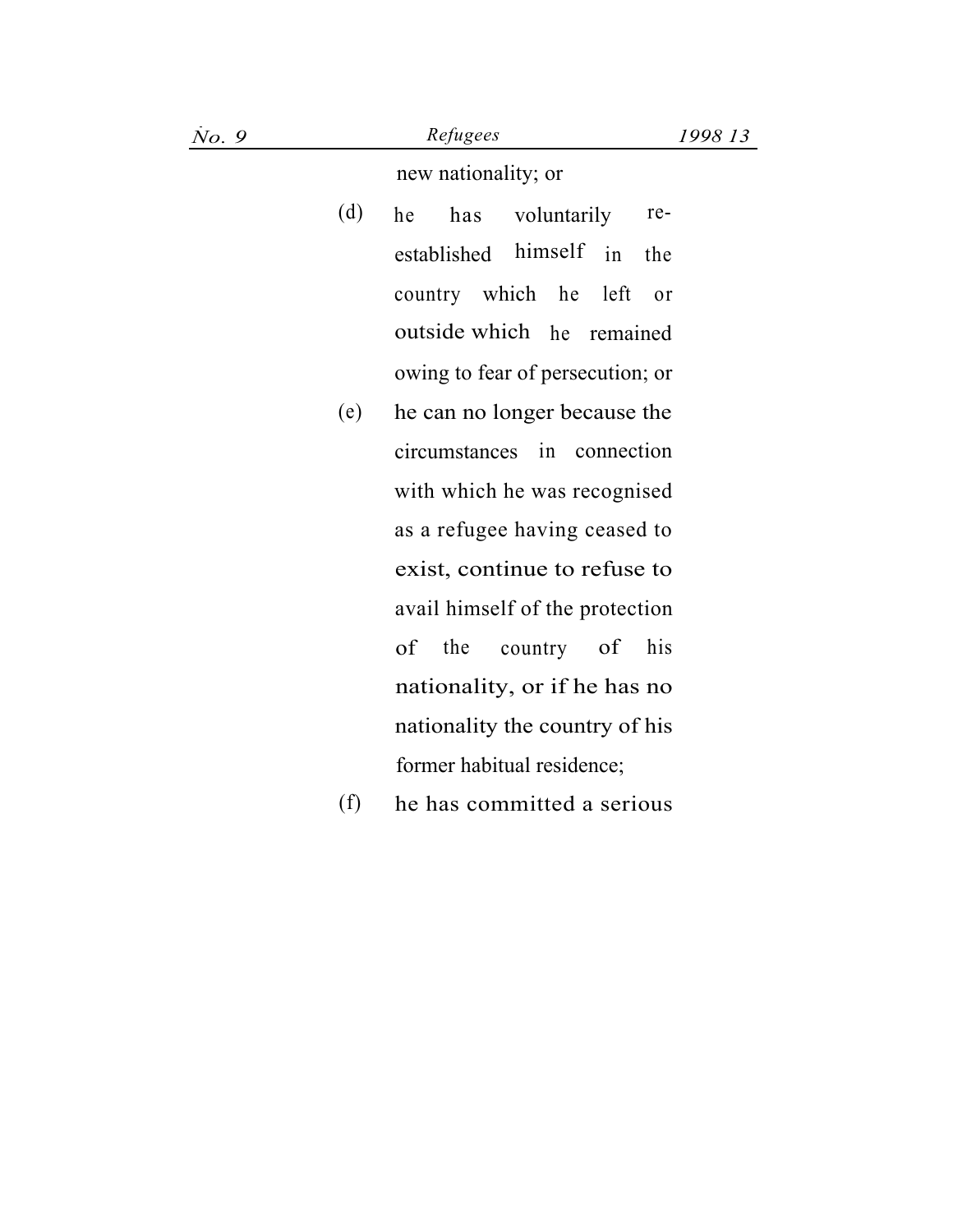non-political crime outside his . country of refuge after his admission to that country as a refugee; or

(g) he has seriously infringed the purposes and objectives of the 1969 O-A U refugee convention governing the

''Specific Aspects for Refugee Problems in Africa";

(h) he has involved himself in

subversive activities, whilst enjojoying asylum in Tanzania

- ,(4) A person shall not be considered
- a. refugee for the purposes of this Act if-
	- . (a) he has committed a crime against peace, a war crime or a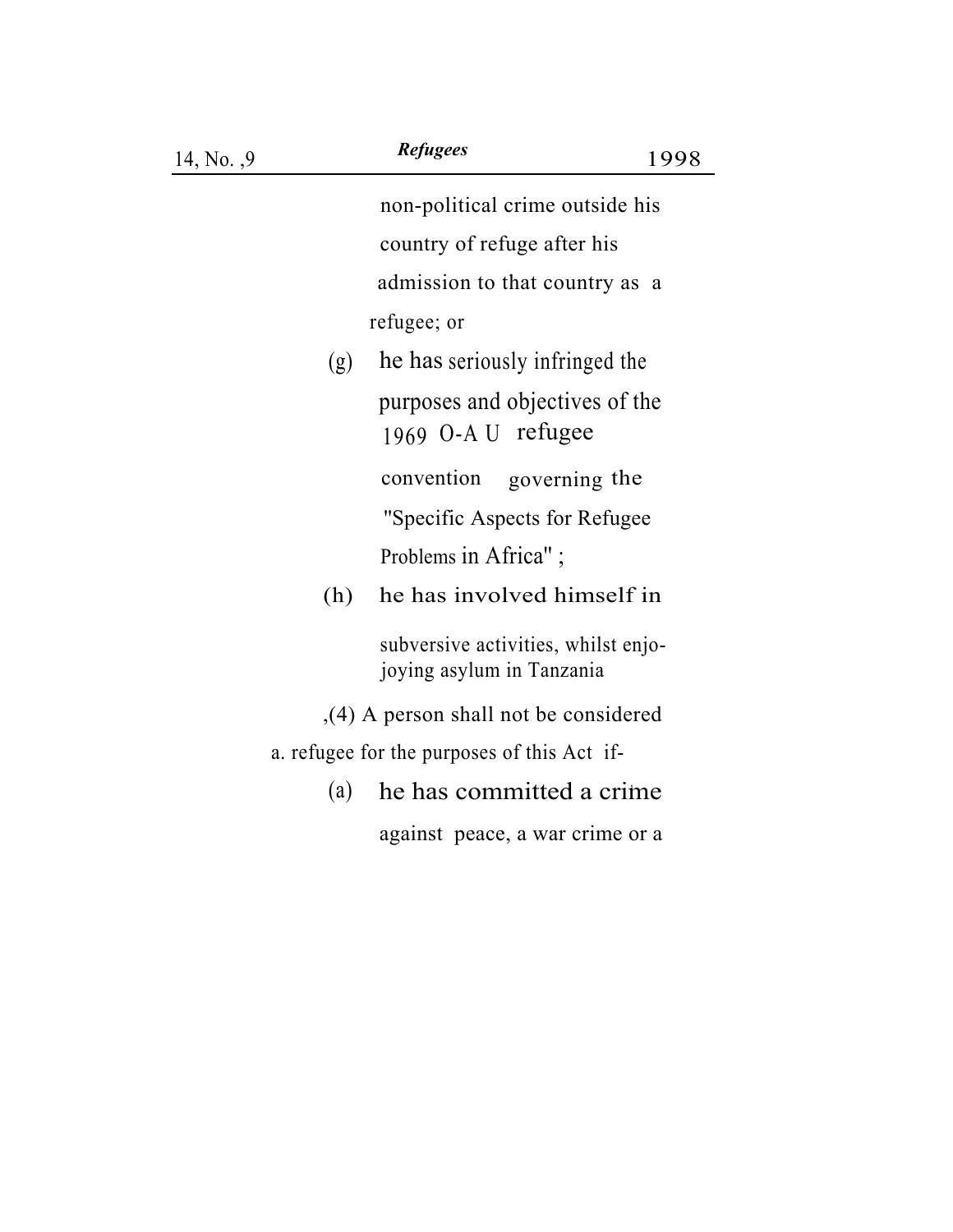crime against humanity, as define in International instruments drawn up to make provision in respect of such crimes; or

- . (b) he committed a serious nonpolitical crime outside the country of refuge prior to his admission in Tanzania as a refugee; or
- (c) he has been guilty of any act *contrary to the purpose and* principles of the OAU and/ or UN;
	- refugee status or asylum , in (d) he has already been granted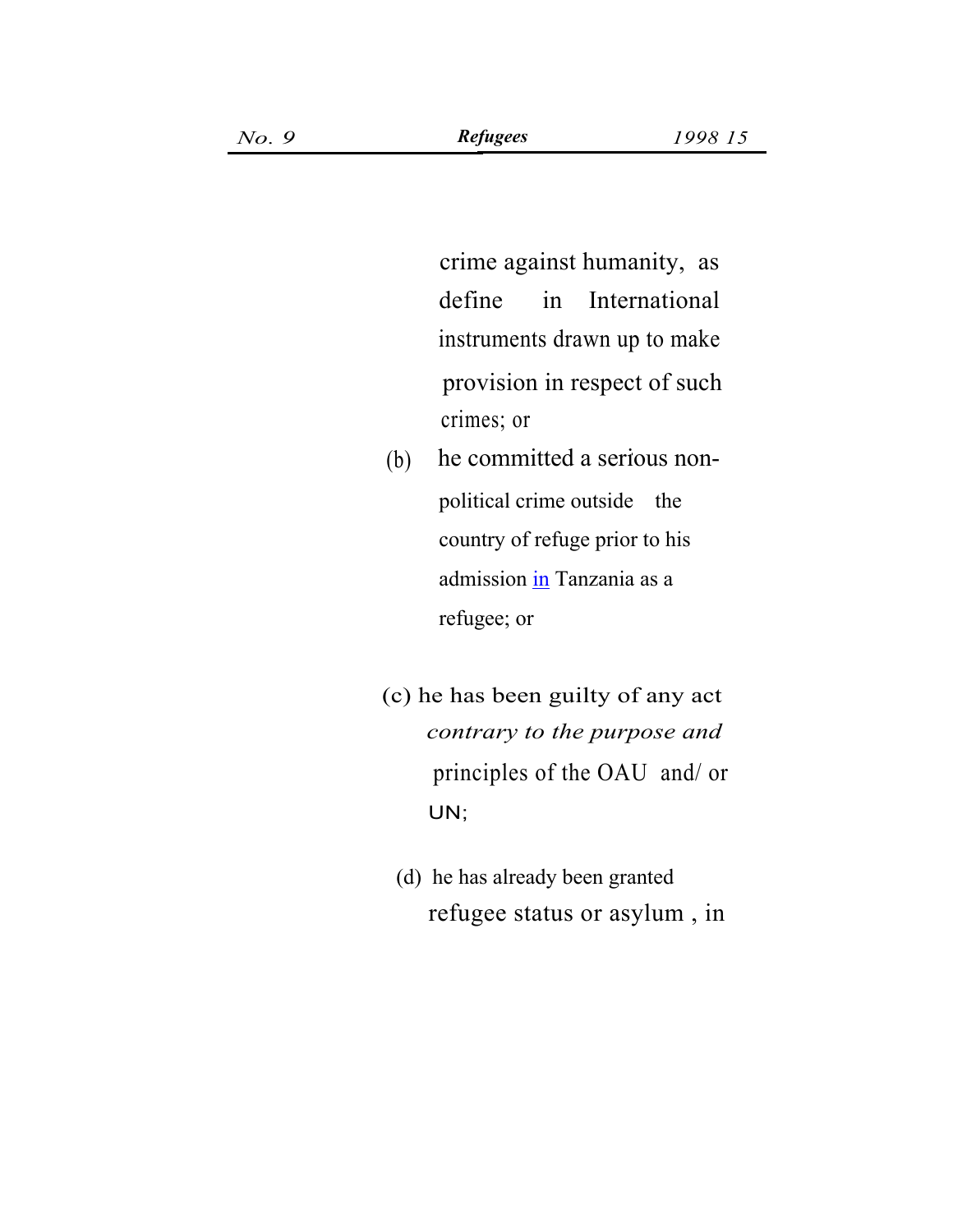another country prior to his entry to Tanzania provided that a person qualifying for resettlement or family reunification in accordance with the provisions of this Act or a person arriving from a territory where there has been a serious breach of peace, shall have his application for asylum considered-

(e) prior to his entry into Tanzania he has transited through one or more countries and is unable to show reasonable cause for failure to seek asylum in those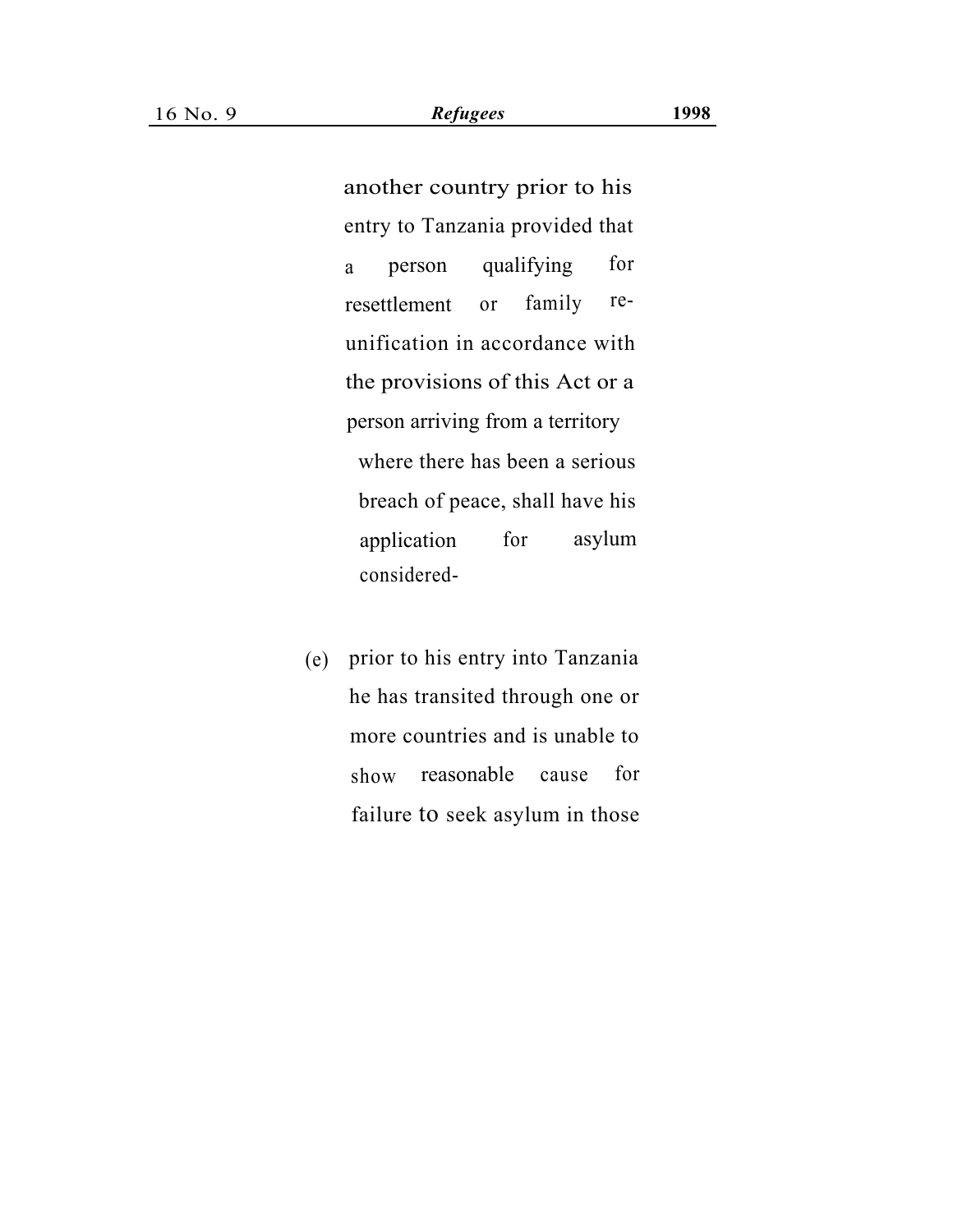No. 9 *Refugees* 1998 17

countries, provided that a person who has transited through a country or countries where there is a serious serviced breach of peace.

# PART 11

# ADMINISTRATION PROVISIONS

 $5.-(1)$  There shall be a Director of Director for Refugee Services, who shall be appointed Services by the President.

Refugee

(2) The functions of the Director shall be the following-

> (a) to convene meetings of the National Eligibility Committee;

> (b) to receive applications for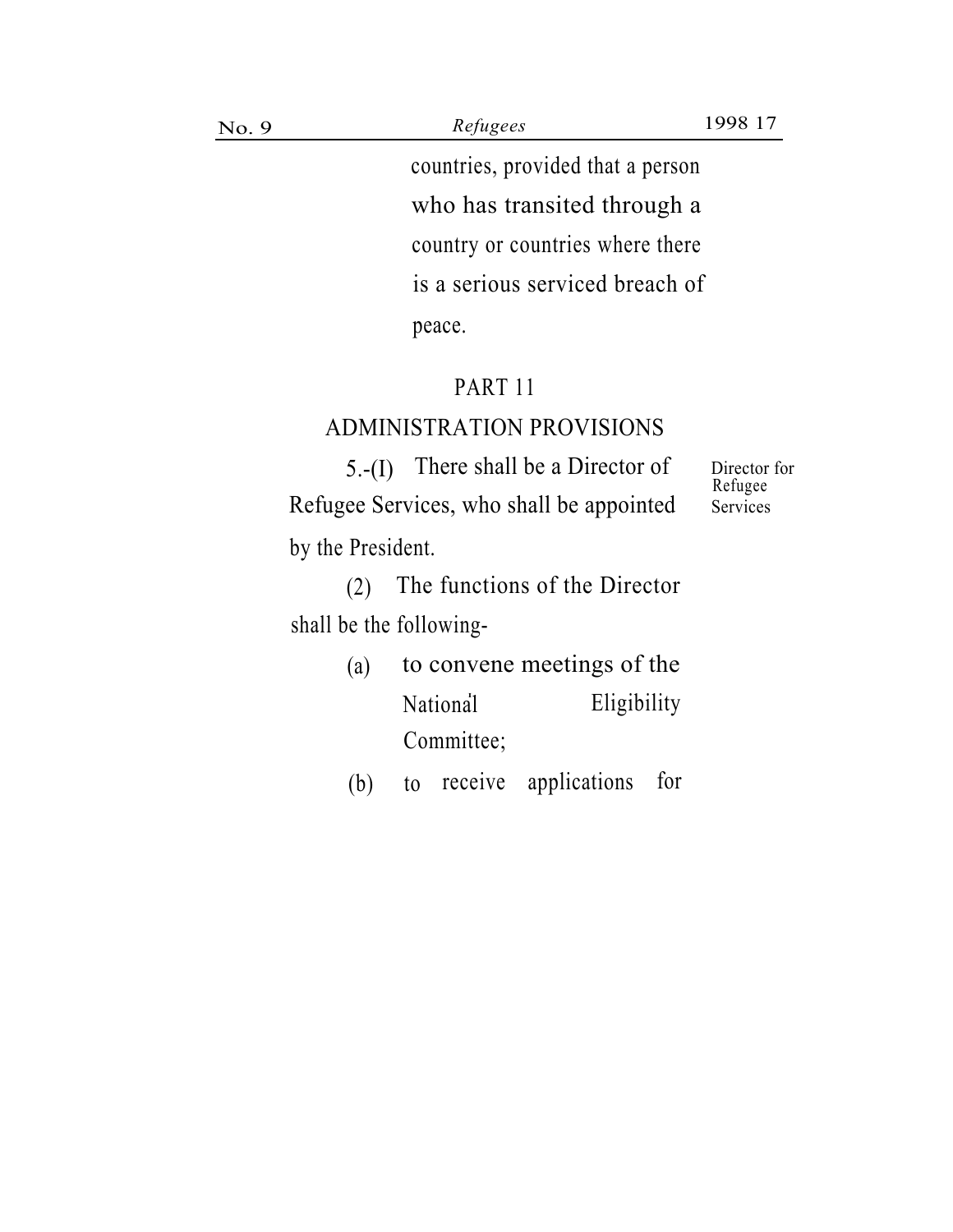| 18 No. 9- |     | 1998<br><b>Refugees</b>             |
|-----------|-----|-------------------------------------|
|           |     | submit<br>status<br>and<br>refugees |
|           |     | them to the Committee or the        |
|           |     | Ad-hoc Committee;                   |
|           | (c) | register applications<br>for<br>to  |
|           |     | refugee status and maintain a       |
|           |     | register of recognised refugees.    |
|           |     | Alterations to any of those         |
|           |     | registers can only be done          |
|           |     | upon approval of the Minister-      |
|           | (d) | to co-ordinate the provision of     |
|           |     | adequate facilities and services    |
|           |     | for the reception and care of       |
|           |     | refugees and asylum seekers         |
|           |     | within Tanzania-                    |
|           | (e) | to ensure that an applicant for     |
|           |     | refugee status is not ordered to    |
|           |     | leave the country before his        |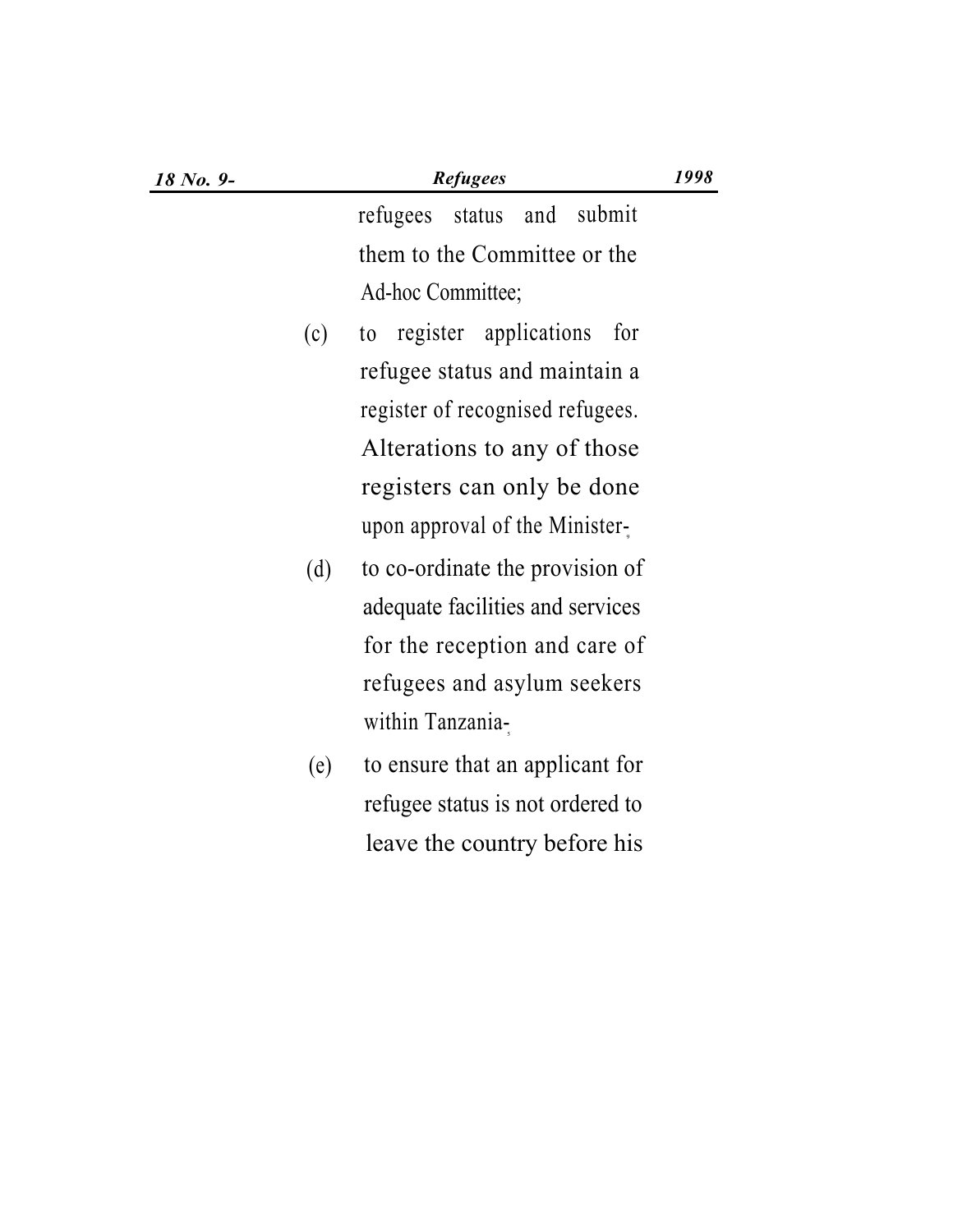claim for refugee status has been decided upon in accordance with the provisions of this  $Act_{\overline{9}}$ 

- (f) to receive applications for a resettlement of refugees in Tanzania from other countries of asylum, to submit them before the Committee and to keep all records thereof;
- to implement and communicate with applicants the decisions of the Minister-(g)
- (h) to exercise any other functions and duties that may be assigned to  $\hbar$ im by the Minister in terms of this Act.
- (3) No destruction, variation or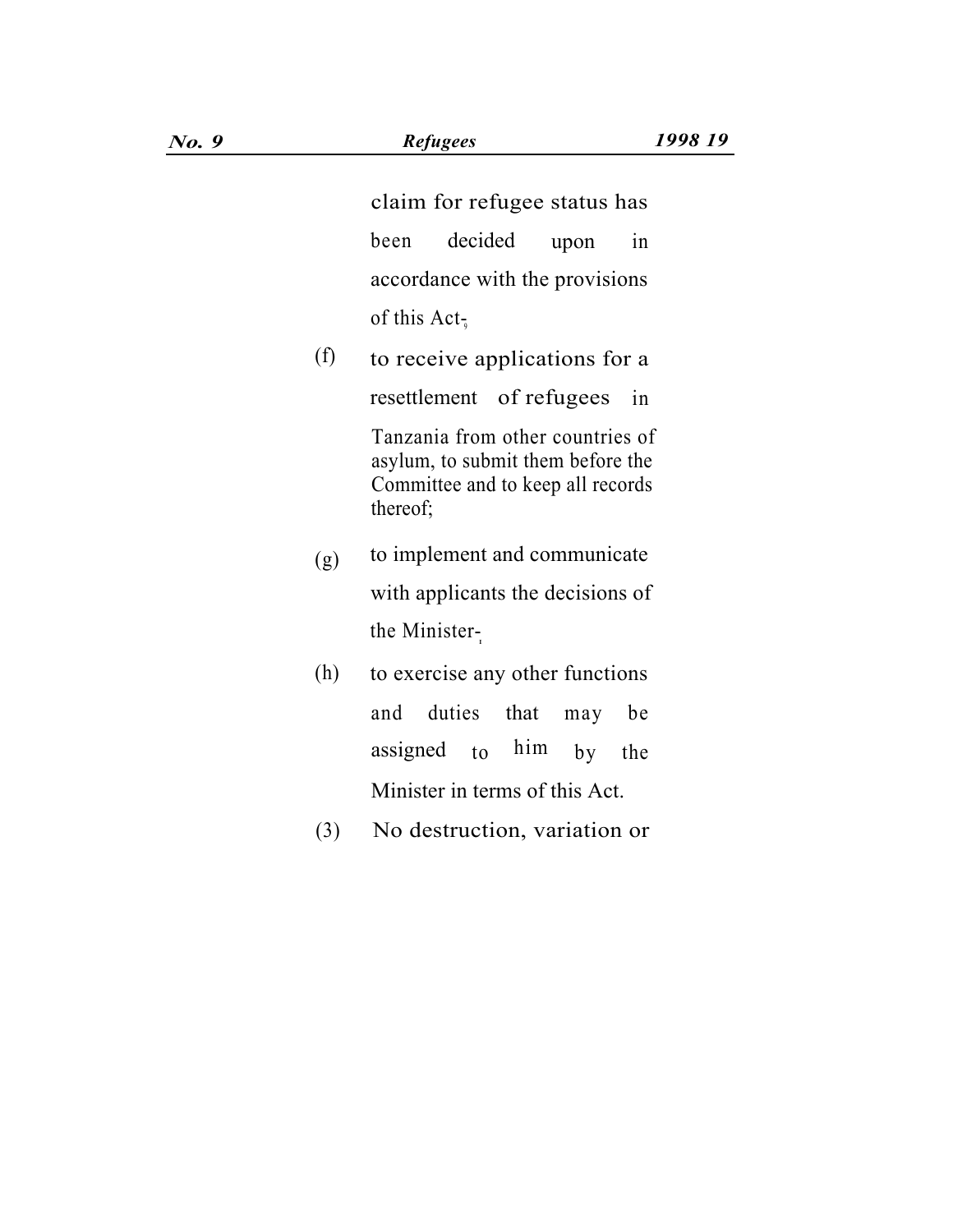| 20 No. 9 | Refugees                                    |  |
|----------|---------------------------------------------|--|
|          | alteration of any record made or kept under |  |
|          | the terms of this section shall be made     |  |
|          | except with approval of the Minister and    |  |
|          | shall be published in the Government        |  |
|          | Gazette.                                    |  |

**Establishment** 6.-(I) There is hereby established a of a Committee National Eligibility Committee which shall consist of the following members-

- (a) The Director-
- $(b)$  Not less than seven other members appointed by the Minister from the following departments in consultation with their respective Ministers-
	- (i) The Director of Public Prosecutions, who shall be the Chairman-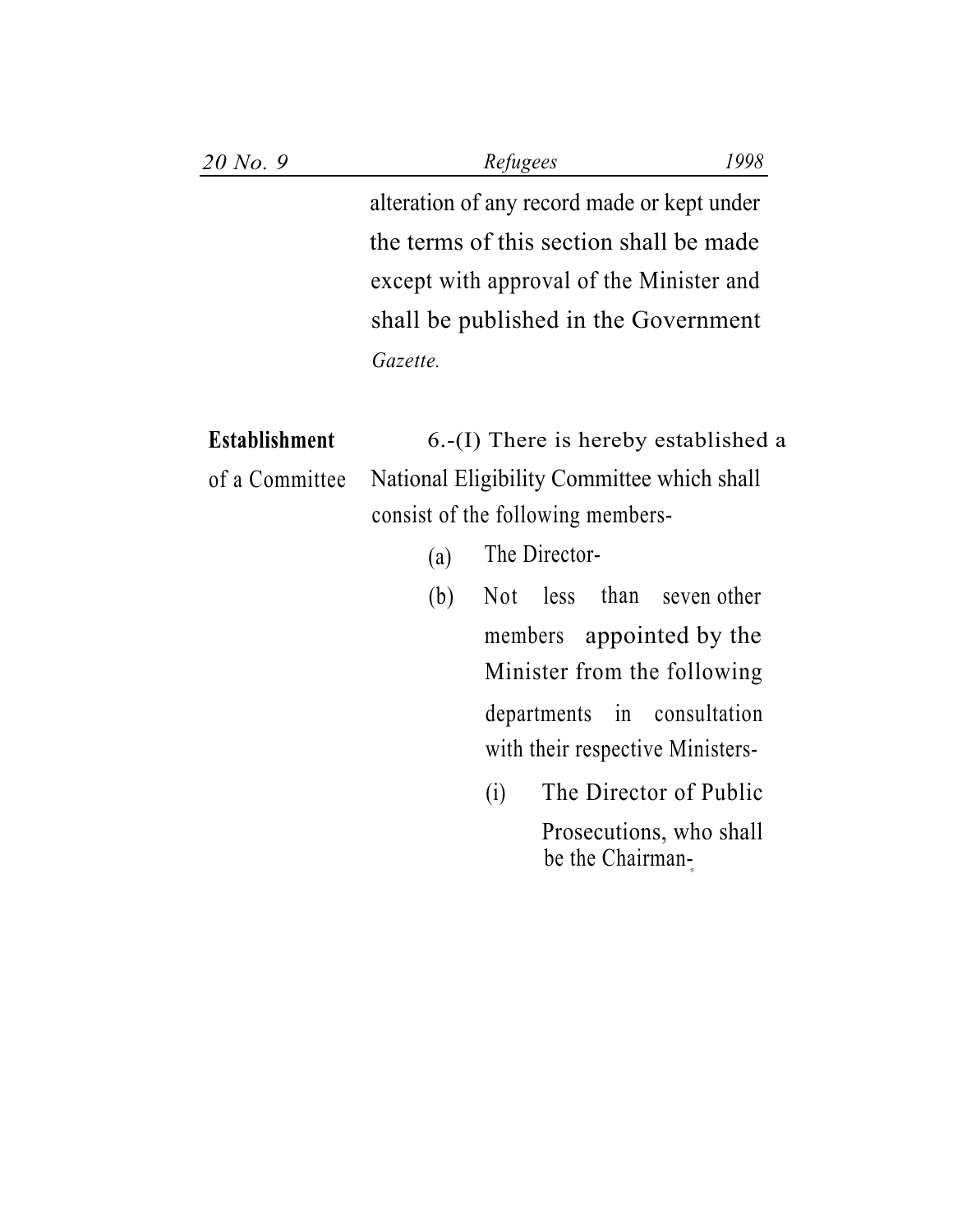- The President's Office; (ii)
- The Prime Minister's Office;  $(iii)$
- The Chief Minister's Office;  $(iv)$
- The Ministry of Foreign fairs and International Co- (v) peration;
- (vi) The Inspector General of Police; and
- (vii) The Director of Immigration Services.

(2) The officer of the UNHCR Representative in Tanzania shall be invited to attend the meetings of the Committee as an observer.

(3) The Minister may, when he considers it necessary co-opt for a specified period not more than two additional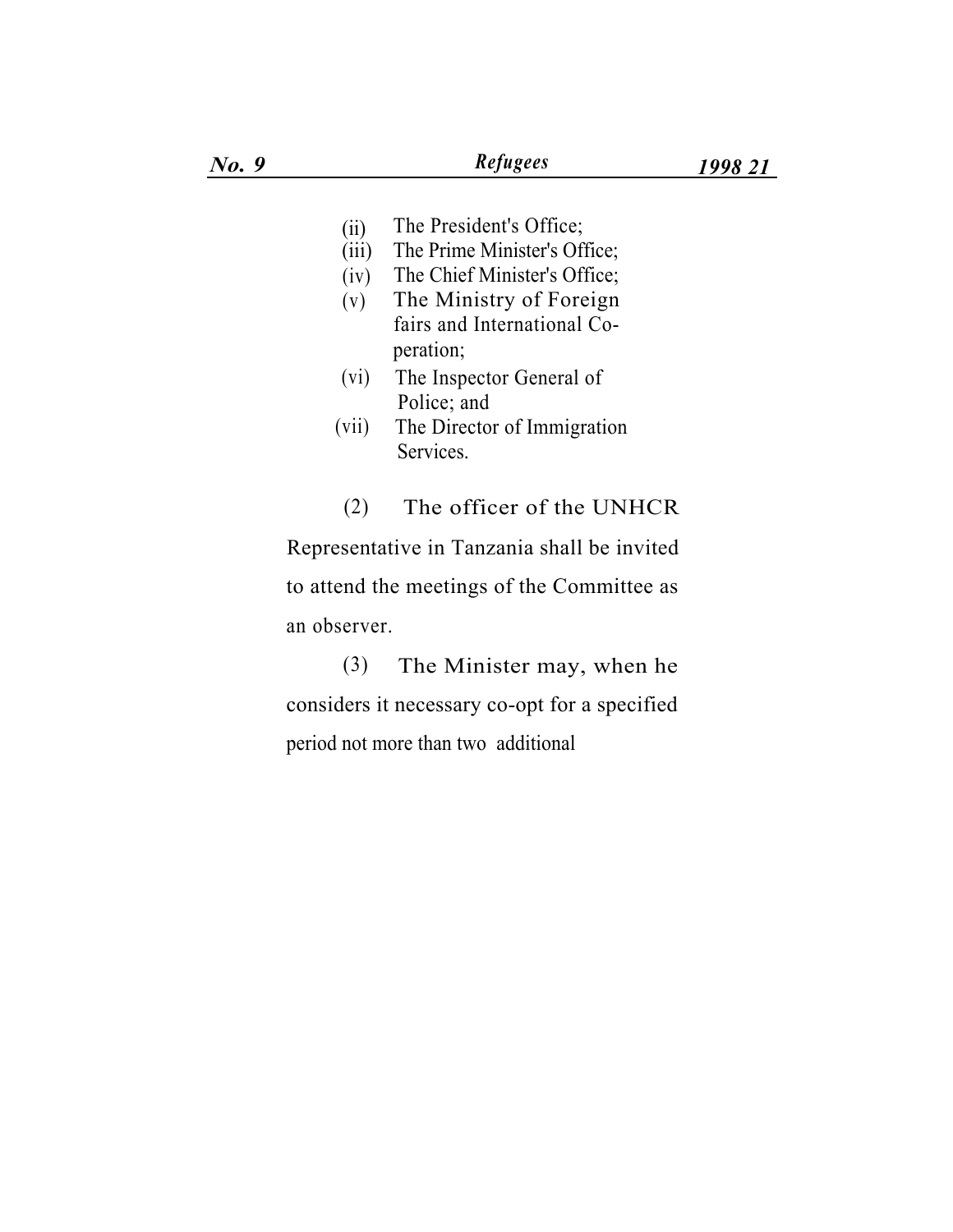(4) The Committee shall elect annually by simple majority a Vice-Chairman from amongst its members. The Committee shall in the absence of the Chairman and Vice-Chairman, elect by a simple majority from among its permanent members an acting Chairman.

(5) The Office of the Director shall provide the Secretariat of the Committee.

| Functions of the |                      | 7. The functions of the Committee    |
|------------------|----------------------|--------------------------------------|
| Committee        | shall be as follows- |                                      |
|                  |                      | (a) to consider all applications for |

refugee status and recommend to the Minister for-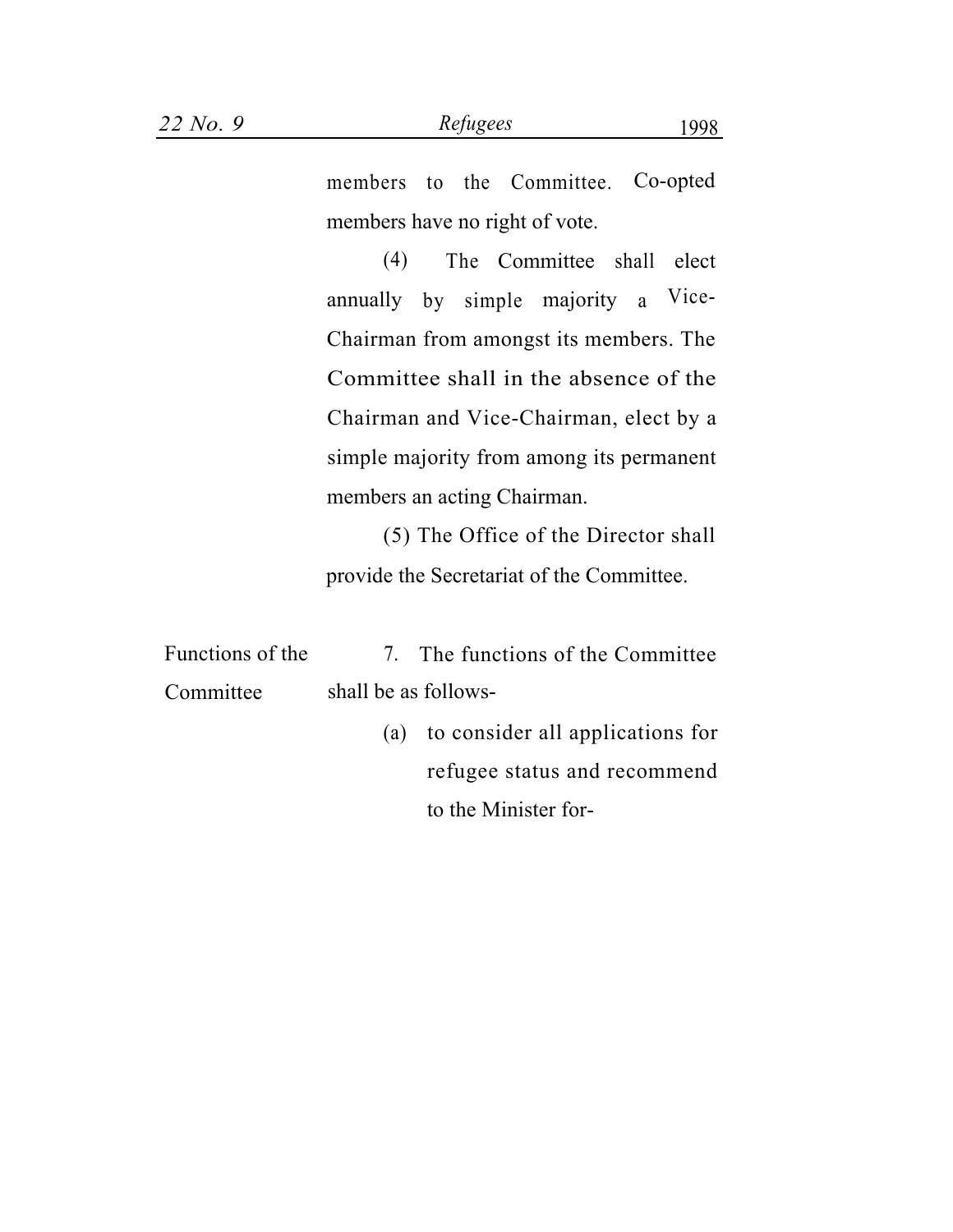| No. 9 |     | Refugees                                                             | 1998 23 |
|-------|-----|----------------------------------------------------------------------|---------|
|       |     | grant of refugee status and<br>(i)                                   |         |
|       |     | asylum;                                                              |         |
|       |     | denial of refugee status and<br>(ii)<br>asylum;                      |         |
|       | (b) | make<br>and<br>consider<br>to                                        |         |
|       |     | the<br>recommendations<br>to                                         |         |
|       |     | for<br>Minister on applications                                      |         |
|       |     | re-unification<br>with<br>family                                     |         |
|       |     | recognised<br>refugees                                               | in      |
|       |     | Tanzania;                                                            |         |
|       | (c) | make<br>consider<br>and<br>to                                        |         |
|       |     | recommendations<br>to                                                | the     |
|       |     | from<br>requests<br>Minister<br>on                                   |         |
|       |     | for<br>resettlement<br>refugees                                      | 1n      |
|       |     | Tanzania;                                                            |         |
|       |     | (d) to advise the Minister or the<br>Director on any matter referred |         |
|       |     | to it by either of them or both.                                     |         |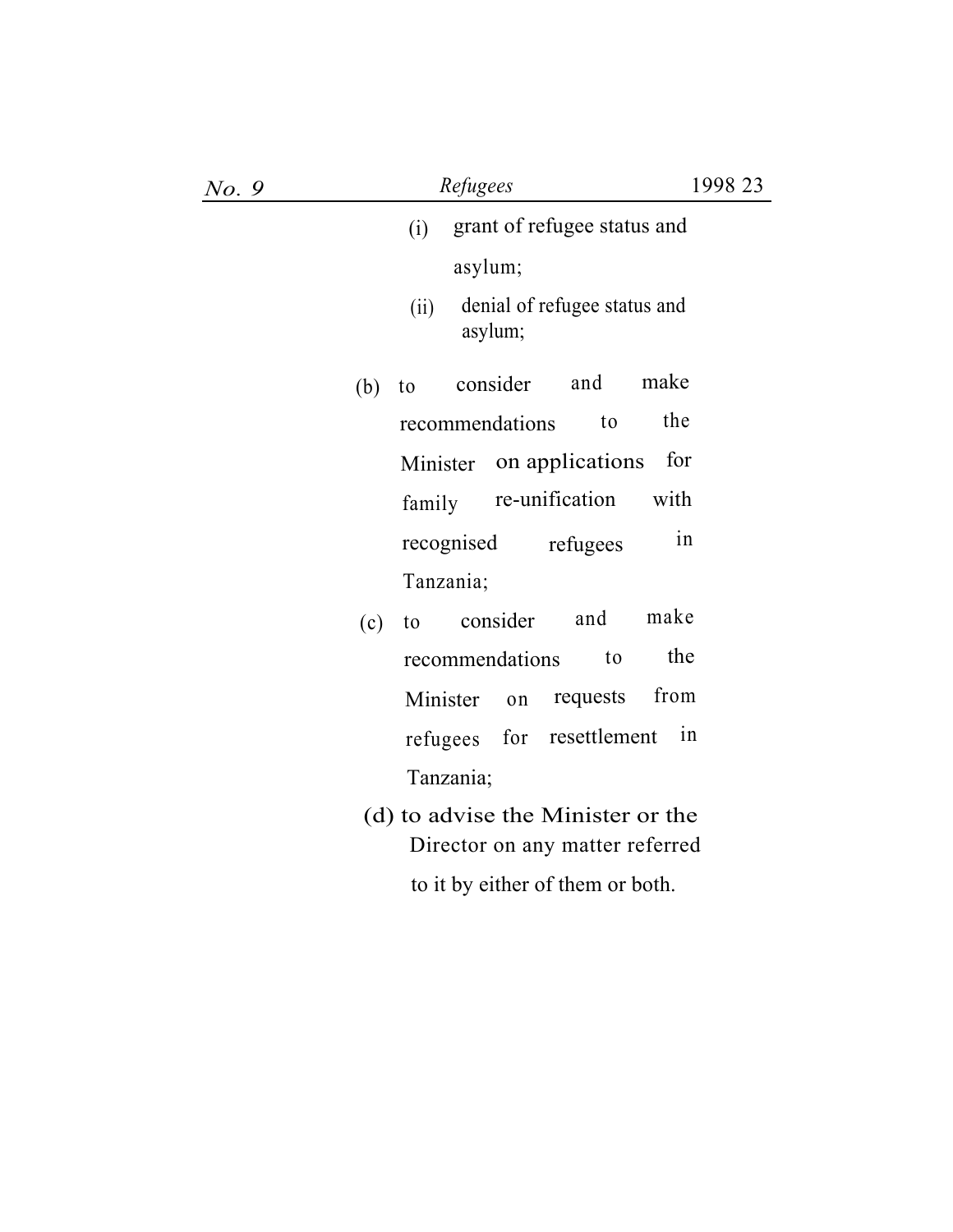Ad hoc 8.-(1) Where it is not feasible for the Committee to convene, the Minister- shall direct that an Ad hoc Committee be constituted to consider the refugee status of any group of persons claiming to be refugees and make recommendation to the Minister accordingly. committee (2) An Ad hoc Committee referred in subsection (1) shall be in respect of the area where the asylum seekers are and shall be composed of the- (a) Member of Parliament; (b) Director; (c) Regional Administrative Secretary; (d) Regional Security Officer, (e) Regional Police Commander; (f) Regional Immigration Officer; (g) The State Attorney in--charge (3) The UNHCR Representative in Tanzania or in his absence any other UNHCR Official designated by the Representative in Tanzania shall be invited to attend as an observer. (4) The Minister shall appoint a Chairman and Vice Chairman of the Ad hoc Committee. (5) The Minister shall specify the group of

persons whom the Ad hoc Committee shall consider their status and a time frame within which the Committee shall accomplish its work.

(6) The Office of the Director shall provide the Secretariat''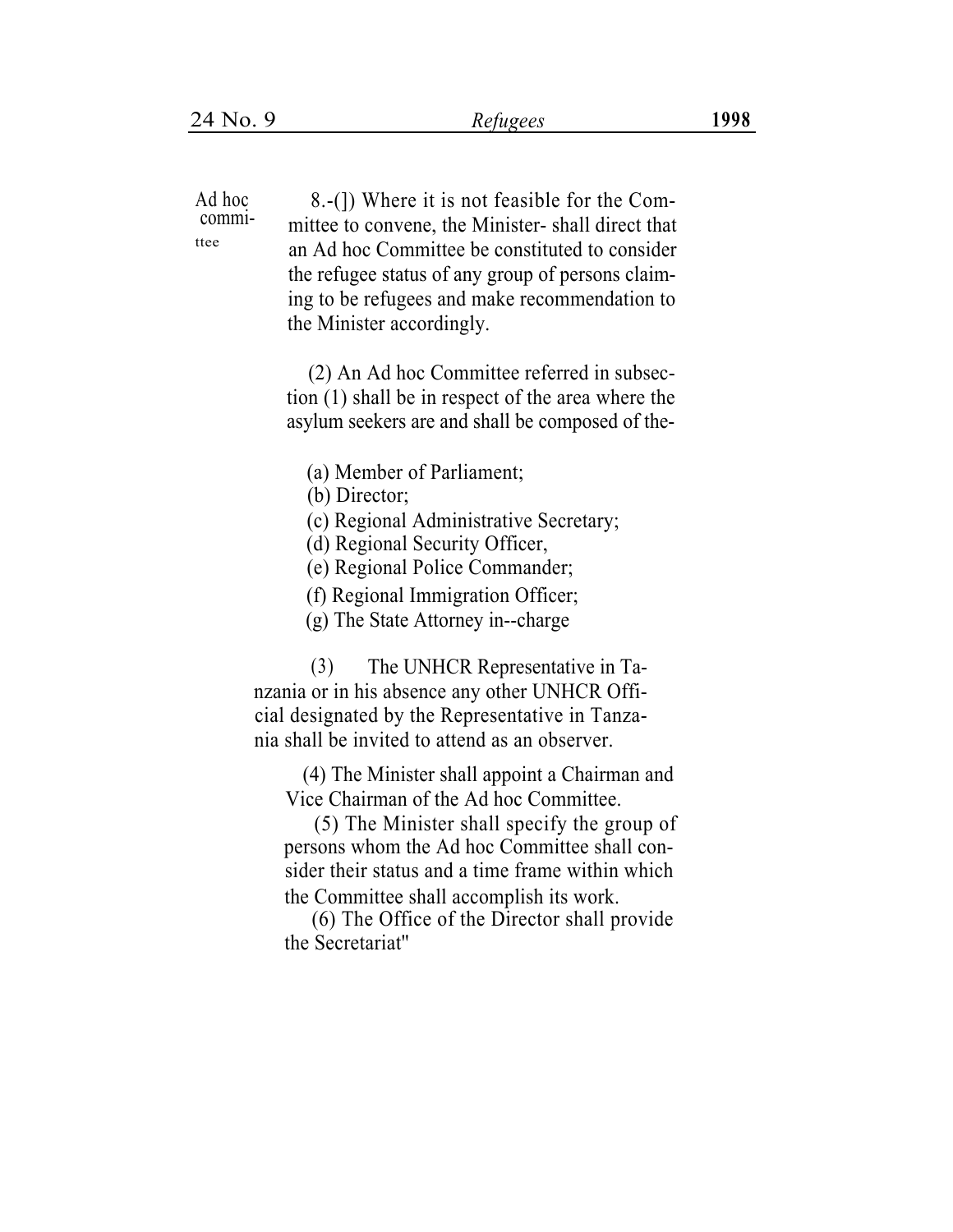9.-(I) Any person entering or who is Determination within Tanzania, whether lawfully or of status otherwise and who wishes to remain in Tanzania as a refugee within the meaning of section 4, shall immediately and not later than seven days after entry, unless he can show reasonable cause for delay, present himself or report to the nearest authorised officer, village Executive Officer, or a justice of peace and apply for recognition as a refugee.

(2) In the case of a person who is lawfully in Tanzania and is subsequently unable to return to his country of origin for the reasons within the meaning of section 4 he shall, prior to the expiration of his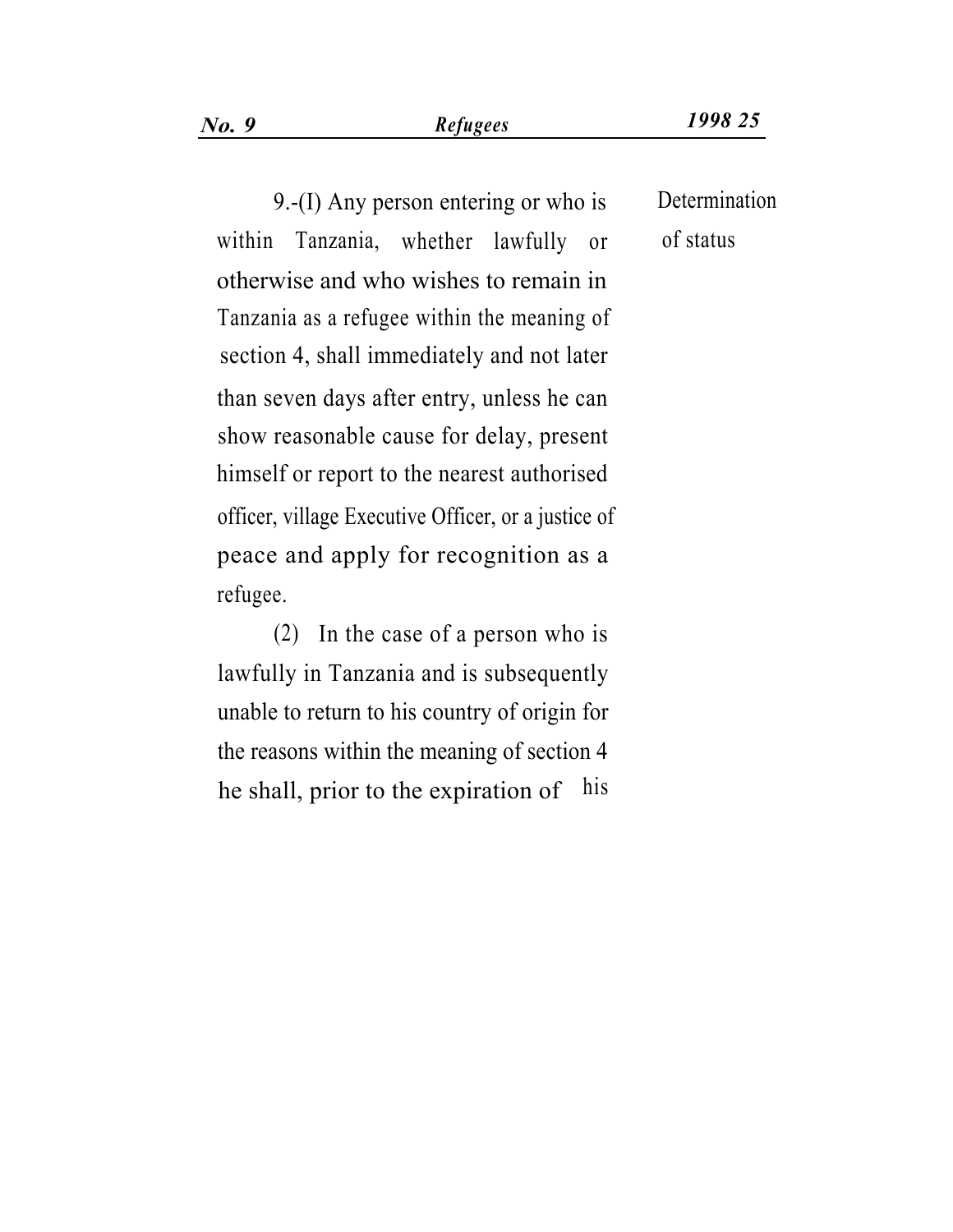lawful stay, present himself or report and apply to an authorised officer for recognition as refugee in accordance with the provisions of this Act.

(3) Without prejudice to the provision of this section, no person claiming to be a refugee within the meaning of section 4 shall merely for reasons of his illegal entry be declared a prohibited immigrant, detained or penalized in any other way save that any person who after entering Tanzania or who is within Tanzania fails to comply with subsection (1) of this section shall be guilty of an offence.

(4) if the authority to whom the person reports or represents himself in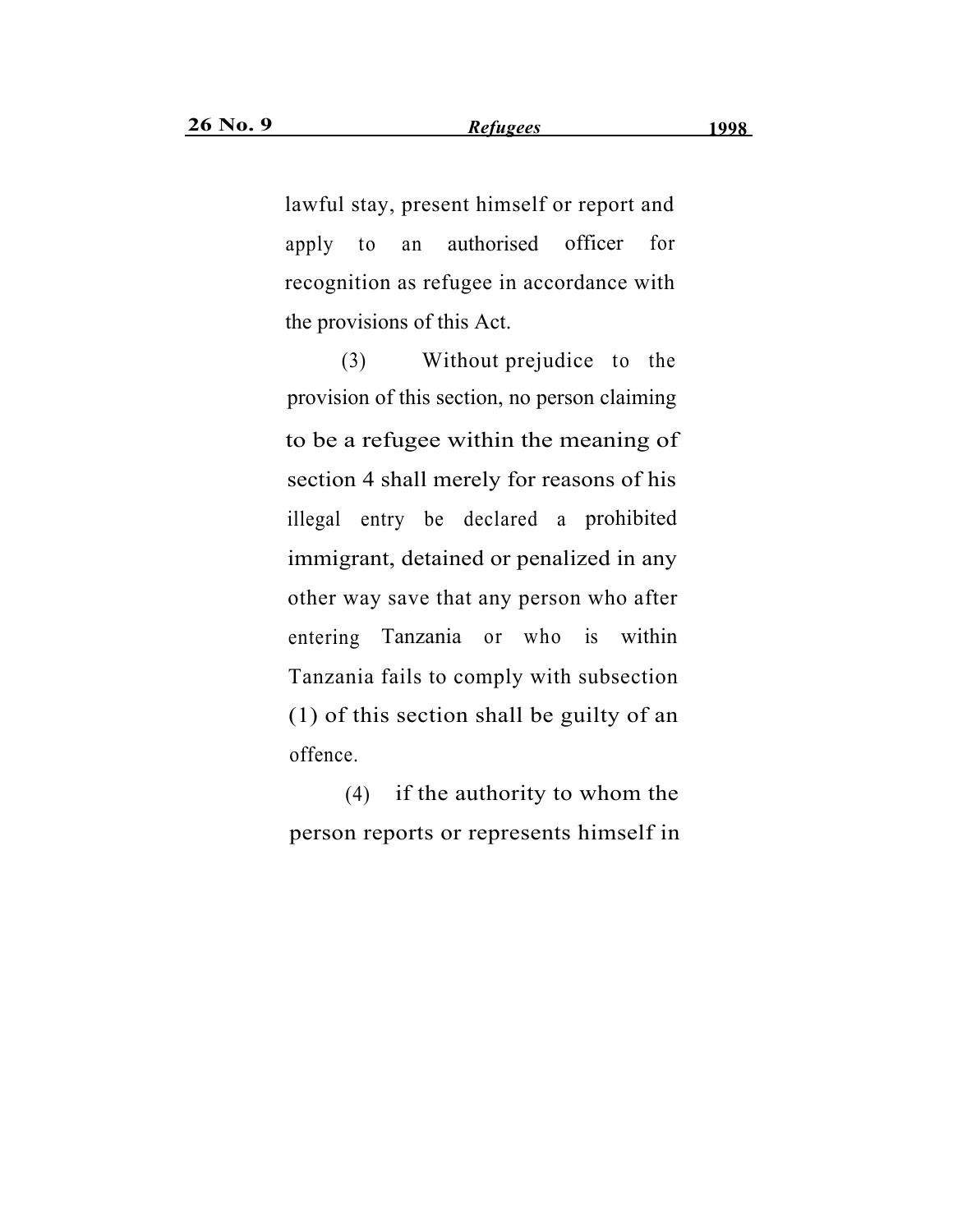accordance with sub-section (1) of this section is not an authorised officer he shall instruct the person claiming to be a refugee to apply for recognition of his refugee status and refer him to an authorised officer.

(5) In applying for refugee status the applicant shall-

> (a) immediately fill in a prescribed application form and the application shall be registered by an authorized officer within the 'local area of his point of entry into Tanzania. In addition to the application form, he shall be entitled to make any statement and submit evidence in support of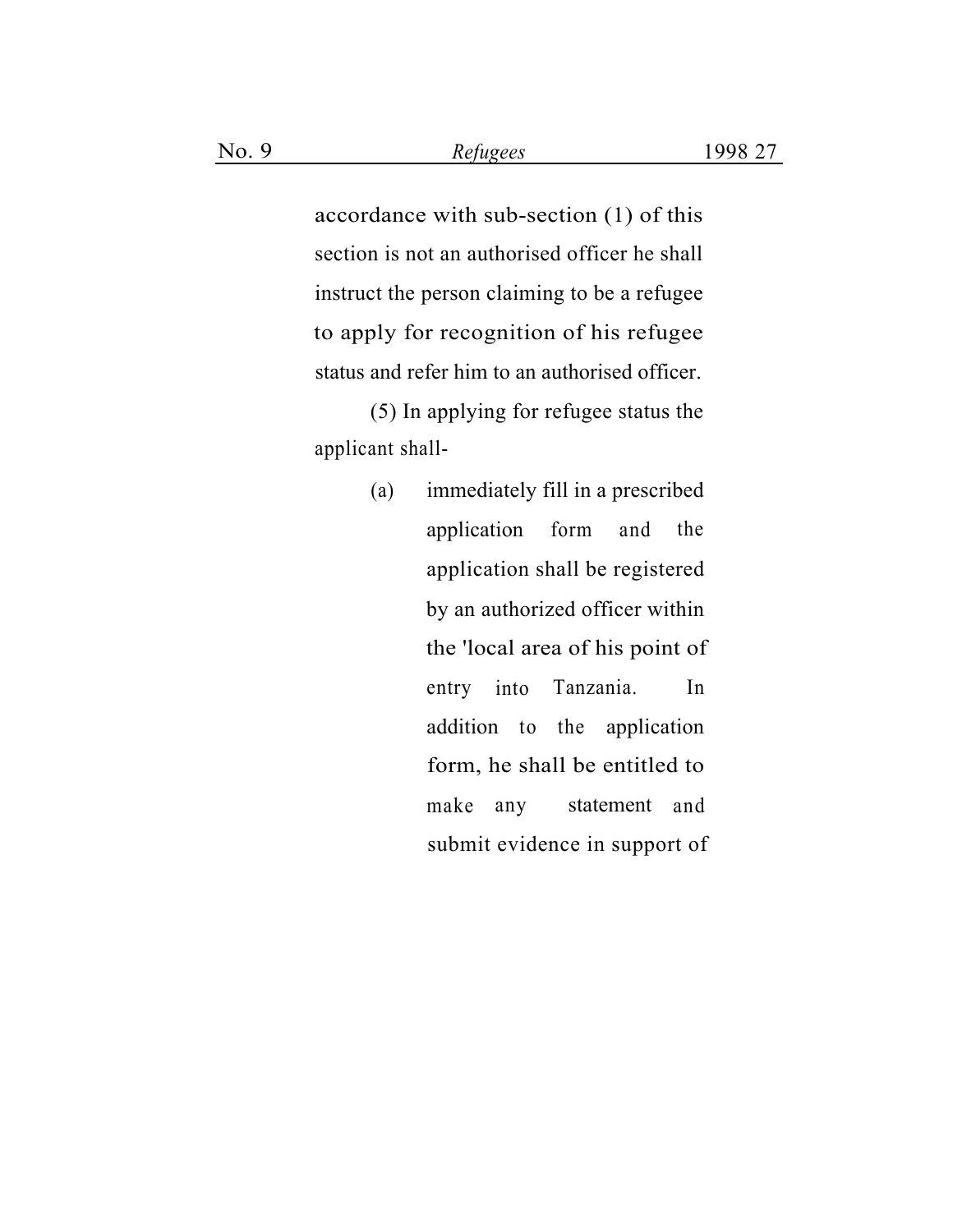his claim, if he so wishes;

- (b) the authorised officer shall interview the applicant and reduce the interview into writing. The transcript shall be read to the applicant who may make corrections before it is signed by both the interviewing officer and the applicant. If the applicant does not wish to sign the transcript the reasons for declining shall be indicated $\frac{1}{9}$
- (c) the authorised officer shall as soon as possible transmit -the application forms and any statements, transcripts or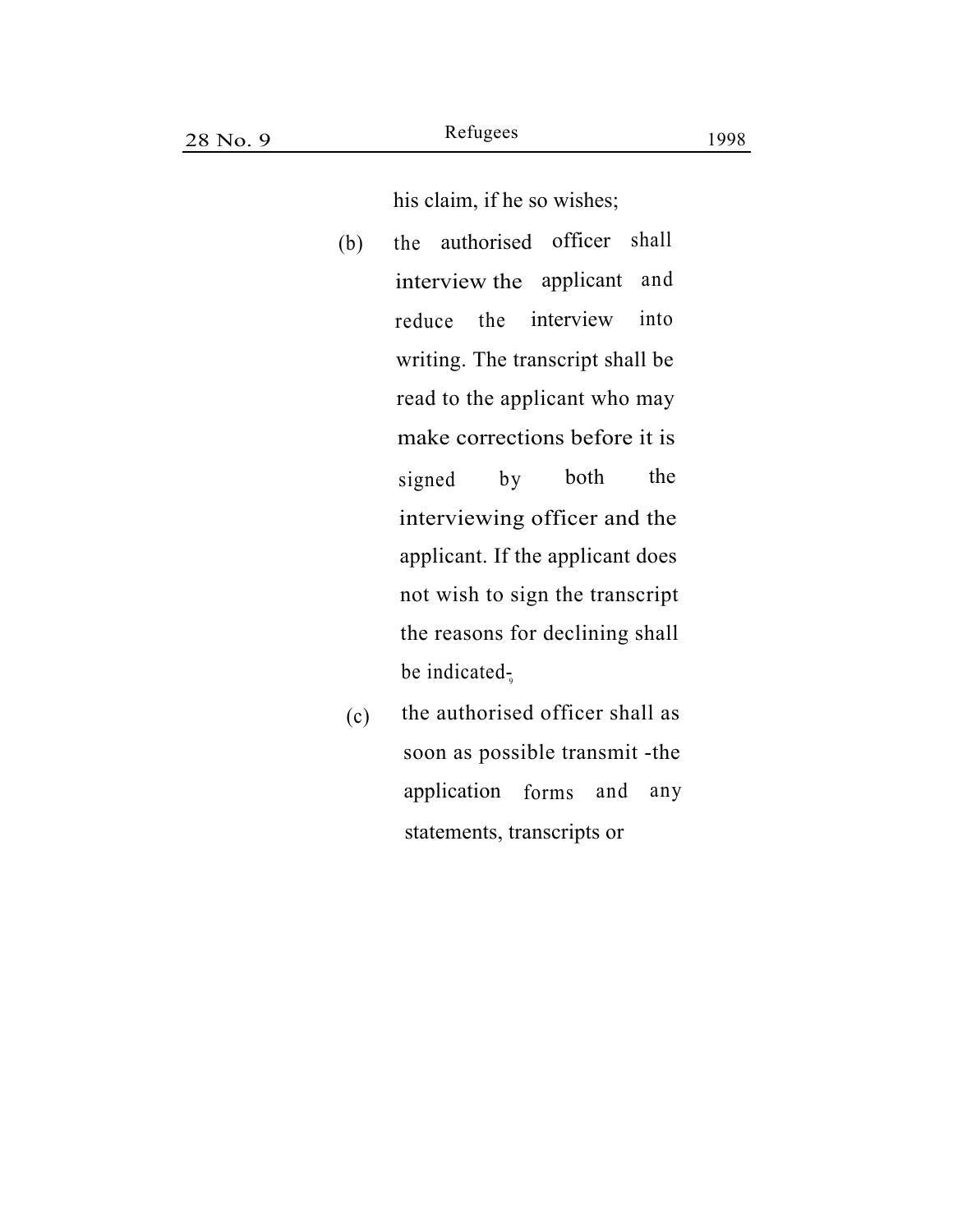evidence in support thereof to the Director;

- (d) the Director shall upon receipt of the application submit the same before the Committee, ensure that the Committee **convenes** and considers the application within a period of sixty days from the time of making application, provided that the Director for reasonable cause may extend the period of sixty days;
- $(e)$  the office of the Director shall inform the UNHCR Representative in Tanzania of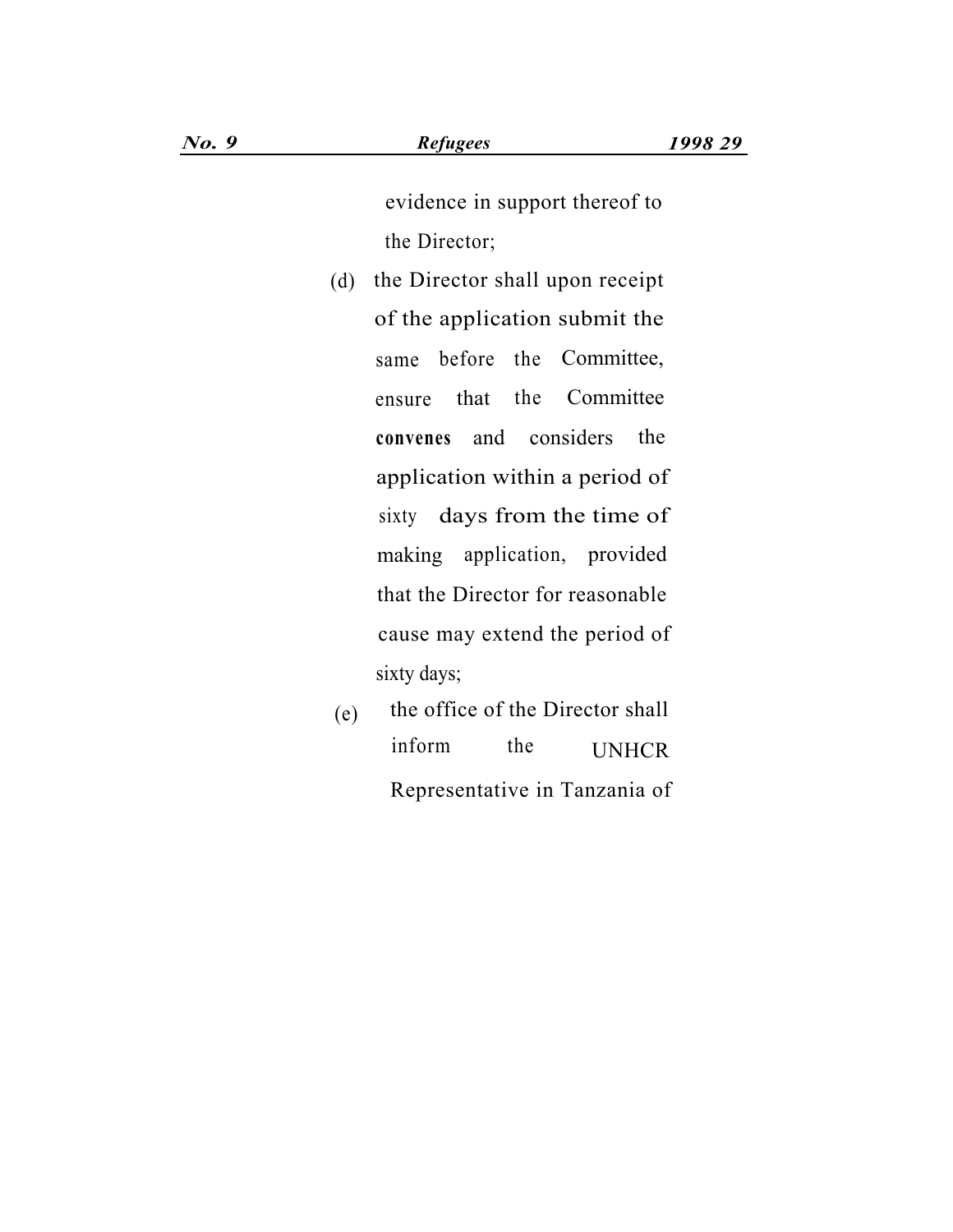the presence in Tanzania of any person claiming to be a refugee and such person shall be informed of his right to contact the UNHCR office in Tanzania.

- (6) The Committee shall-
- (a) have before it application forms, statements, transcripts and any additional information previously given by the applicant to the authorised officer and the UNHCR representative in Tanzania-
- (b) if deemed appropriate investigate and seek all relevant information from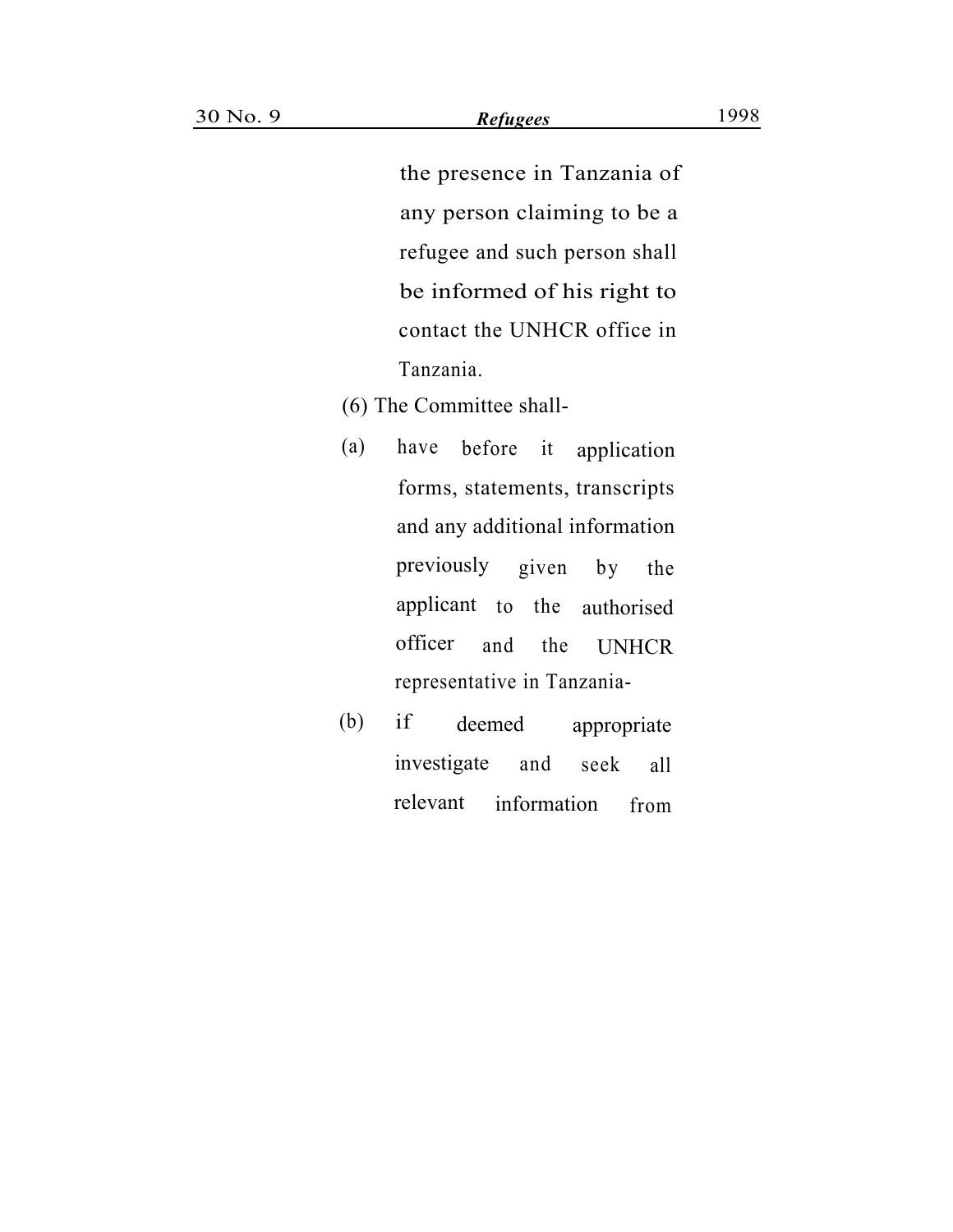appropriate sources within and outside the country, provided that the authorities of country of origin shall not be contacted by the Committee-

- *(c)* be at liberty to summon the applicant before it whenever deemed necessary to clarify or Answer questions pertaining to his claim for refugee status and, or asylum.
- (d) if deemed necessary call any other person to appear before it and may consider any other relevant submissions; or written
- (e) the recommendations of the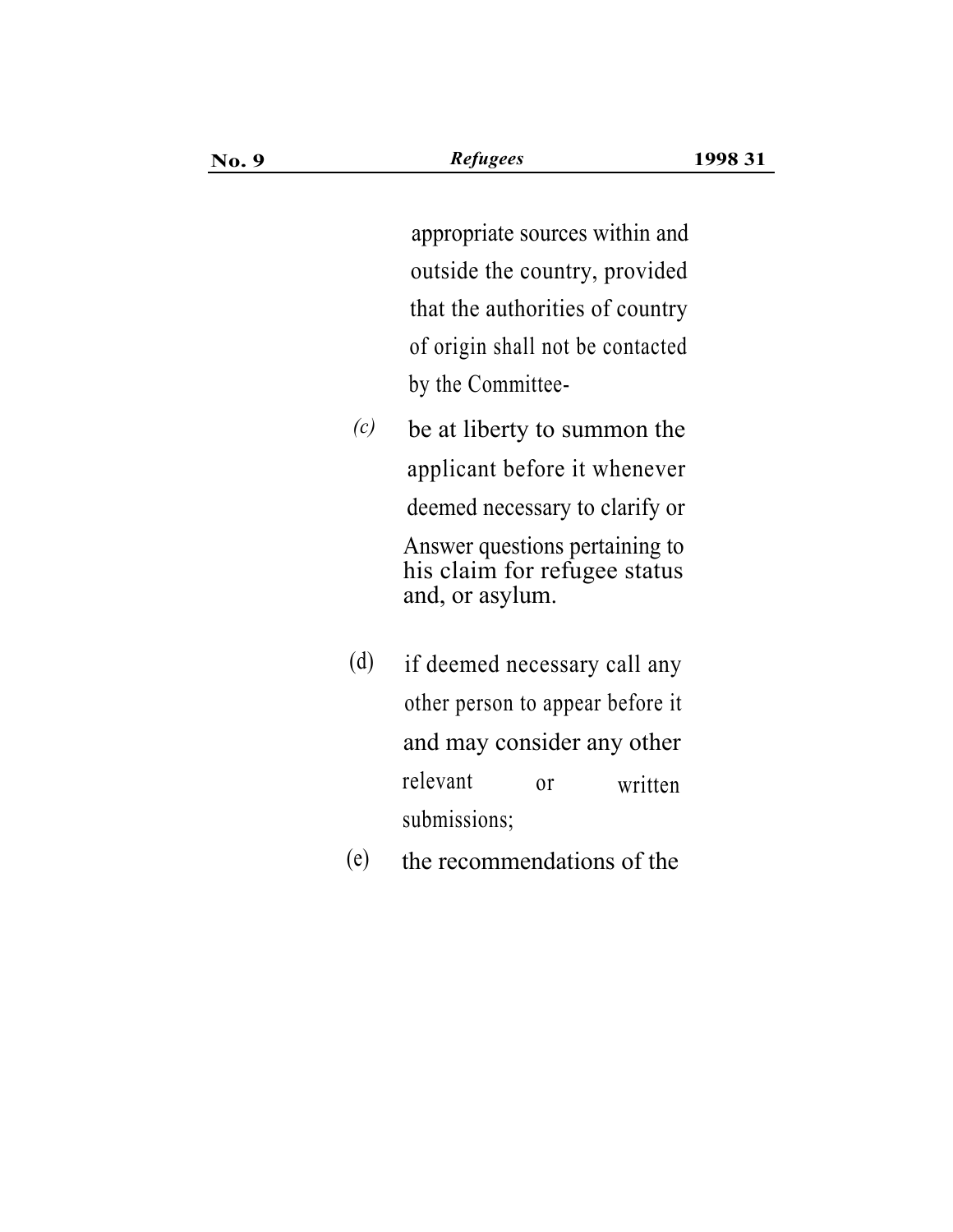Committee shall he referred to

the Minister who without delay

shall decide on the

recommendations and shall cause the applicant to be informed of his decision through the Director-

(f) the Director shall inform the

UNHCR representative in Tanzania of the Minister's decision without delay;

(g) where refugee status has been

denied, the Director shall inform the asylum seeker of his right to **Petition for a review to the Minis**ter within seven days in accordance with sub-section  $(7)$  of this section;

(h) in dealing with an application un- der this section, the asylum seeker may be permitted to bring along a competent interpreter if necessary.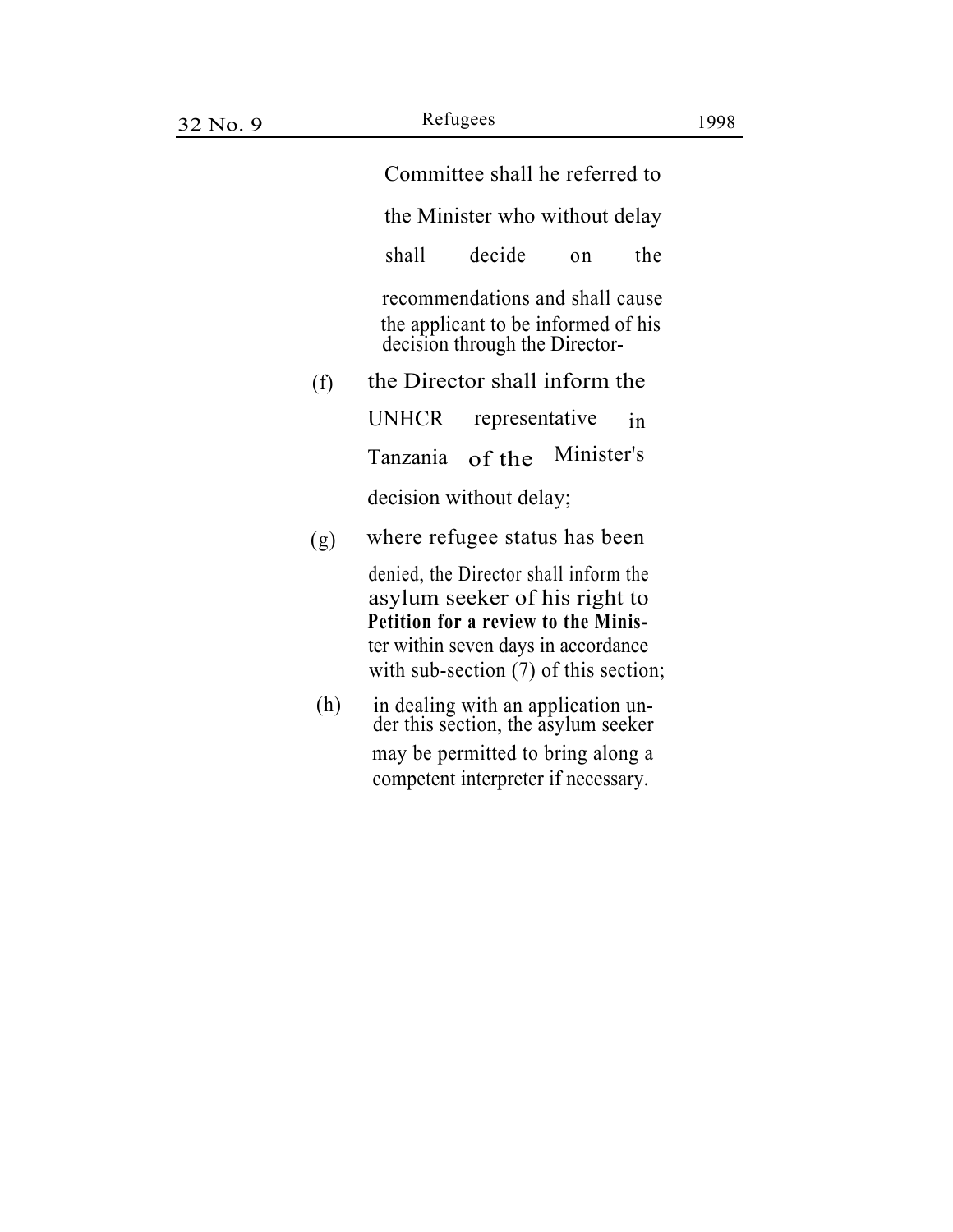| (7) Any Person dissatisfied by the                                                                                                                                                                                                                                                                         |                      |
|------------------------------------------------------------------------------------------------------------------------------------------------------------------------------------------------------------------------------------------------------------------------------------------------------------|----------------------|
| decision of the Minister recognizing any                                                                                                                                                                                                                                                                   |                      |
| Person or category of person as                                                                                                                                                                                                                                                                            |                      |
| refugees or rescinding or withdrawing the                                                                                                                                                                                                                                                                  |                      |
| refugee status under this section, may petition for<br>a review to the Minister within, seven days from<br>the day he is informed of such decision,<br>(8) Any petition under sub-section                                                                                                                  |                      |
| (7) of this section, shall be submitted in                                                                                                                                                                                                                                                                 |                      |
| writing to the Minister whose decision on<br>the matter shall be final                                                                                                                                                                                                                                     |                      |
| $(9)$ Any person whose application                                                                                                                                                                                                                                                                         |                      |
| for refugee status and asylum, has been                                                                                                                                                                                                                                                                    |                      |
| rejected in accordance with this section, shall be<br>deemed to be an legal immigrant and shall be<br>dealt with in accordance with, the provisions, of<br>The Immigration Act, 1995 unless such person<br>has been accorded a mandate refugee status by<br>UNHCR pending his resetlement or relocation by | Act No. 7<br>of 1995 |
| UNHRC to another country within a specified                                                                                                                                                                                                                                                                |                      |
| period.                                                                                                                                                                                                                                                                                                    |                      |
|                                                                                                                                                                                                                                                                                                            |                      |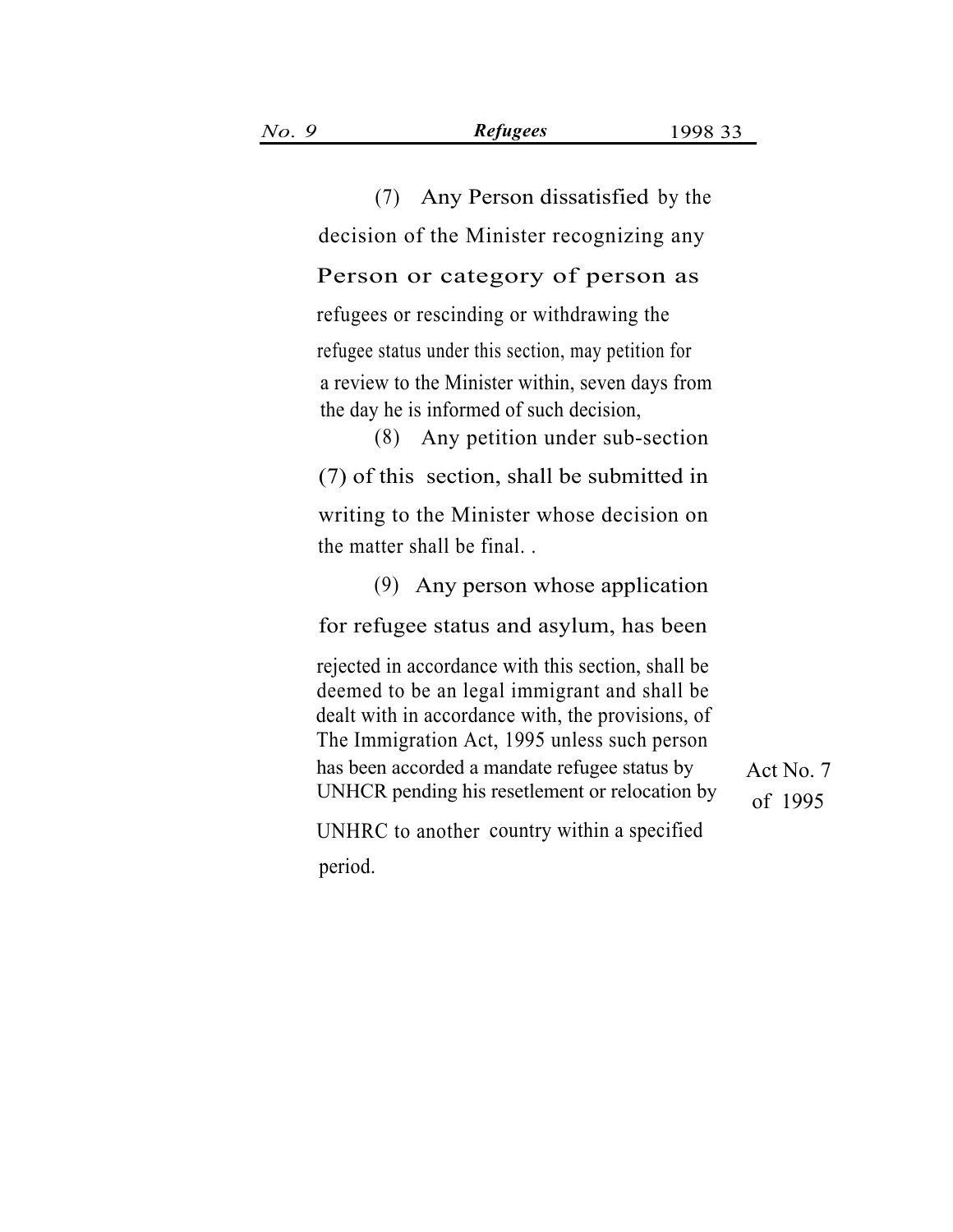### *PART III*

## PROVISIONS APPLYING TO

#### REFUGEES GENERALLY

Places of entry,,  $10-(1)$  The Minister or, as the case may be the competent or departure  $\frac{\text{and}}{\text{with} \text{or}}$  authority  $\frac{\text{may}}{\text{may}}$  by order in writingand routes

- (a) direct that any asylum seeker or refugee entering or leaving Tanzania shall enter or leave by specified routes or at specified places;
- (b) direct that any asylum seeker or refugee moving from one part of Tanzania to another shall move by specified routes.,

(2) The Minister or, as the case may be, the competent authority may specify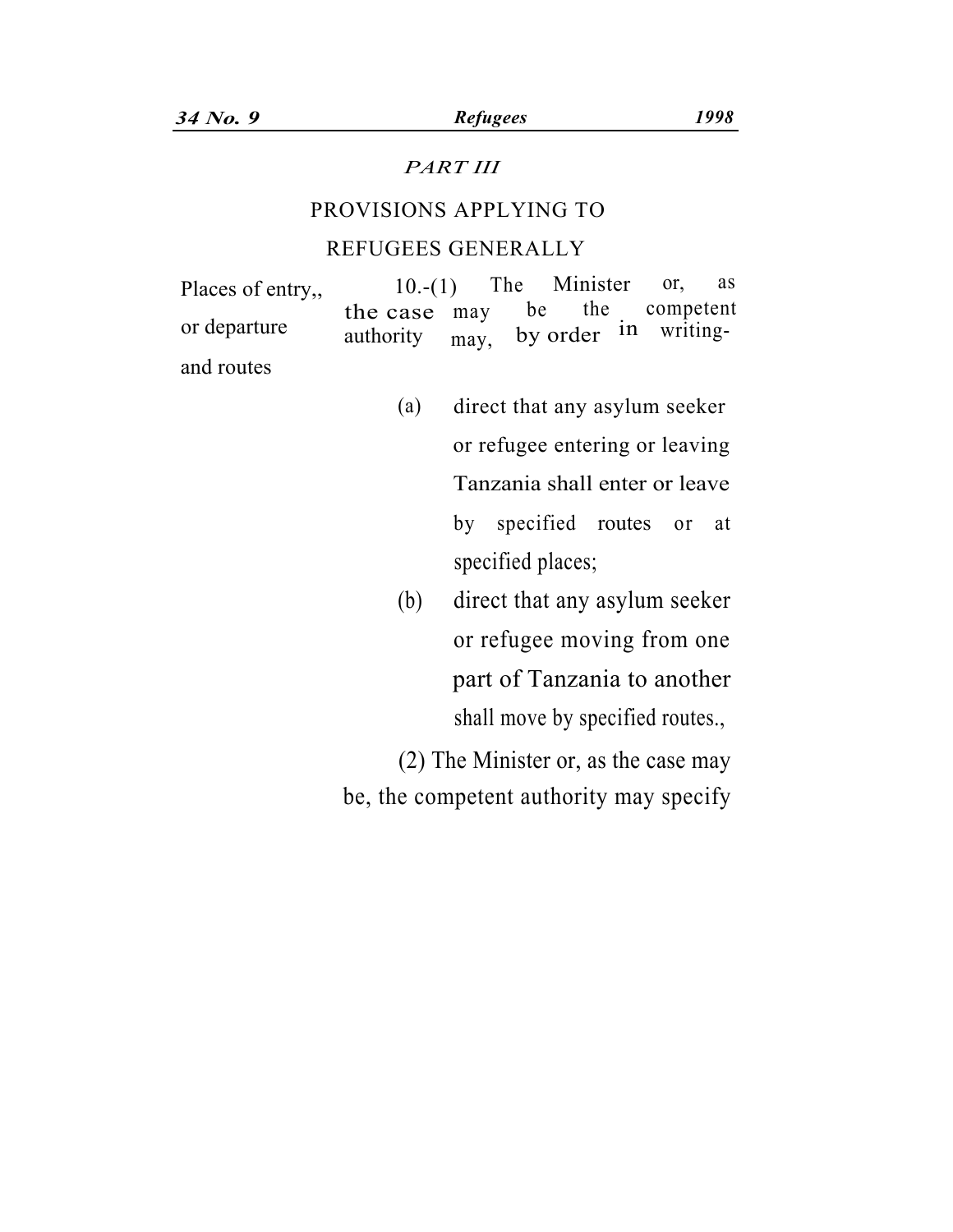terms or conditions for orders made under subsection (I) of this section as it deems fit.

(3) Any asylum seeker or refugee who contravenes an order made under this section or the terms or conditions thereof, shall be guilty of an offence against this Act.

| 11.(1)                               | Every asylum seeker or |                |    | Surrender of |
|--------------------------------------|------------------------|----------------|----|--------------|
| who<br>refugee                       | brings any arms        |                | 0r | weapons      |
| ammunition                           | into                   | Tanzania shall |    |              |
| immediately                          | surrender such arms    |                | 0r |              |
| ammunition to an authorized officer. |                        |                |    |              |

(2) The competent authority may, by order in writing, direct that any asylum seeker or refugee in his area shall, with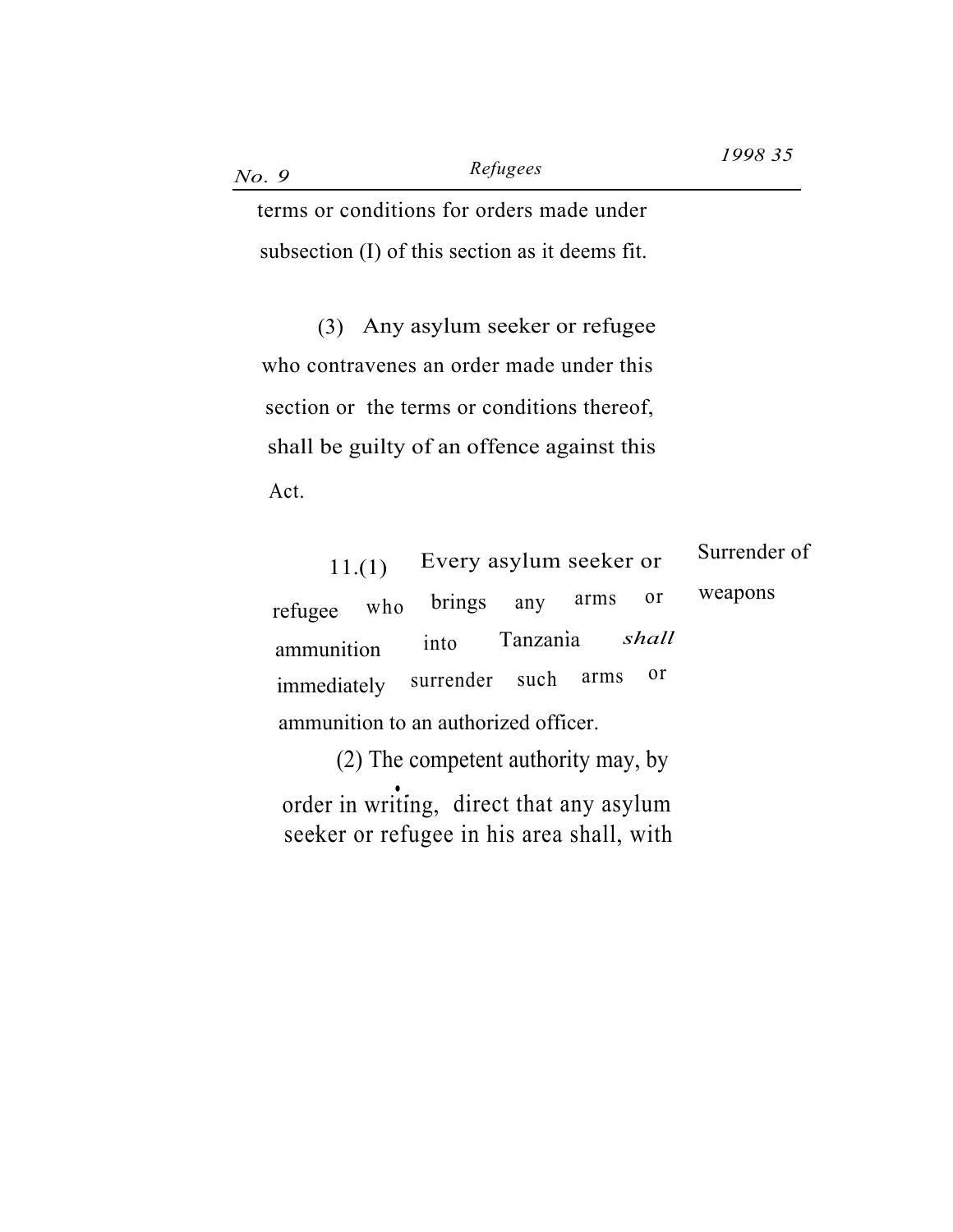such time as may be specific, in the order surrender to authorised officer any other weapon or weapons or any instrument tool so specified which is in, or come into his possession, unless the, possessor thereof has written; authority to retain the same signed by the competent -authority-in that, behalf

(3) Any-asylum seeker or refugee. who fails. to surrender any arms ammunition, weapon instrument or tool in . accordance -with this section or any order:, made hereunder,. shall be guilty of an offence and shall be liable on conviction to imprisonment for a term no exceeding two years.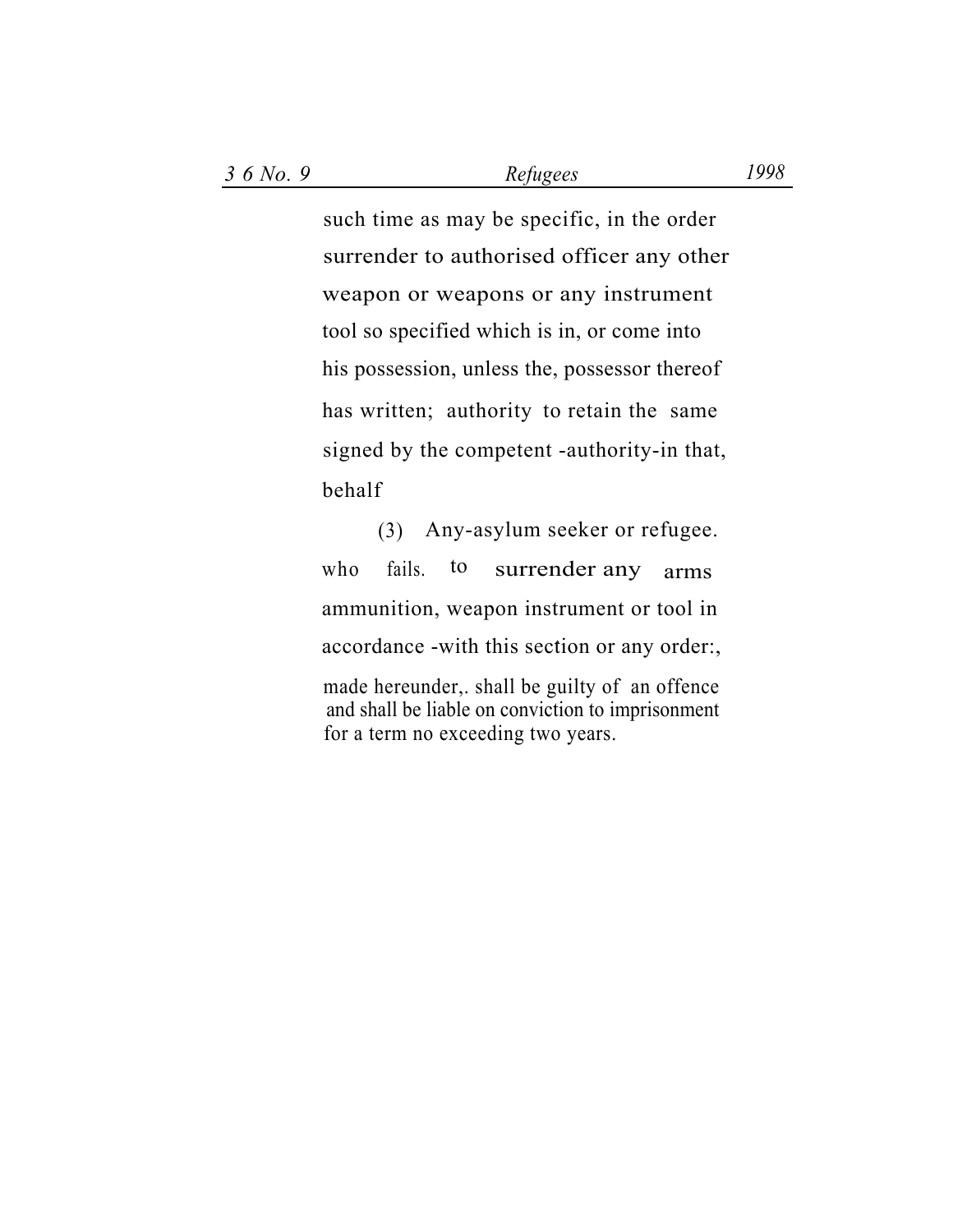| No. 9               | Refugees                                                                                   | 1998 37    |
|---------------------|--------------------------------------------------------------------------------------------|------------|
| (4)<br>"ammunition" | In this section "arms," and<br>have<br>the<br>meanings                                     |            |
|                     | respectively ascribed to those expressions                                                 |            |
|                     | in the Arms, and Ammunition Act, 1991 and                                                  | Act No.2   |
|                     | the provisions $Of$ this section in relation to                                            | Of 1991    |
|                     | arms and ammunition, are in addition to,<br>not a substitute of the provisions of the. Act |            |
| aforesaid.          |                                                                                            |            |
|                     | $12.$ -(I) No asylum seeker or, refugee                                                    | Permit to  |
|                     | to whom this-section applies shall remain in                                               | remain in, |
| Tanzania, unless-   |                                                                                            | Tanzania   |
| (a)                 | he is issued with a permit to                                                              |            |
|                     | remain in Tanzania-                                                                        |            |
| (b)                 | he complies with the terms or                                                              |            |
|                     | conditions from time to time                                                               |            |
|                     | annexed to such permit or                                                                  |            |
|                     | issued to him in writing by the                                                            |            |
|                     | Director.                                                                                  |            |
|                     | (2) An authorized officer, appointed                                                       |            |
|                     | in that behalf shall not refuse asylum seeker                                              |            |
|                     | or refugee, a permit -under this, section if. the                                          |            |

officer has, reason to believe that the refusal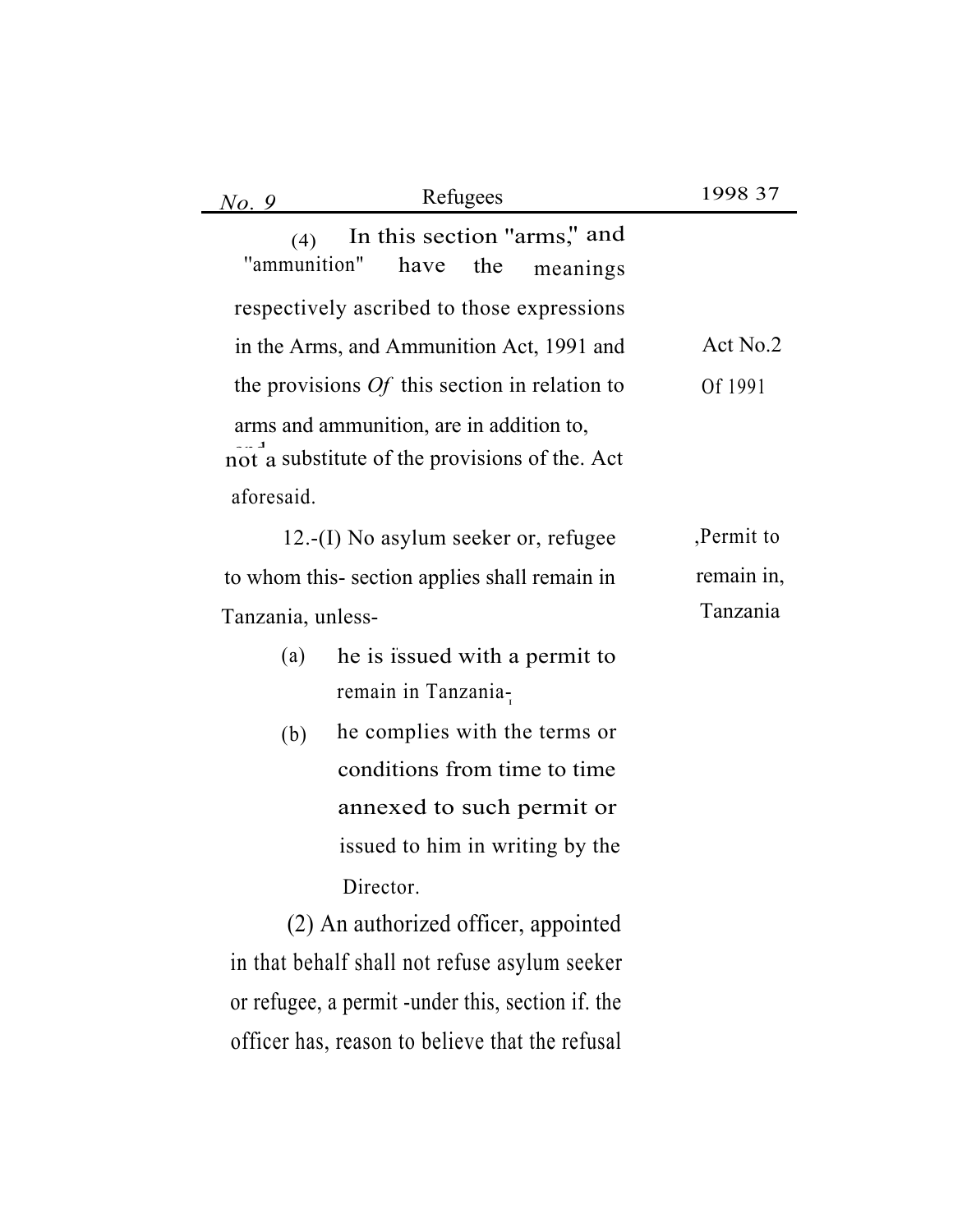of a permit Will necessitate the return of the .. asylum seeker or refugee to *the* territory from which 'he entered Tanzania and that the asylum seeker or refugee will be tried or Punished, for an offence of a political character after arrival in that territory or is likely to be persecuted in that territory. The authorised officer may however, subject to assigning a valid reason after<br>approval of the Director refuse to approval of the Director refuse to<br>issue a permit. a permit.

(3) If any asylum seeker or refugee to whom this section applies fails to obtain or is denied a permit in accordance with this section, his Presence in Tanzania shall, notwithstanding anything Contained in Act No. 7 section 2 of the Immigration, Act of 1995,1 Of 1995 be unlawful and an Offence under this Act.

> (4) Where a permit is denied under this sec. tion, the applicant may petition to the Director within seven days from the date of denial, for a review of his application of a permit to remain in Tanzania,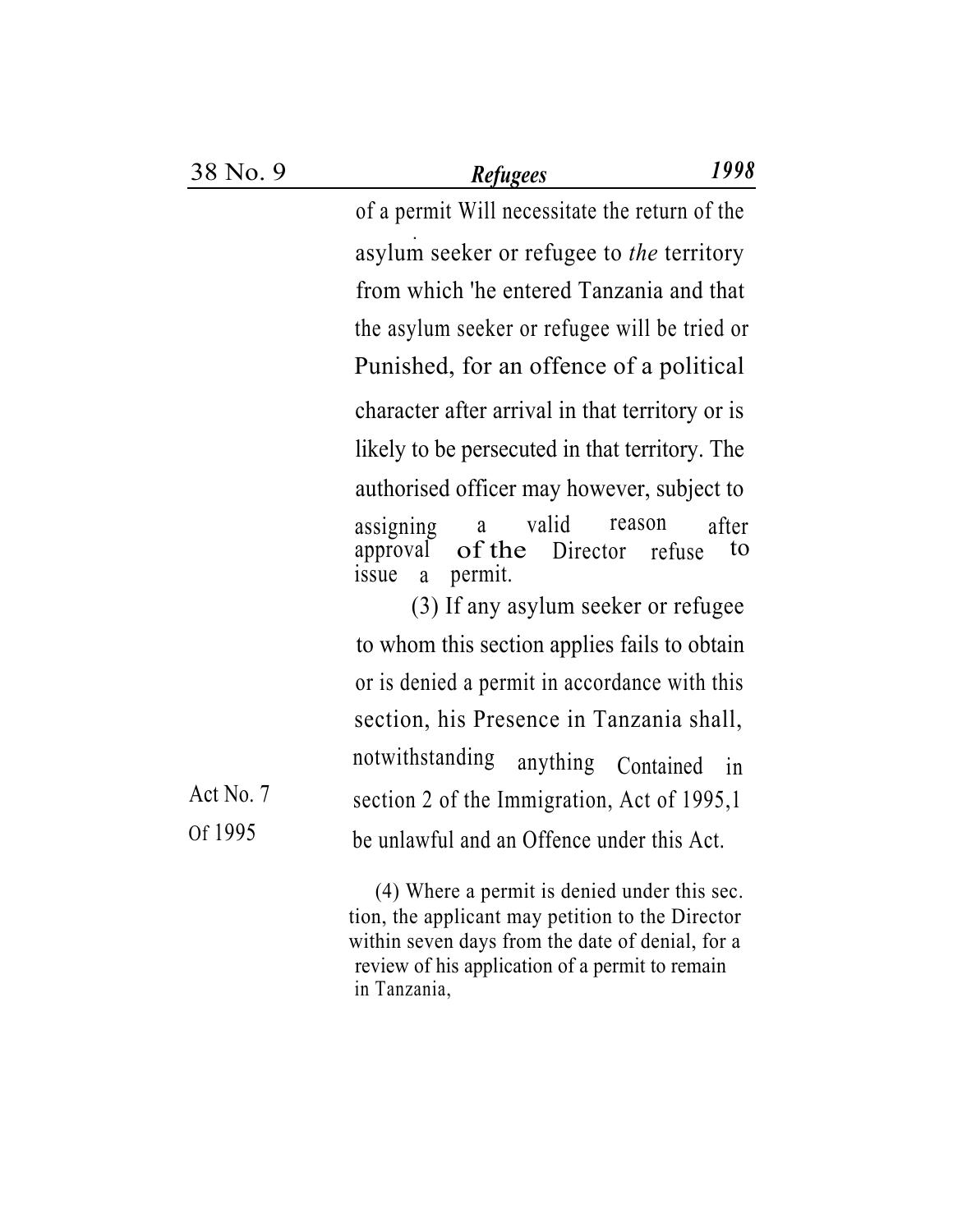(5) Where the applicant elects to petition to the Director to review his case he shall put his grounds in wring and present them to the Di

rector. The shall consider the grounds expressed in such petition and determine whether to grant the permit or not.

(6) Where the Direct, confirm, the denial of grant of the permit to the applicant, such applicant may appeal to the Minister within seven days from the day he receives results of his petition for review by presenting his grounds in writing to the Minister whose decision to grant or deny the permit shall be final.

Provided that such appellant shall be allowed to remain in the country until finalization of his appeal and that the Provisions of subsection (3) of this section shall apply immediately after the finalisation of the appeal.

(7) Any asylum seeker or refugee to whom a Permit has been issued under this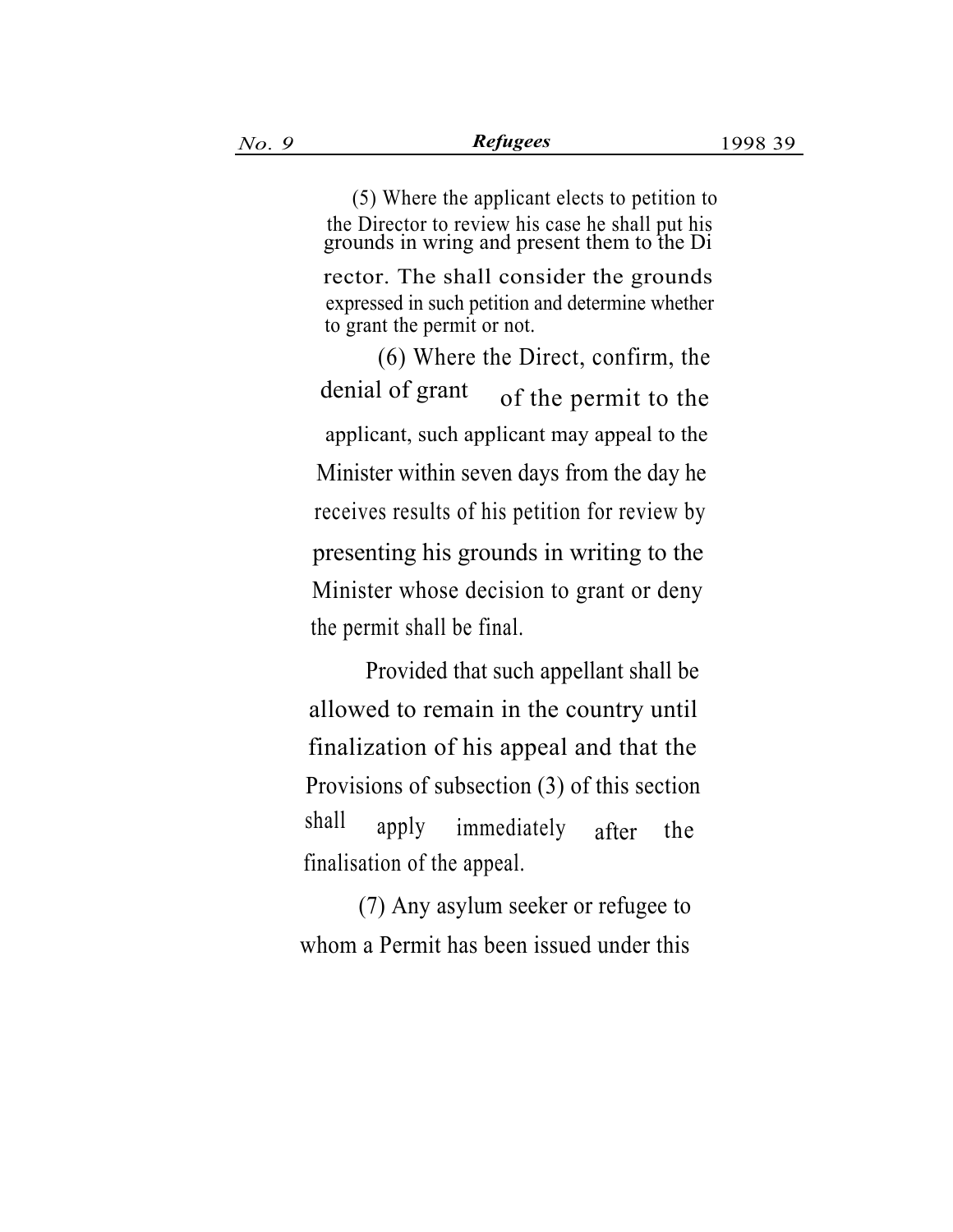### Refugees

section who fails to comply with the terms and conditions thereof shall be guilty of an offence, under this Act.

| Detention and | 13.-(1) The competent authority may           |  |  |
|---------------|-----------------------------------------------|--|--|
| slaughter of  | direct that any animal imported into his area |  |  |
| animals       | from outside Tanzania, by any person whom     |  |  |
|               | he has reason to believe to be an asylum      |  |  |
|               | seeker - or a refugee shall be kept in such   |  |  |
|               | place as he Shall direct or shall be          |  |  |
|               | slaughtered or otherwise disposed of.         |  |  |
|               |                                               |  |  |

(2) If any animal is slaughtered or sold as a result of any direction given under the provisions of subsection (1) of this section the competent authority shall ensure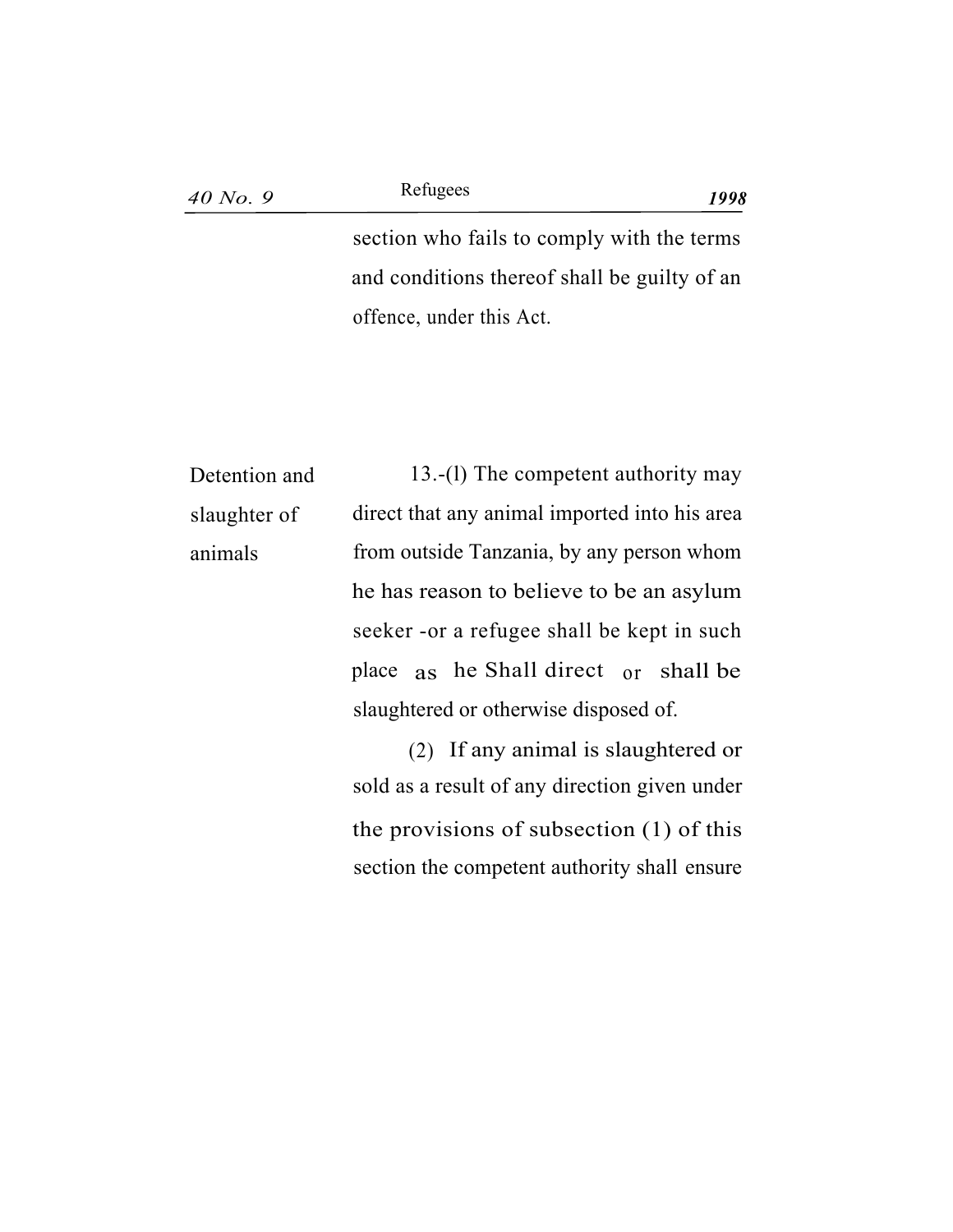that the proceeds of the, sale , less the expenses incurred; thereof in the disposal of the animal are- paid to the, person from whom the animal was seized or the. owner thereof.

(3) The proceeds of a sale: directed under the provisions of sub-section  $(2)$ , less the expenses of the sale, shall, if they are not paid to die person, from whom the animal was seized or the owner of the animal, be paid into the Refugees Trust as provided for under section 15 of this Act.

(4) Notwithstanding any other provision of this section, if a veterinary officer in the service of the Government is . of the opinion that in order to prevent the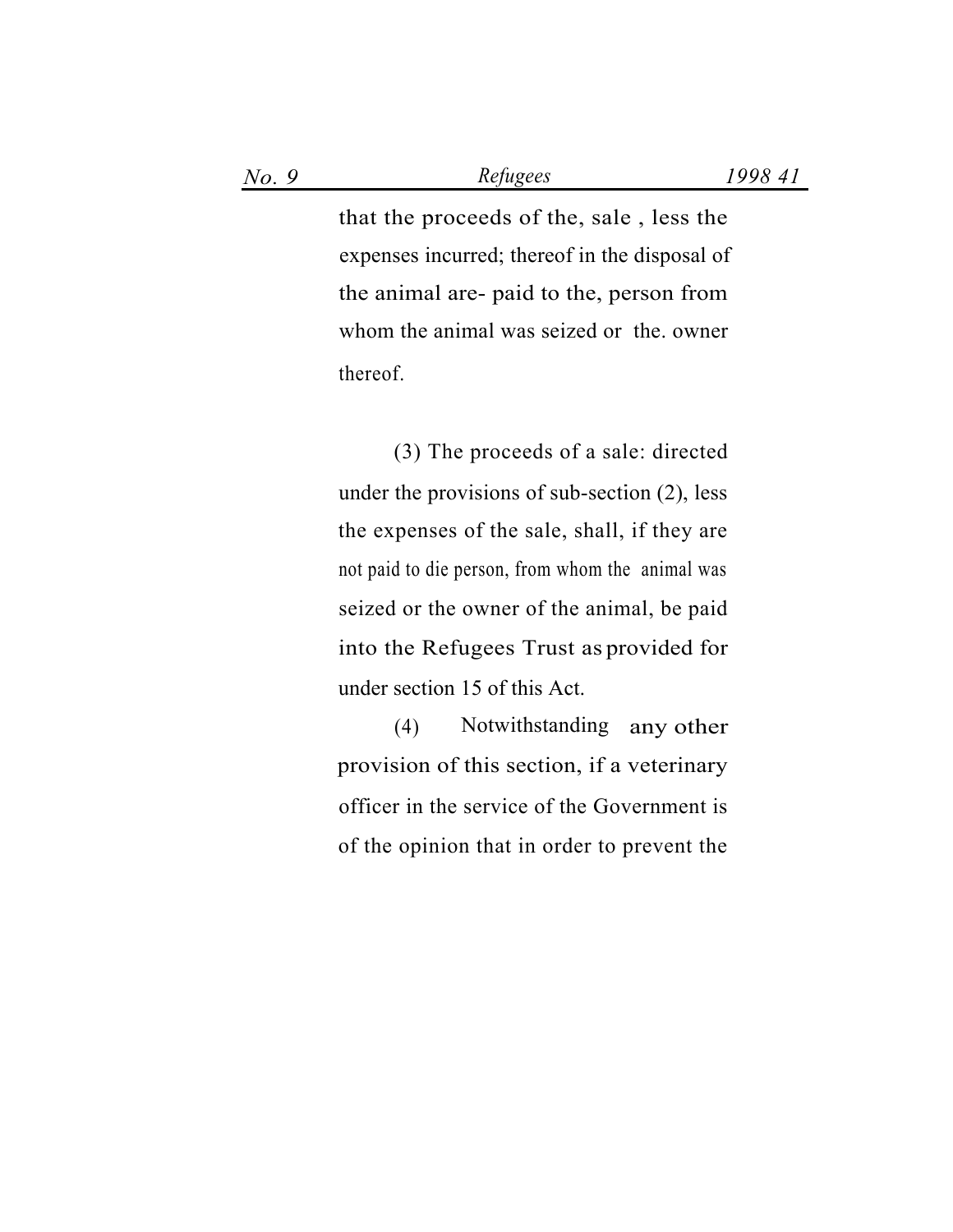spread of disease it is necessary to slaughter any animal which, he has reason to believe belongs to-an asylum seeker or a refugee such animal shall be slaughtered as the veterinary officer directs.

(5) Any person who in any way obstructs the carrying out of any direction given under the provisions of this section shall be guilty of an offence against this Act.

Possession of 14. The competent authority may take, or authorize an authorized officer to take, possession of any vehicle in which any person whom he has reasonable cause to believe to be an asylum seeker or a vehicle of asylum seeker or refugee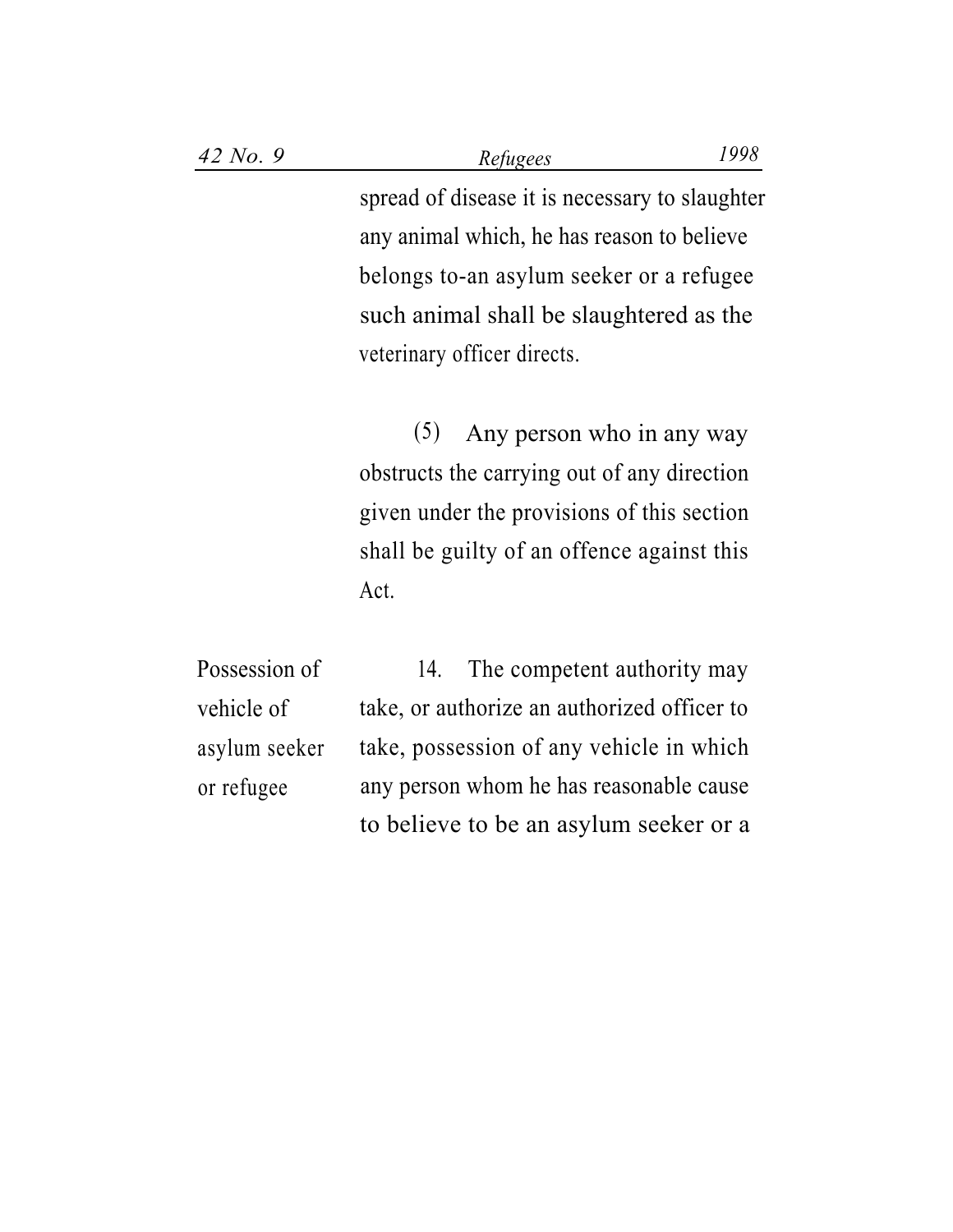*No. 9 1998 43 Refugees*

refugee arrived in his, area and authorize its use in the area for the purpose of Moving asylum. seekers, or refugees, or any store or equipment for their use.

Provided that the ownership of the vehicle taken possession of under this section shall remain with the rightful owner or the person from whom it is taken and the vehicles shall be returned to him as soon as is practicable.

#### PART IV

## SPECIAL PROVISIONS WHICH MAY BE APPLIED TO REFUGEES

15. (a) The Minister may The Refugees establish a public trust to Trust Fund be known as Tanzania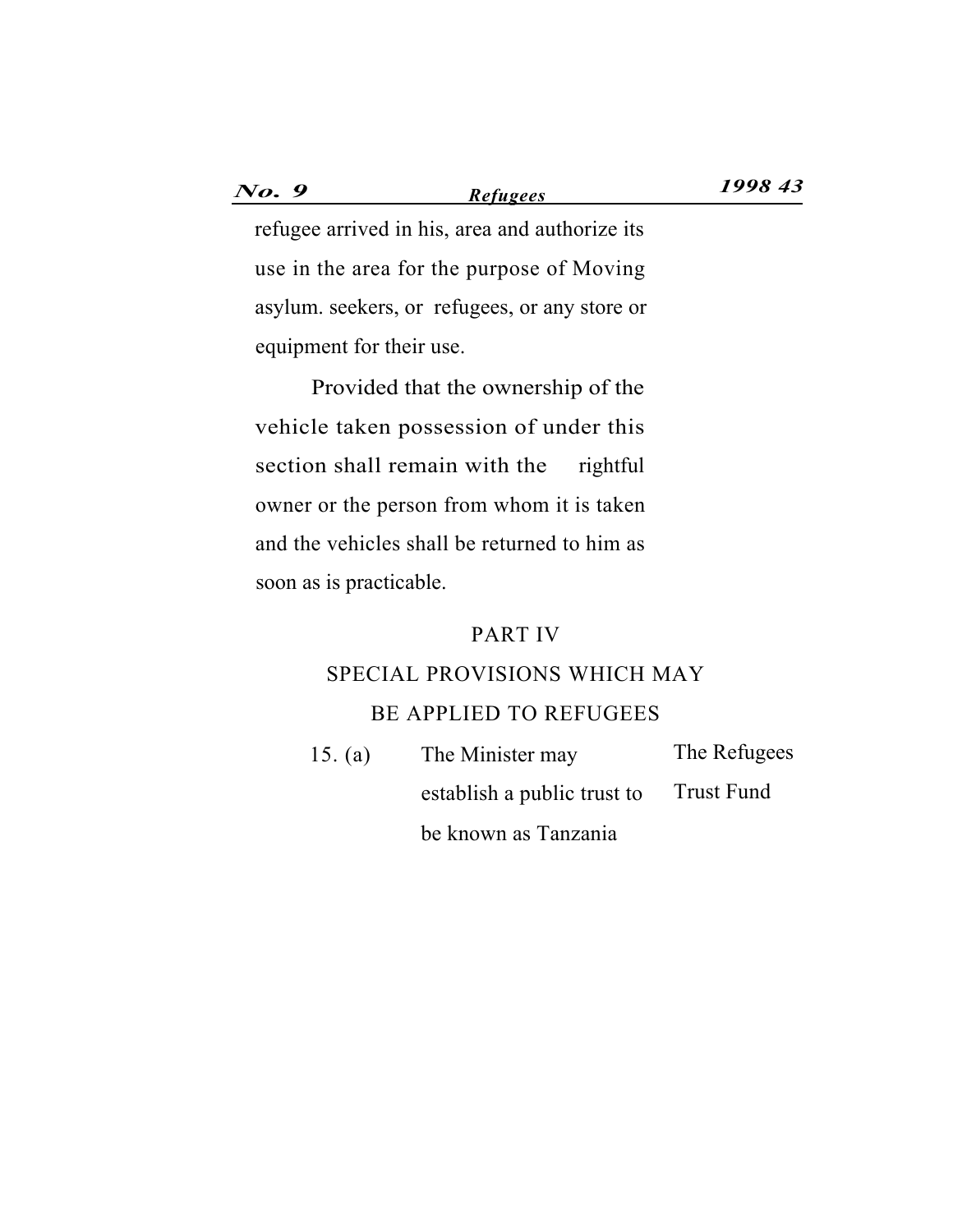| 4 No.9     | Refugees<br>1998                                 |
|------------|--------------------------------------------------|
|            | Refugee's Trust Fund                             |
|            | which shall be operated                          |
|            | under the Trustees                               |
|            | incorporation Ordinance                          |
| (Cap. 375) | by trustees whose                                |
|            | numbers shall not be less                        |
|            | than five or more than                           |
|            | eight members and                                |
|            | composed of-                                     |
|            | the Director who<br>(i)                          |
|            | shall<br>be<br>the                               |
|            | Chairman;                                        |
|            | (ii) the Representative                          |
|            | of UNHCR Branch                                  |
|            | office<br>for                                    |
|            | Tanzania;                                        |
|            | representative<br>$(iii)$ a<br>from Tanzania Red |
|            | Cross;                                           |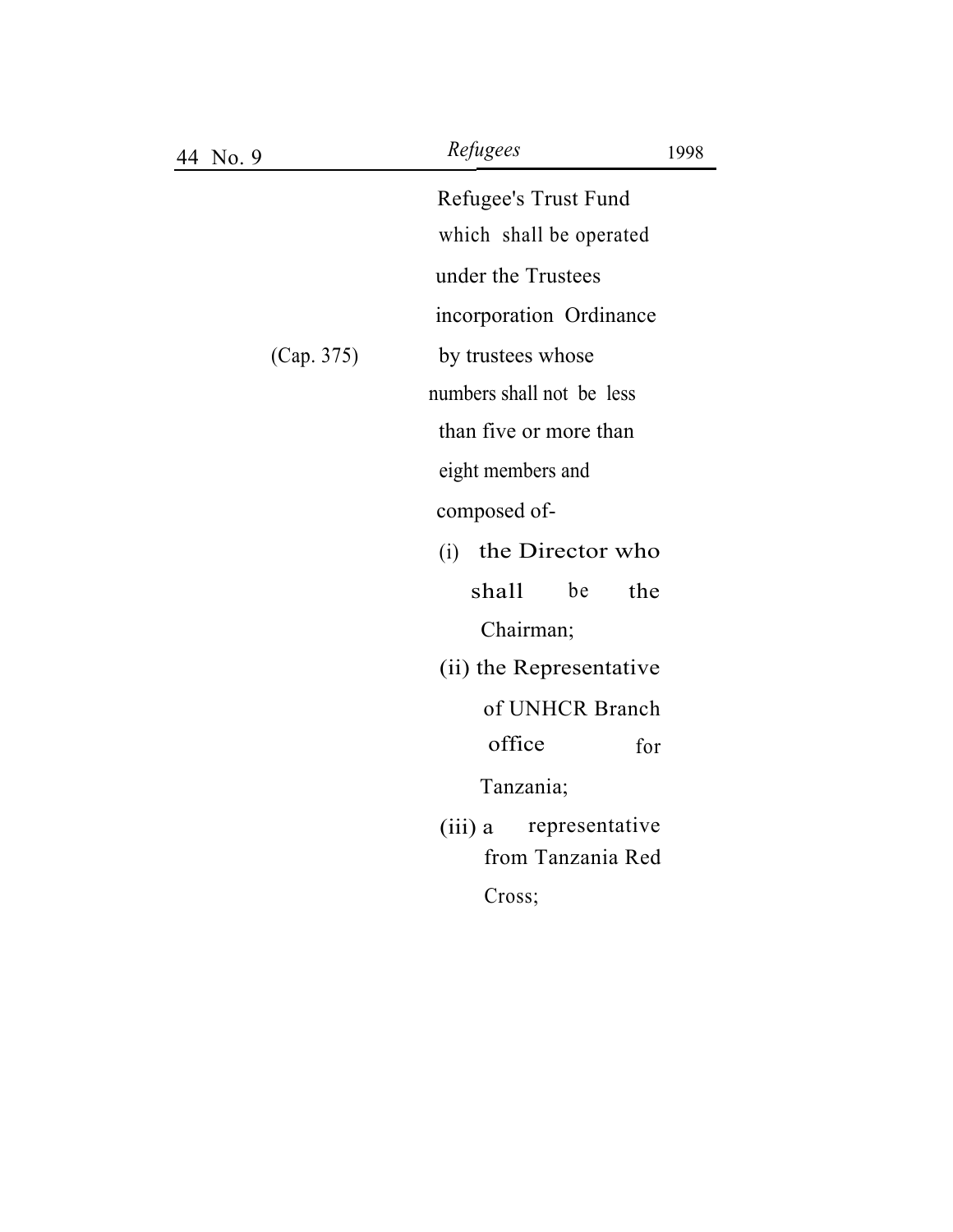(iv) two refugees, me of whom shall be resident of <sup>a</sup> designated area; (V) and any other two persons with experience and refugee matters. keen interest in

- (b) The Refugees' Trust Fund established under this section shall be a charitable body capable of suing and being sued and shall have power to hold fixed and movable property which shall be used in accordance with the recommendations of the Trustees
- (c) The property, of any refugee who dies intestate, or which was unlawfully acquired or which cannot be lawfully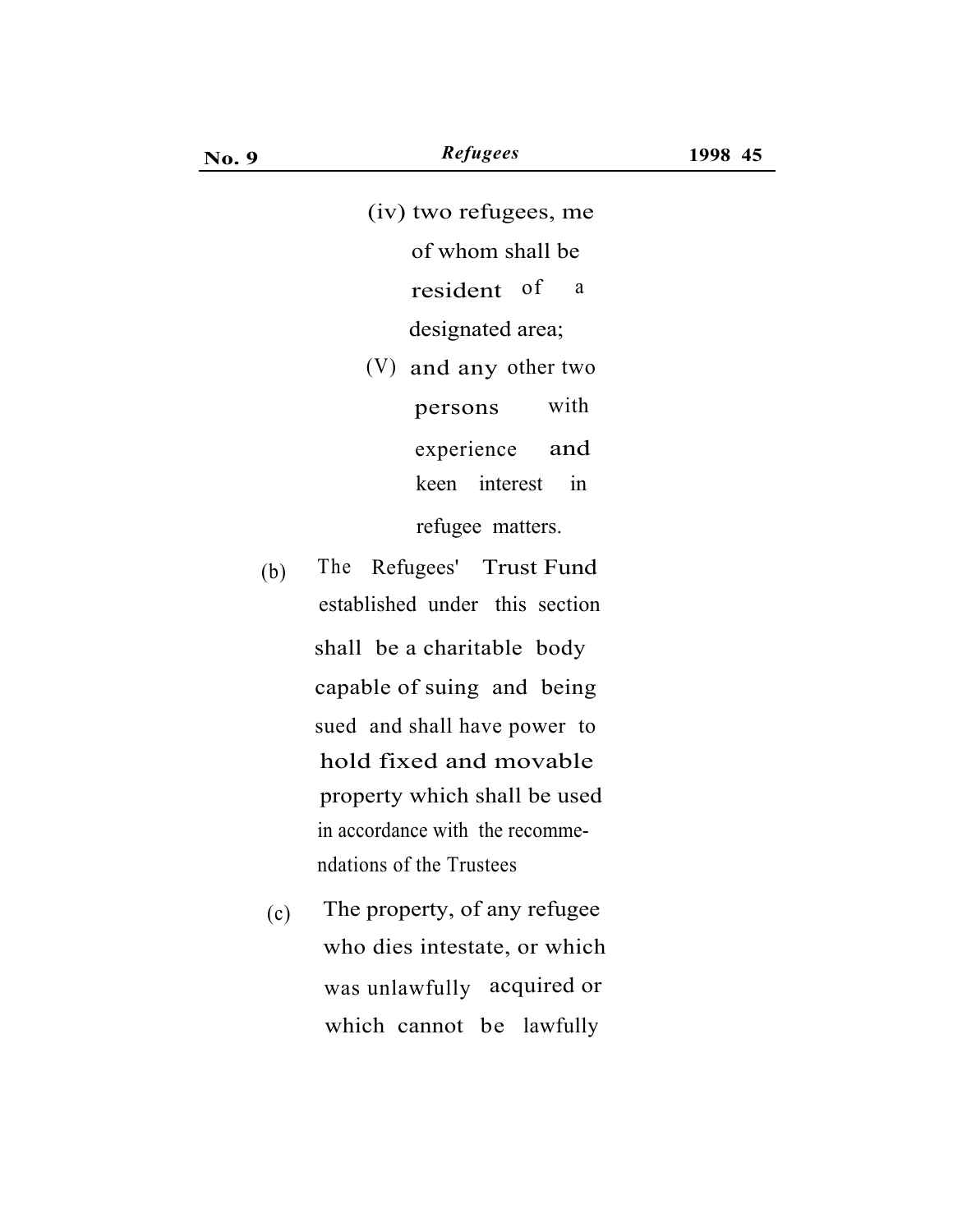''repatriated by refugee owner or possessor on Voluntary repatriation or resettlement or deportation outside Tanzania which cannot be lawfully used or utilised. by the refugee owner, possessor or beneficiary thereof for any reason whatsoever shall vest into the Refugees' Trust Fund.

- (d) The Refugees' Trust Fund shall have power-
	- (i) to devise any lawful means of raising funds and property including receiving gifts, presents, donations from any person within or outside the country et cetera;
	- (ii) to utilize the funds or property in accordance with the recommendations of the Trustees.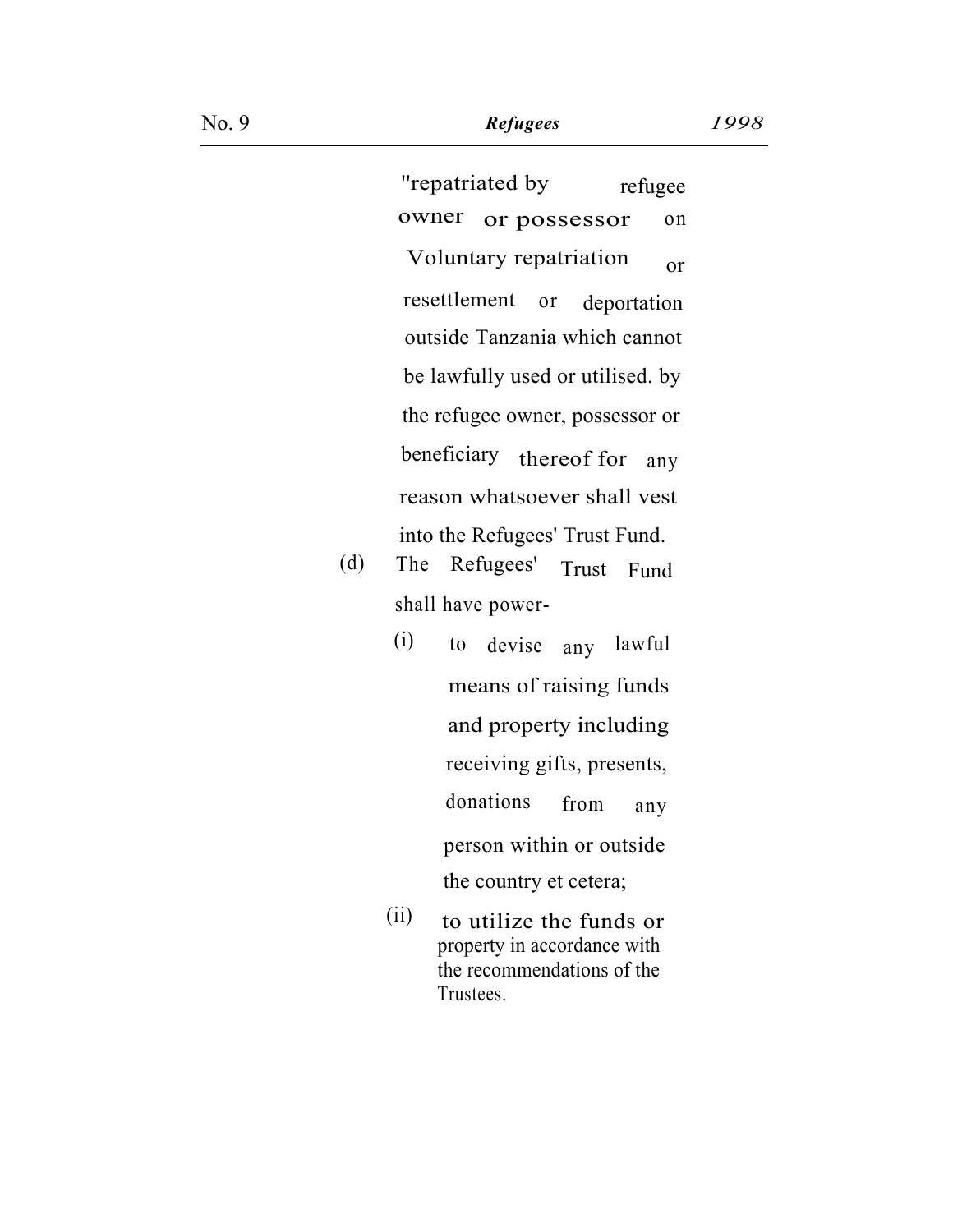| <b>No.</b> 9 | <b>Refugees</b>                                                | 1998 47 |
|--------------|----------------------------------------------------------------|---------|
| (e)          | The Refugees' Trust Fund                                       |         |
|              | quorum shall be constituted by                                 |         |
|              | a minimum of half of existing<br>members. In case of a tie up, |         |
|              | the Chairman shall have a                                      |         |
|              | casting vote.                                                  |         |

16.-(I) The Minister may, by notice Designated area in the Gazette, declare any part of the United Republic of Tanzania to be a designated area.

(2) The Director of Refugees Services shall appoint a settlement officer to be incharge of such refugee settlement or of such reception, transit or residence area for asylum seekers or refugees.

(3) Every settlement, reception, shall include all the land and buildings within the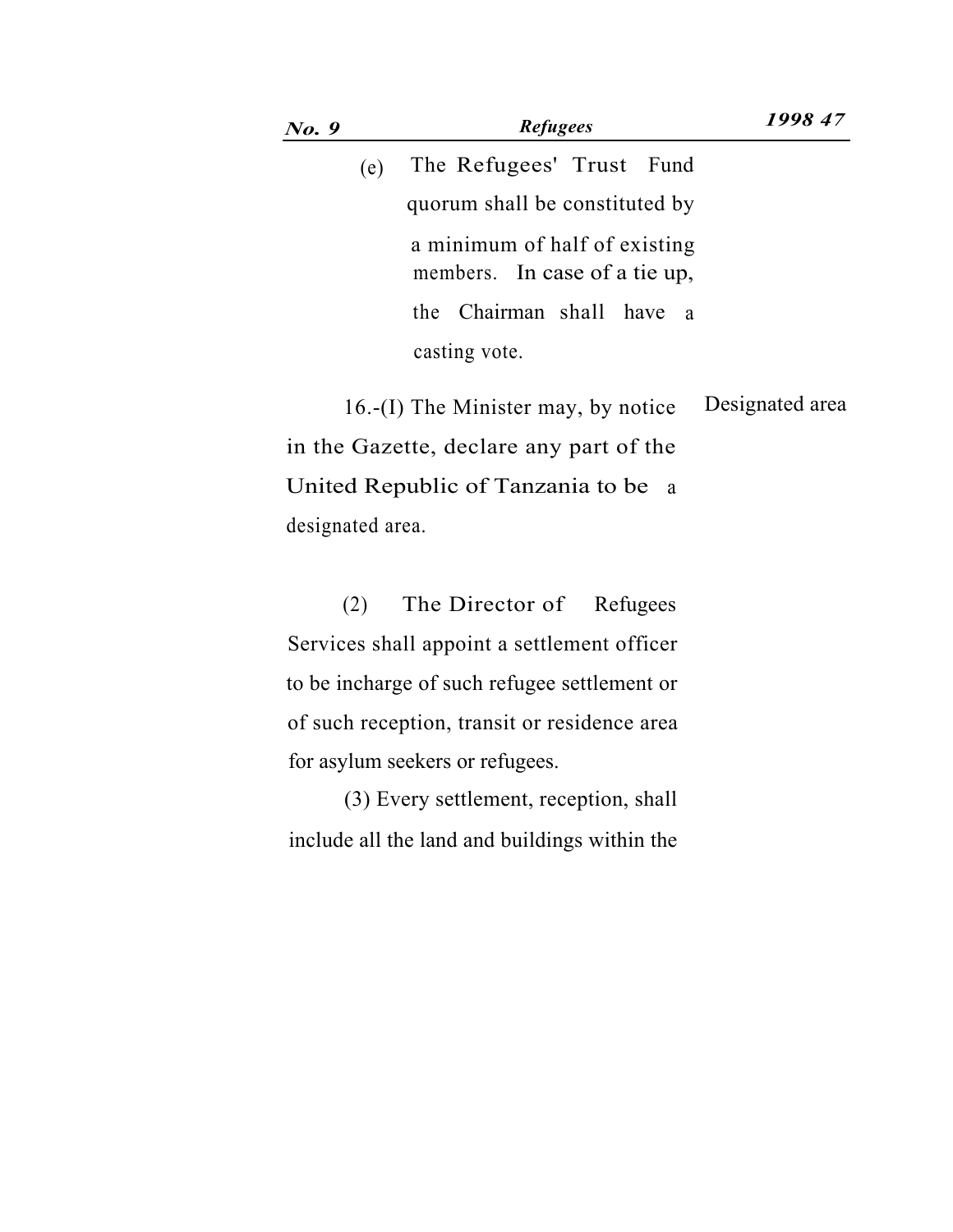settlement, reception, transit, or residence . boundaries or enclosure and also any other land or buildings beloging or attached thereto and used by the asylum seekers, or the refugees

Refugees

. (4) In any writ, warrant, instrument or other legal document in which it may be necessary, to describe a particular designated area by reference- to the name of the place or town where it is situated', or other definite description such writ, warrant,, instrument or legal document shall be valid and sufficient for all purposes.

Provided that geographical boundaries shall clearly be spelt out in the declaration and establishments referred to in subsection (1) of this section respectively.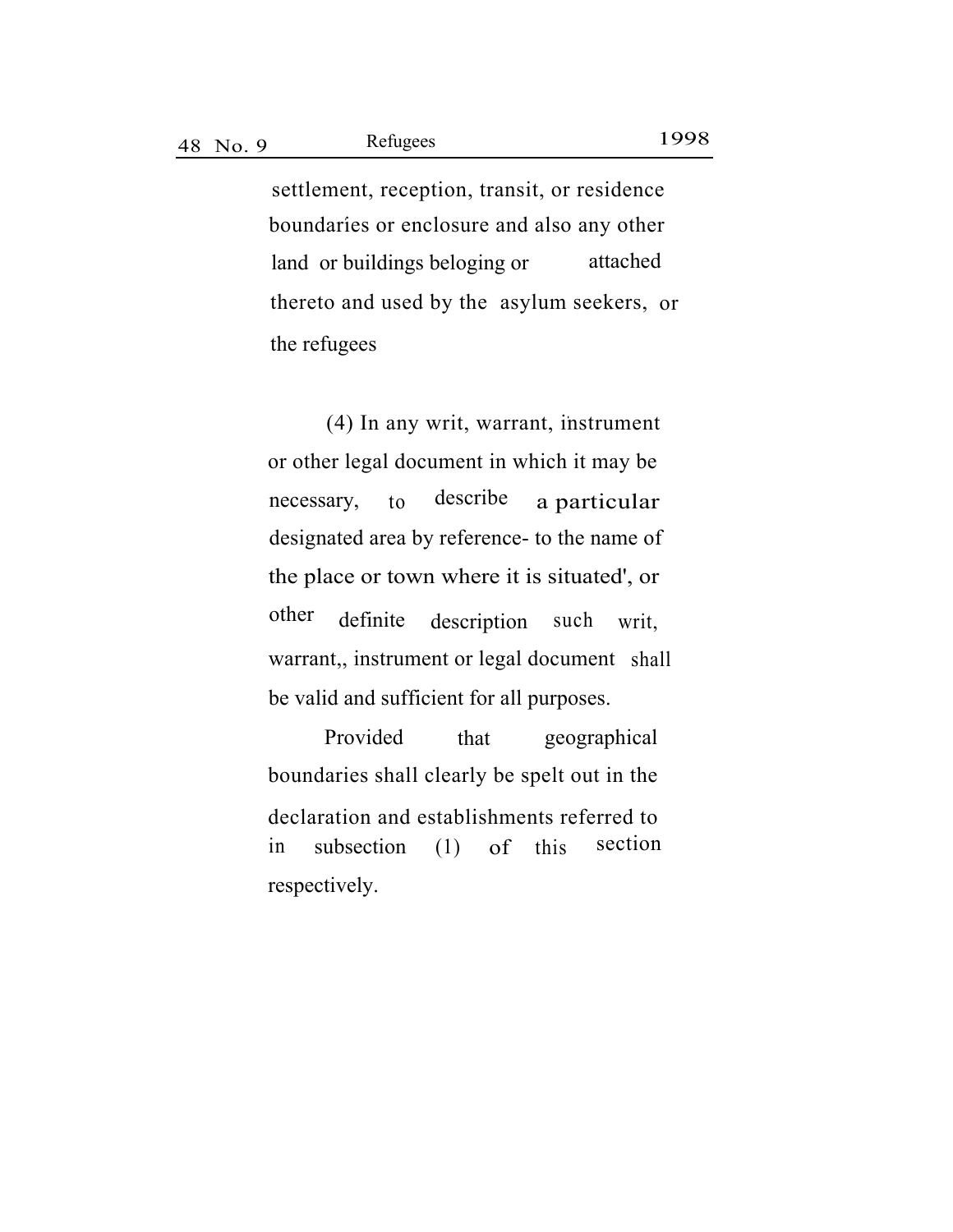17.-(I) The competent authority in Requirement to consultation with the Minister or the reside in a Director may by order, require any asylum designated area seeker or refugee or group or category of

refugees to whom this section applies who is within his area to reside within a designated area whether or not such area is within

the jurisdiction of competent authority.

The competent authority in consultation with the Minister, or the Director may require any asylum seeker or refugee or group or category of refugees to whom this section applies who is within a  $(2)$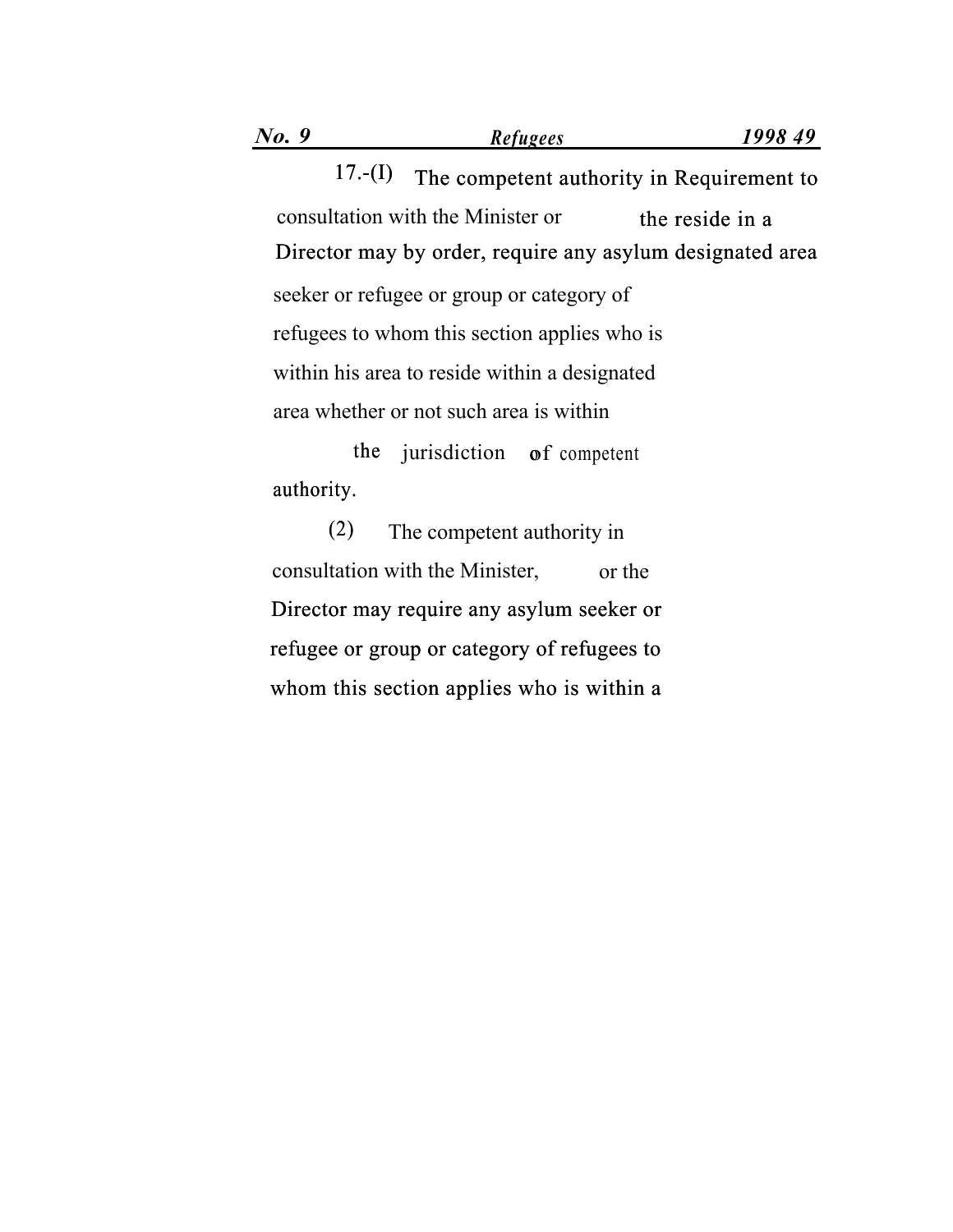designated, area, within such competent authority's area to-move to or reside in any other designated area whether within such

#### competent authority's area or not.

(3) Any asylum seeker or refugee to whom an order made under this section applies who-

- (a) fails to comply with such order-or
- (b) fails to or take up residence in a designated area in accordance with such order within reasonable time; or
- (c) having arrived at a designated area, in pursuance of such order, leaves or attempts to leave such area, except in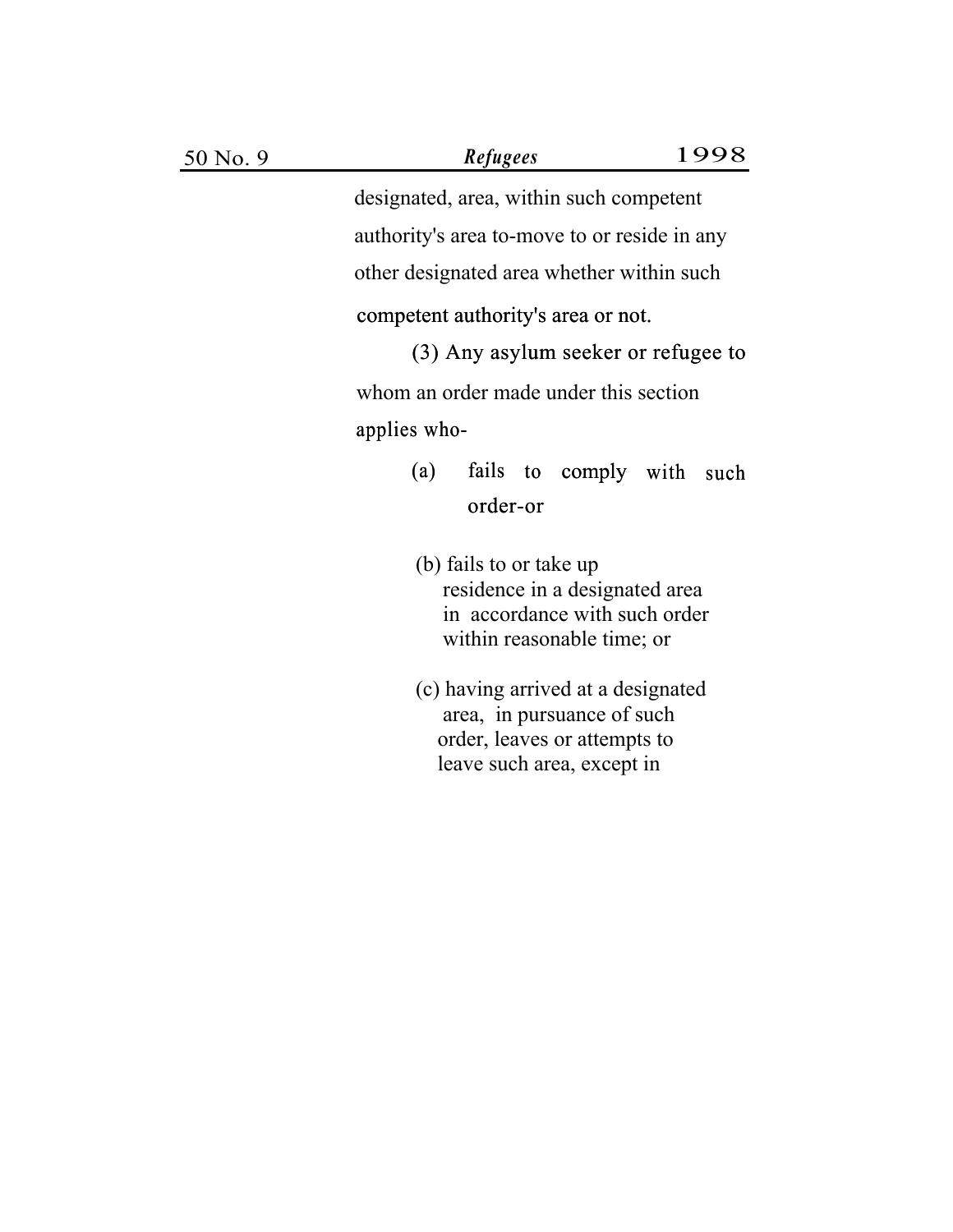pursuance of some other order or permit made under this section, shall be guilty of an offence against this Act.

(4) The competent authority or the Director as the case may be, may vary, revise or cancel any order or requirement made by him under subsections.(I) or (2) of this section.

| $(5)$ (a) | No asylum seeker or                                      |
|-----------|----------------------------------------------------------|
|           | refugee shall be allowed                                 |
|           | to leave a designated                                    |
|           | area as directed under                                   |
|           | this section unless he has                               |
|           | sought and obtained a                                    |
|           | permit from the Director or<br>Settlement Officer as the |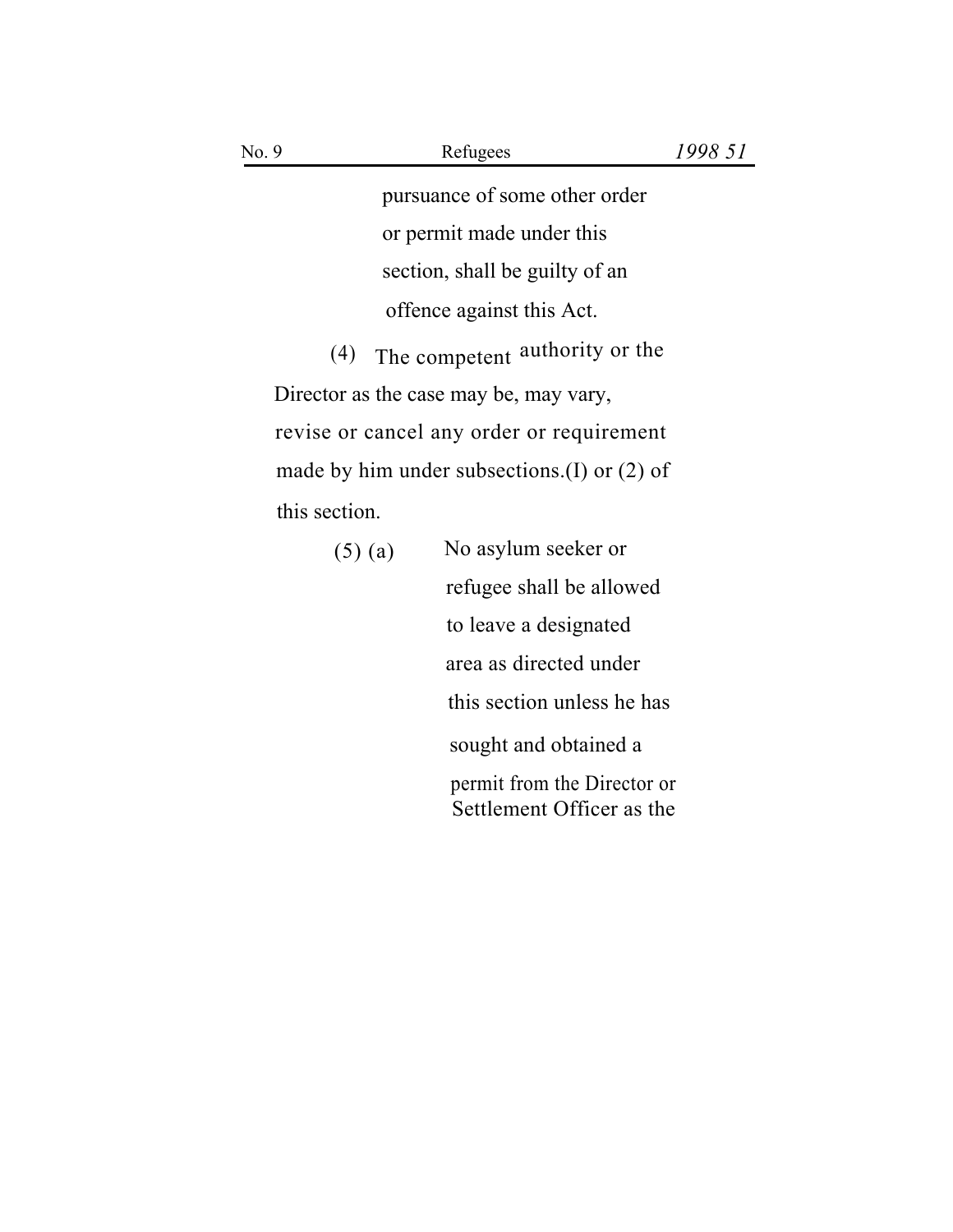case may be, and,

subject to' such terms

and conditions as t e

the Director or a Settlement Officer may, prescribe in the permit.

(b) No asylum seeker or

refugee may be allowed

to be out of a designated

area for more than

fourteen days unless the

the Director has allowed in the permit a longer period upon which an asylum seeker or a refugee may stay outside the designated area.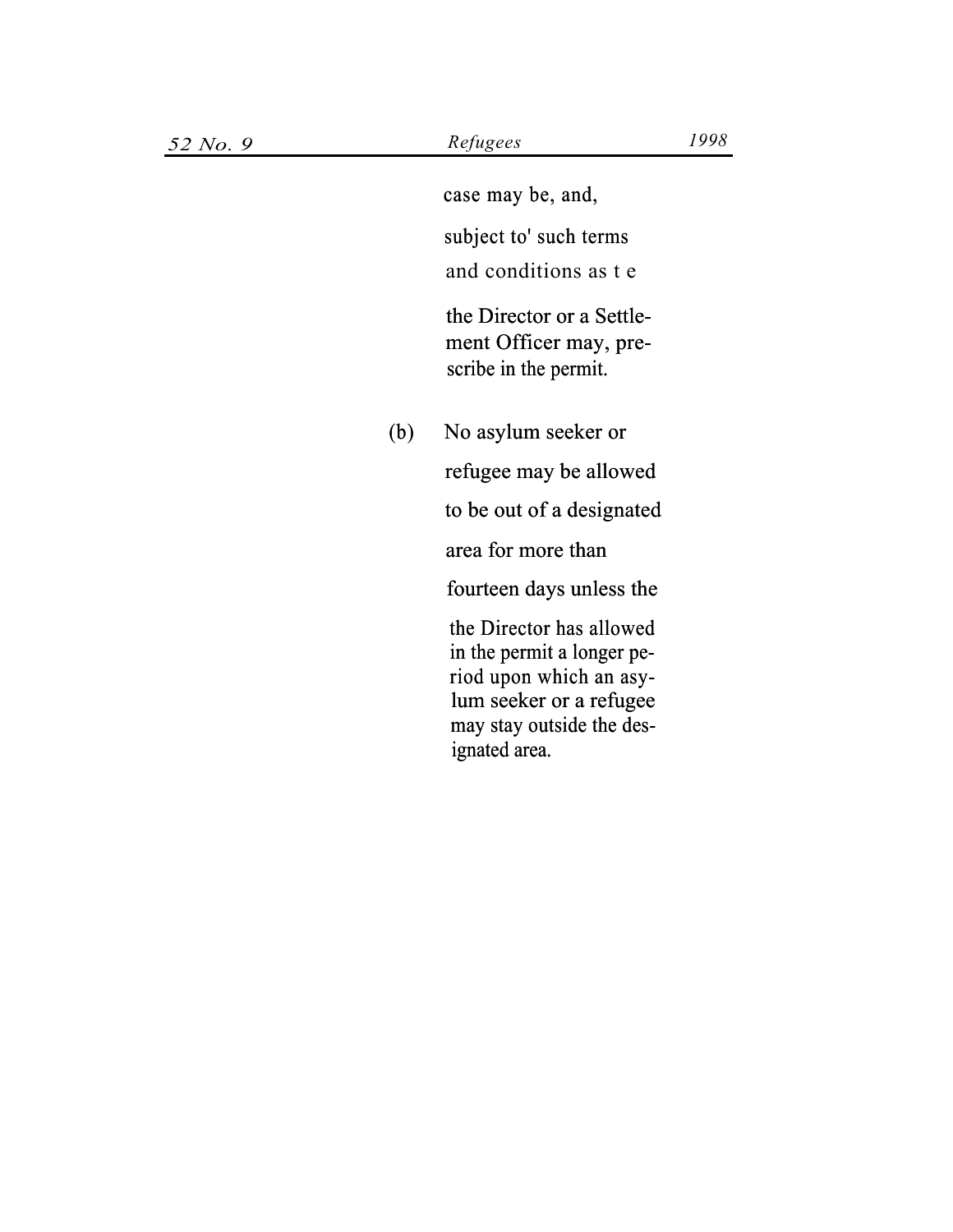(6) Any asylum seeker or refugee to whom a permit or travel document has been issued under this section who fails to comply with the terms and conditions thereof shall be guilty of an offence against this Act.

## 18.-(I) The Minister may make Control of

rules, and the Director may issue directions designated area not inconsistent with such rules, for the control of designated area and, without prejudice to the generality of the fore- . going, such rules and directions may make provision in respect of all or any of the following matters-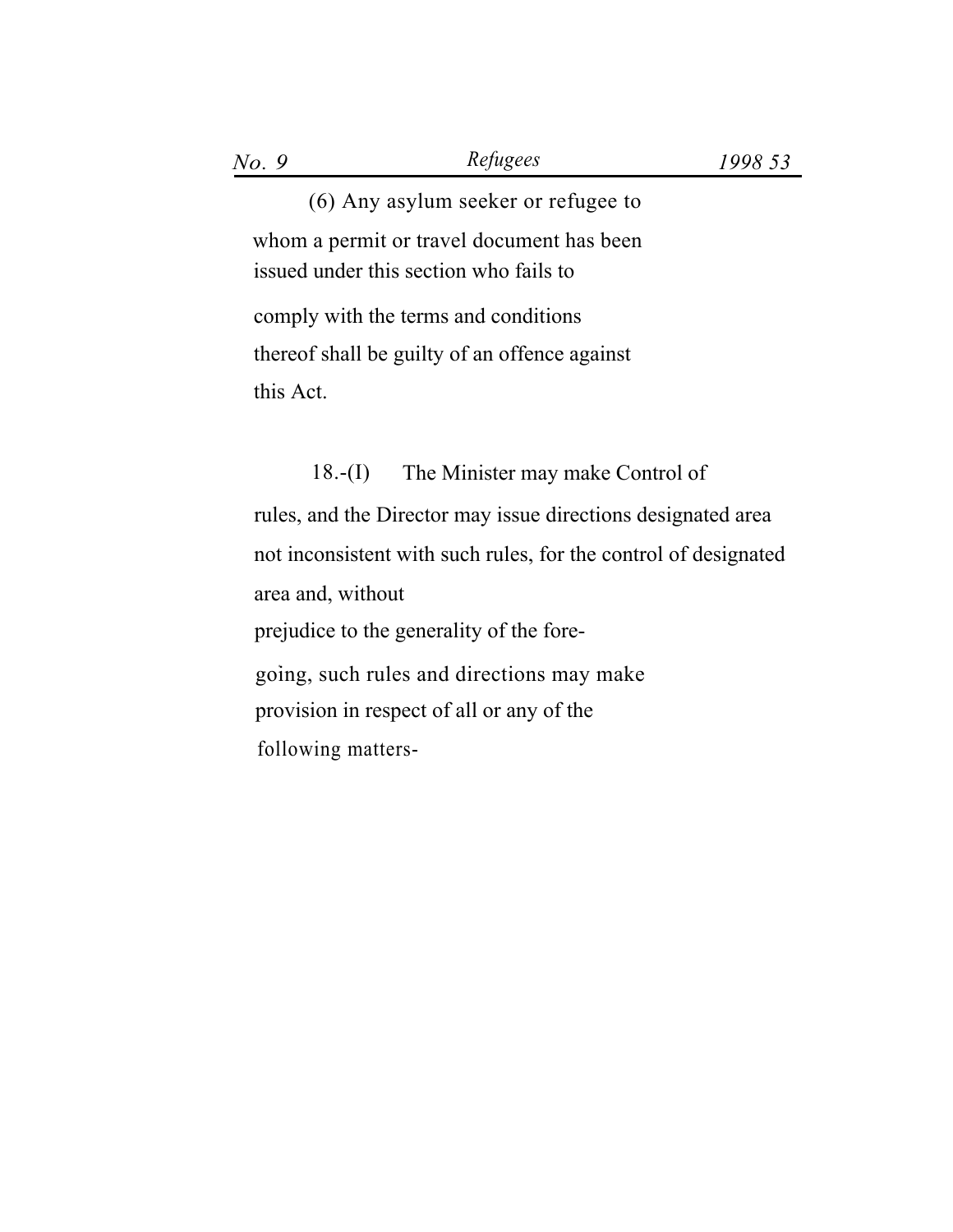- (a) the organization, safety, discipline and administration of such area;
- (b) the reception; transfer, settlements, treatment, health and well being of asylum seeker or refugee; residence,
- (c) the manner of inquiring into disciplinary offences and the payment of fine and other penalties.;  $\begin{pmatrix} 0 \\ 0 \end{pmatrix}$
- $(d)$ the establishment and regulation of lock-ups and the custody of persons therein; and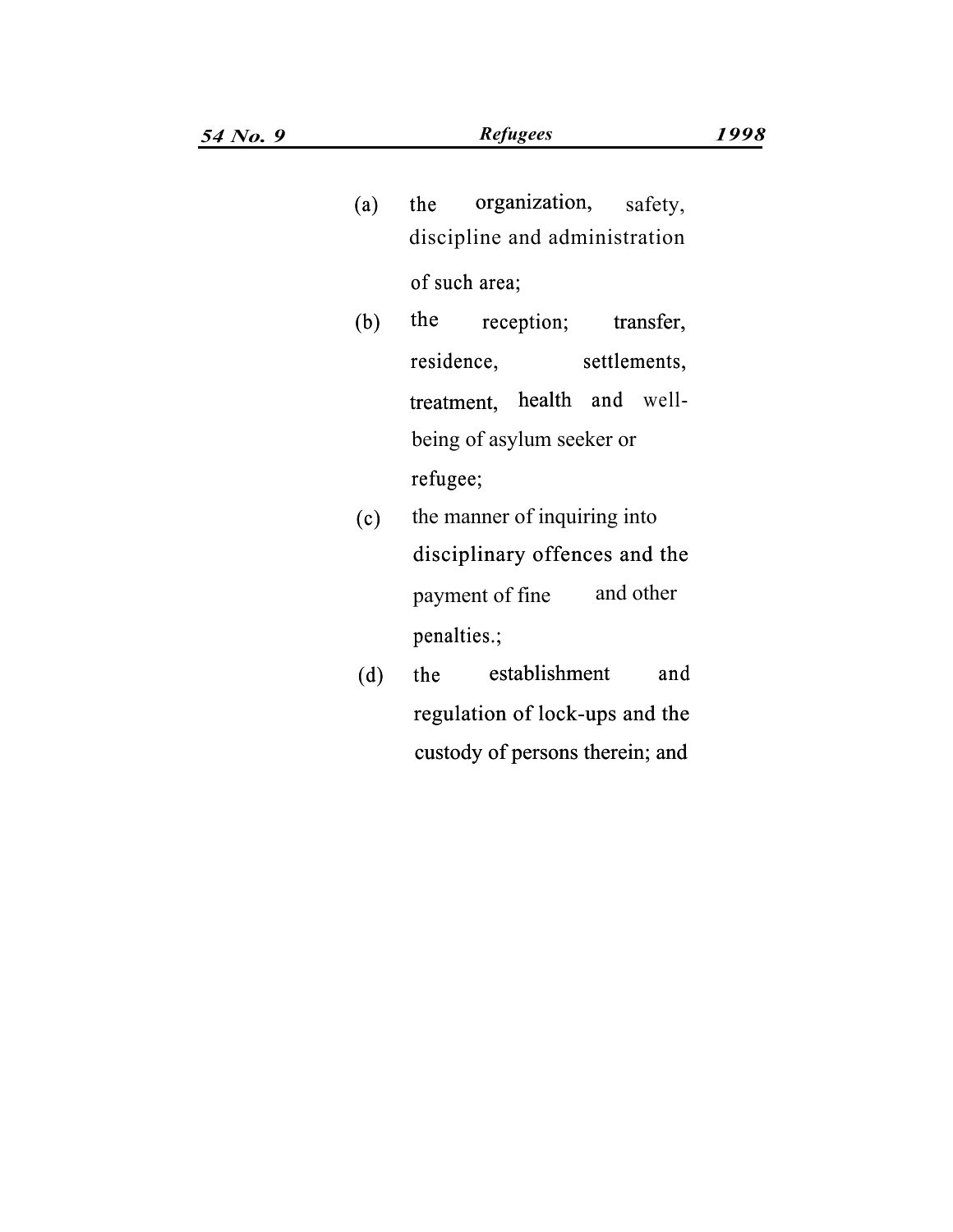(e) the powers of settlement officers

the of such powers.

(2) The Director or settlement officer may give such orders or directions, either orally or in writing, to any asylum seeker or refugee as may be necessary or expedient for the following purposes that is to say-

- (a) to ensure that the designated area is administered in an orderly and efficient manner;
- to ensure the performance of any work or duty necessary for the maintenance of essential services in the designated area or for the general welfare of (b)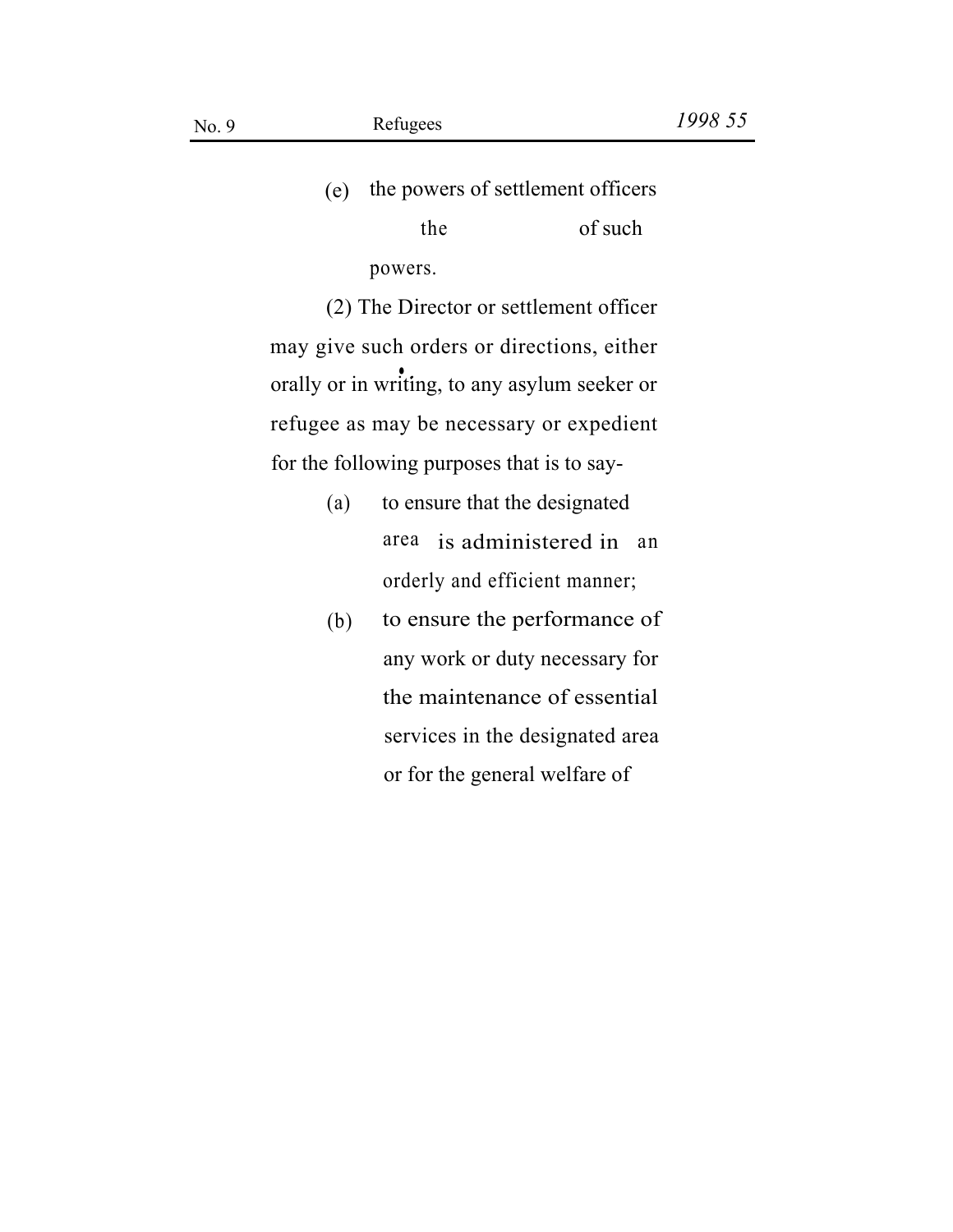the asylum seekers or refugees therein

- $(c)$  to. ensure that all precautions are taken to preserve the health and well-being of the asylum therein-therein seekers or refugees s are taken<br>and well-b<br>seekers or proper
- to preserve orderly conduct and discipline in the designated area.  $(d)$
- (3) Any asylum seeker or refugee who-
	- (a) without a permit in that behalf issued under section 17 leaves or attempts to designated area in which he has been earmarked to reside; leave a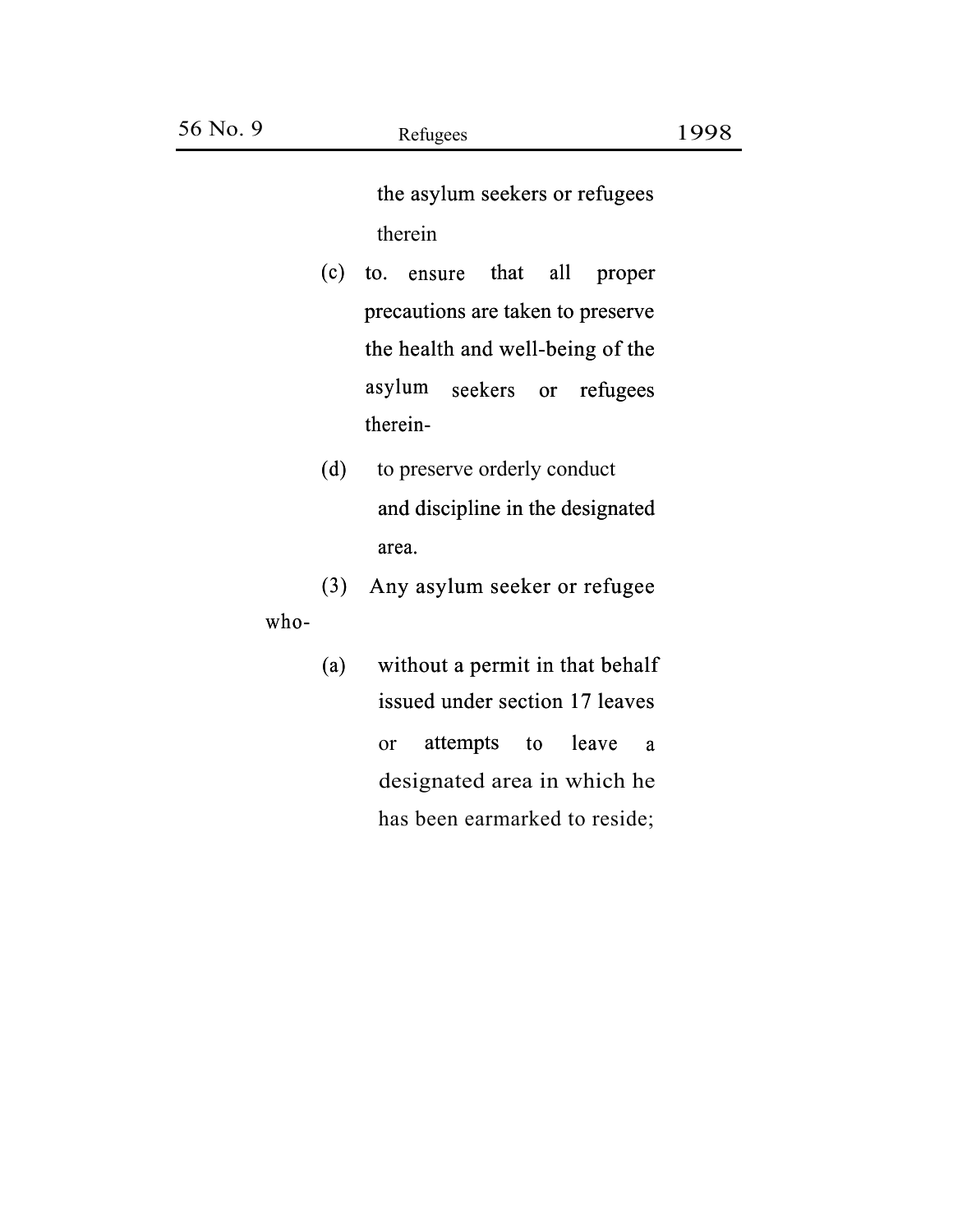or

# (b) in a designated area disobeys any rules made by the Minister, any direction of the competent authority, the Director or any order or direction of a Settlement Officer, made or given under this section; or (c) in a designated area conducts himself in a manner prejudicial No. 9<br>
Refugees<br>
or<br>
(b) in a designated area disol<br>
any rules made by the<br>
Minister, any direction o<br>
competent authority,<br>
Director or any order<br>
direction of a Settle!<br>
Officer, made or given u<br>
this section; or<br>
(c) in

to good order and discipline,

shall be deemed to have committed a disciplinary offence.

(4) The Director or a settlement officer may inquire into any disciplinary offence and if he finds that an asylum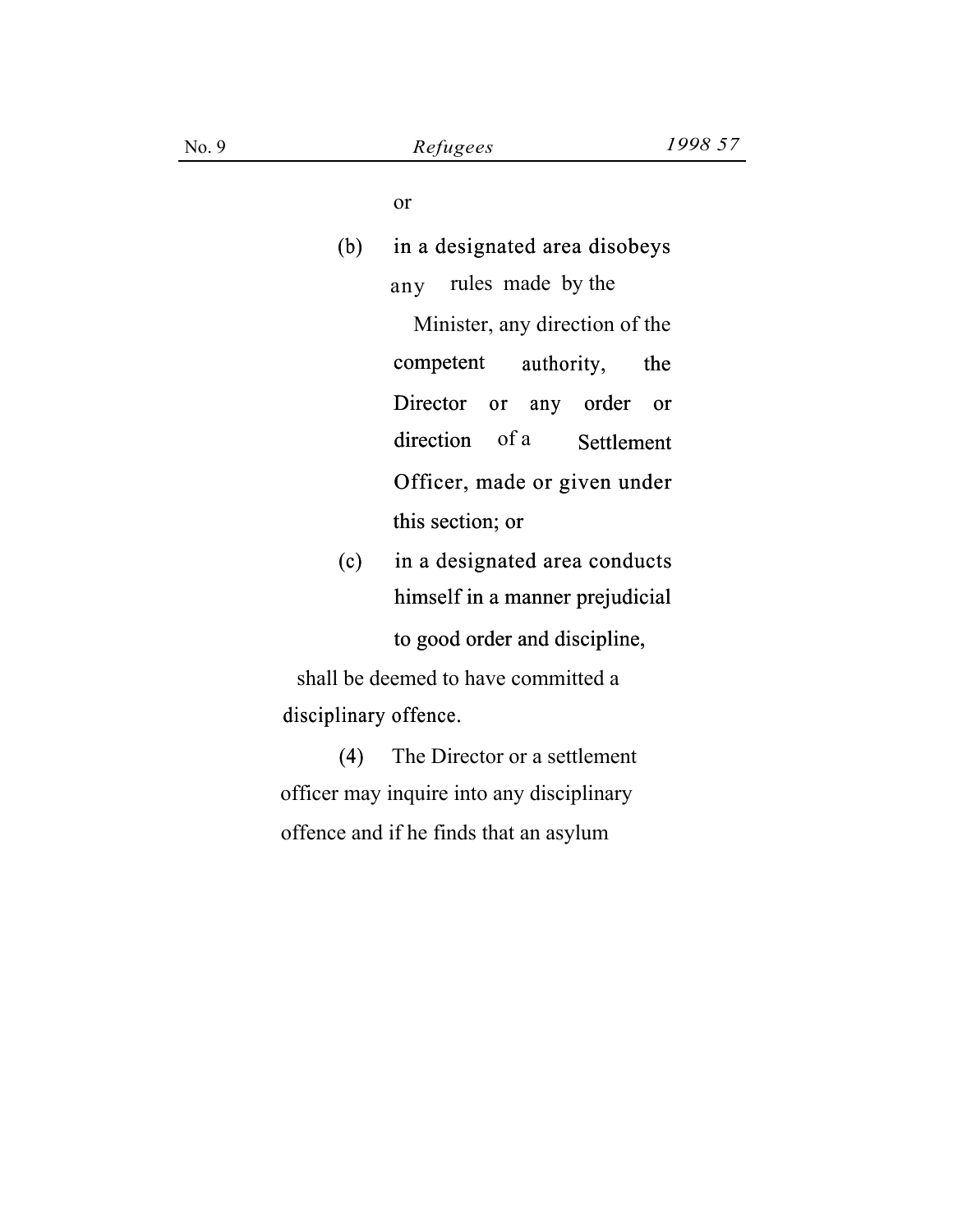| 58 No. 9                          | <b>Refugees</b>                                                                                                                       | 1998                                                            |
|-----------------------------------|---------------------------------------------------------------------------------------------------------------------------------------|-----------------------------------------------------------------|
|                                   | seeker                                                                                                                                | or a refugee has been guilty of such                            |
|                                   | disciplinary offence may punish him by-                                                                                               |                                                                 |
|                                   | (a)                                                                                                                                   | ordering his confinement in a<br>settlement or camp lock-up for |
|                                   |                                                                                                                                       | a period not exceeding three                                    |
|                                   |                                                                                                                                       | days; or fining exceeding                                       |
|                                   | fining him a sum not<br>(b)<br>shillings                                                                                              | exceeding five thousands                                        |
| Administration<br>of a designated | 19. (1) The Minister where he deemes<br>appropriate, may establish by notice published<br>in the Government Gazette an administrative |                                                                 |

any designated area.

area

Organisation for asylum seekers 01 refugees in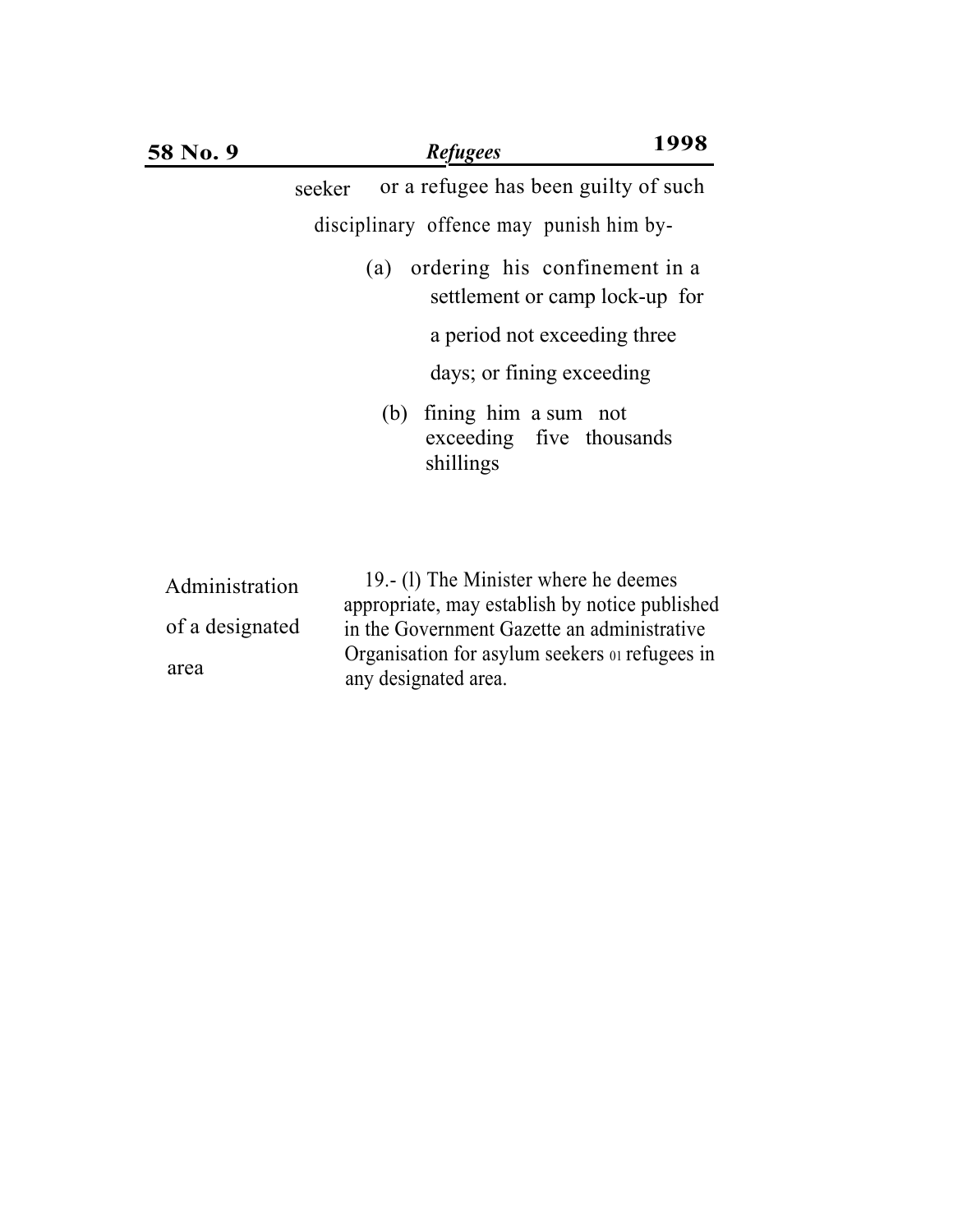(2) Such administrative organisation for asylum seekers or refugees shall

comprise ten cell leaders at the lowest lever

road committees') village committees in

designated areas or councils at the, highest

level.

(3) At every administrative level established under this section, there may be established any of the following committees or subcommittees for undertaking any activities relevant to the name of the Committee:

- $(a)$  finance and administration;
- (b) law and order;
- (c) Economic and planning and
- (d) community development and social welfare.
- (4) Asylum seekers' or Refugees'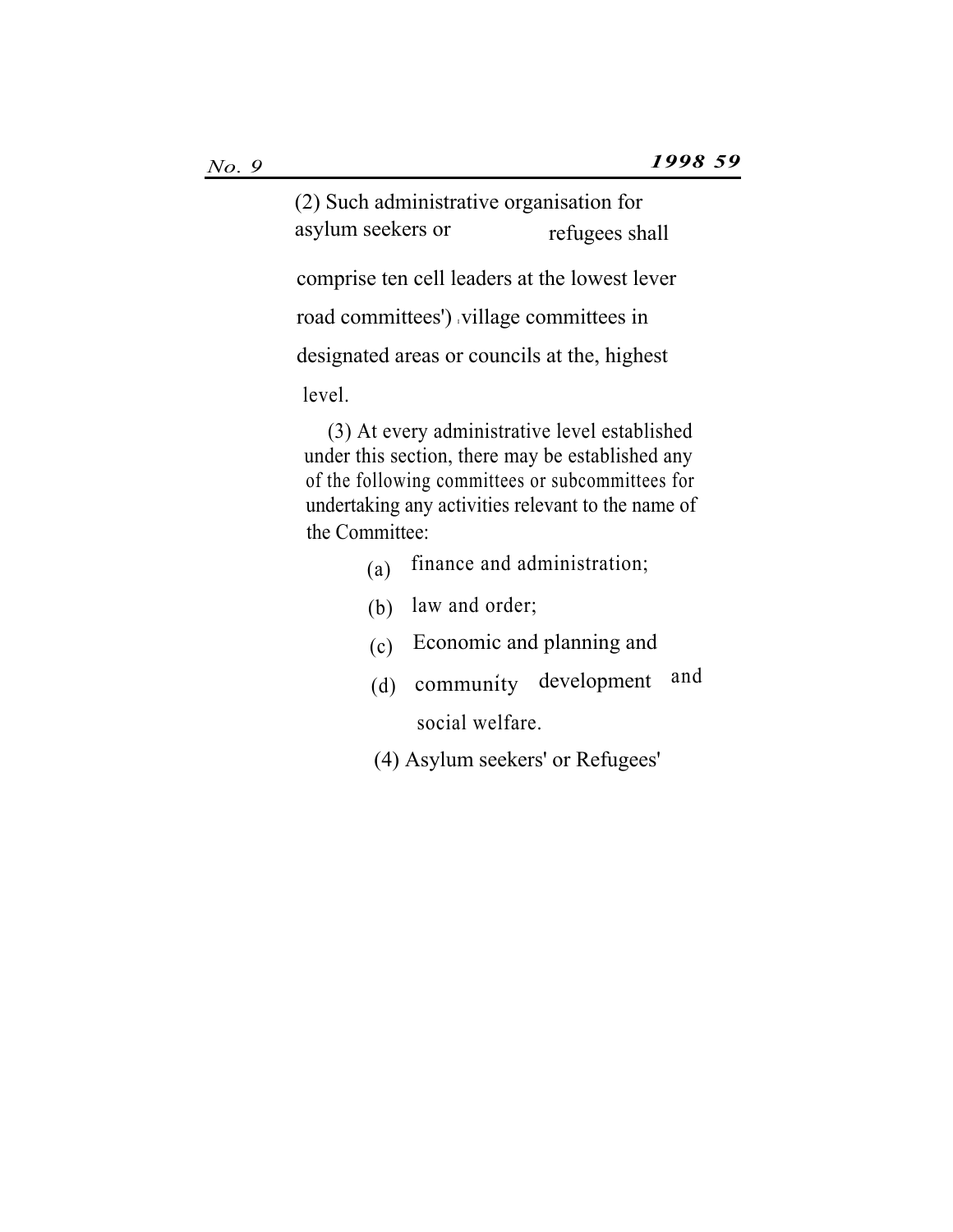*60 No. 9 Refugees 1998*

leaders and representatives at all levels of the administrative organisation established under this section or Act unless otherwise ... provided in this Act or other valid law, shall be elected by secret ballot based on the principles of equality and universal suffrage without any discrimination as basis of sex, . clan, tribe, nationality, race or religion.

> Any designated area's (5) (a) council or village committee may apply to the Director for registration of their council or committee as corporation sole under the relevant law capable of carrying out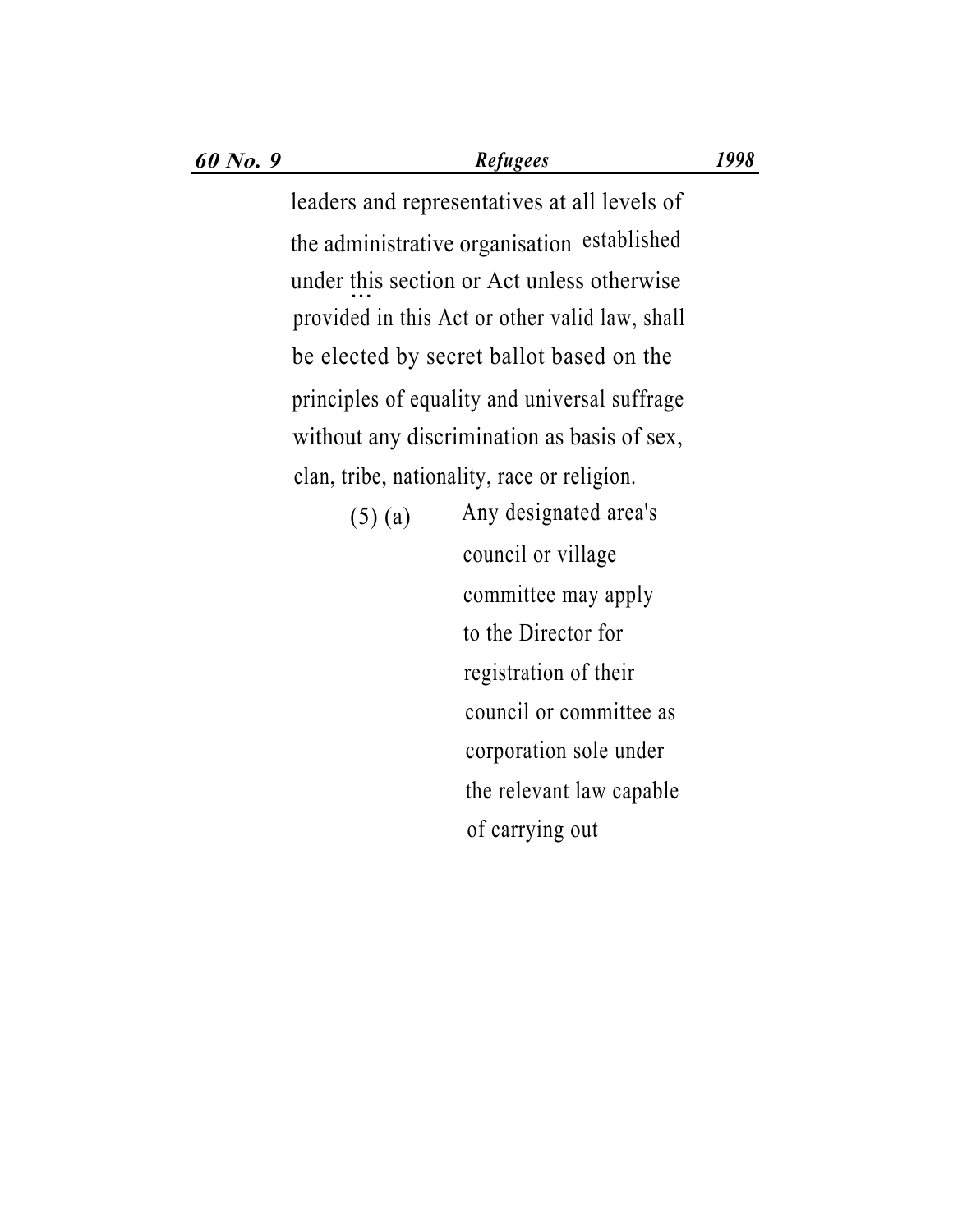commercial or public enterprise, suing and

being sued and of '' holding fixed and

movable properties.

(b) In case the Director refuses to register or issue with a certificate of incorporation, the affected council or committee may appeal in writing within 14 days to the Minister who may confirm, or vary the decision of the Director as he deems appropriate and the decision of the Minister shall be final provided that the affected council or committee shall be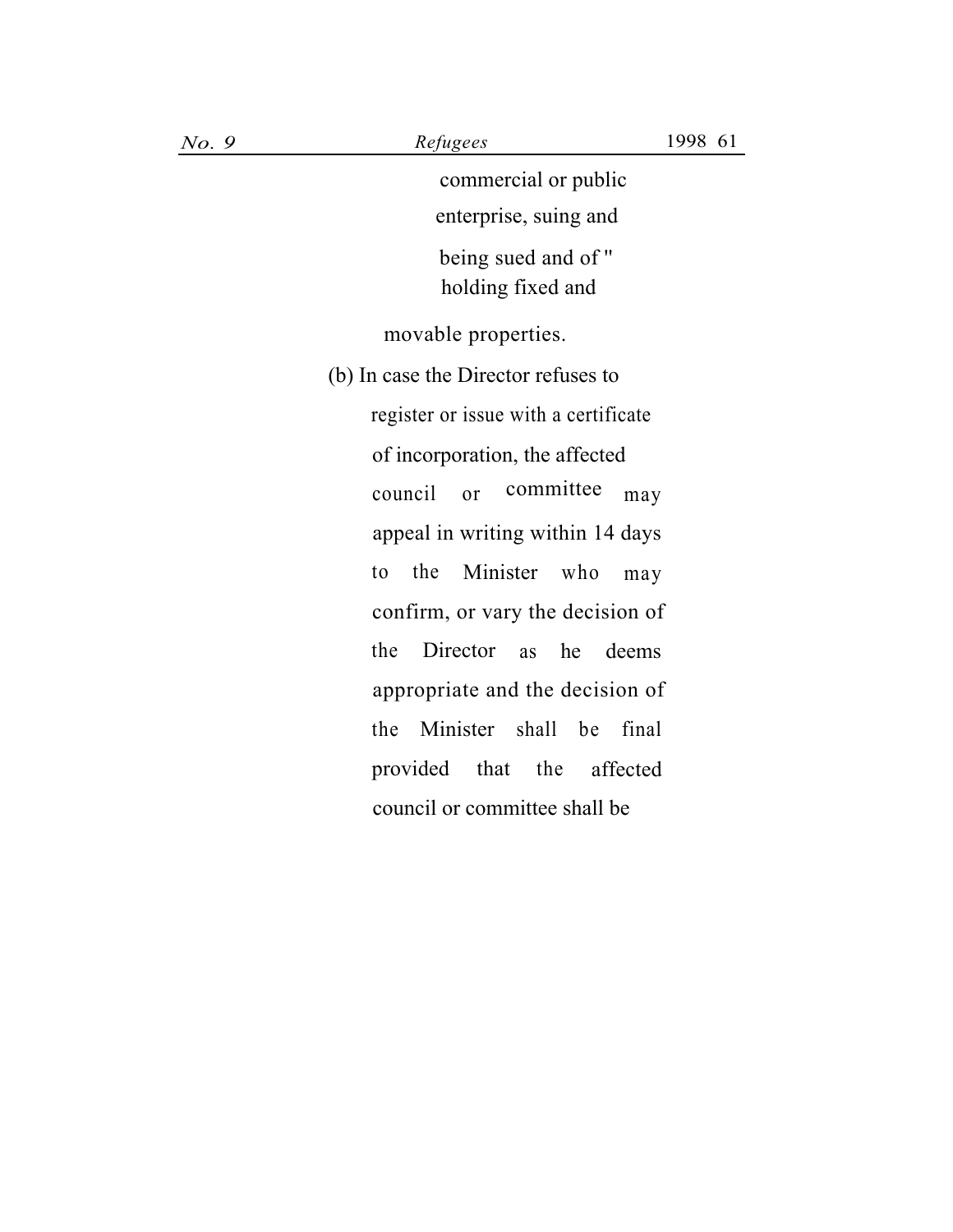*allowed to a*pply de novo after expiration of one year from the

- I time their previous 'application for incorporation was refused by the Director or on appeal.
- The Director shall keep registers (c) for application and registration of corporation soles for this purpose which shall be treated as public records.

(6) The Minister may make regulations published in the Government Gazette providing for the functioning or better carrying out of any matter covered under this sec-

tion.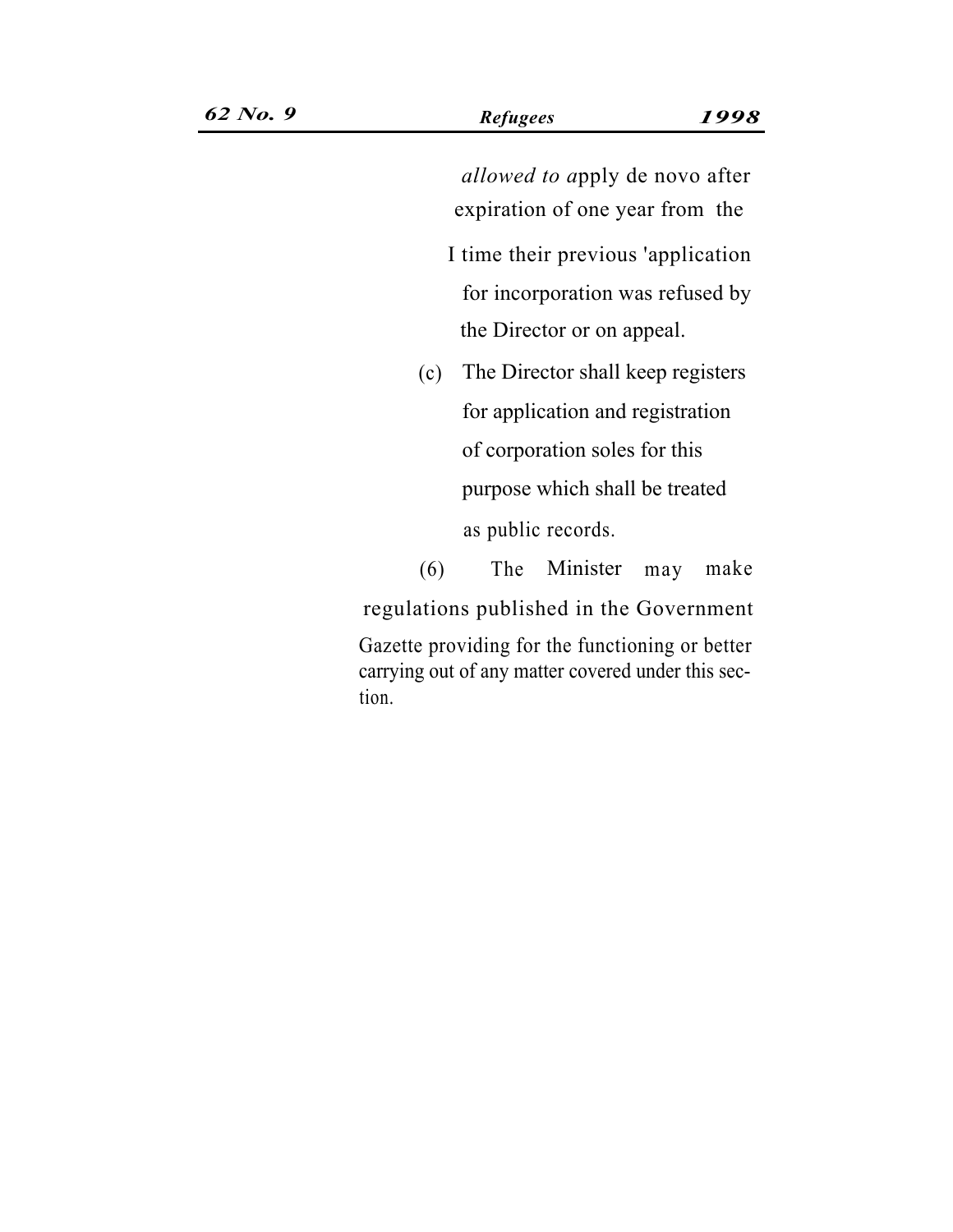20.-(I) No person other than a Restriction on

refugee, required to reside or residing in, a  $entering$ designated area shall enter or be within designated area such designated area except with the general <sup>or</sup> special permission of the asylum seekers Minister, the competent authority, the or refugees in Director or the Settlement Officer.

persons or addressing such areas the or refugees in

(2) No person other than the competent authority, an authorised officer or a person, authorized in that behalf by the competent authority or the settlement officer, may in a designated area address an assembly or meeting of more than five asylum seekers or refugees whether or not such meeting is held in a public place.

the

(3) Any person who contravenes the provisions of this section shall be guilty of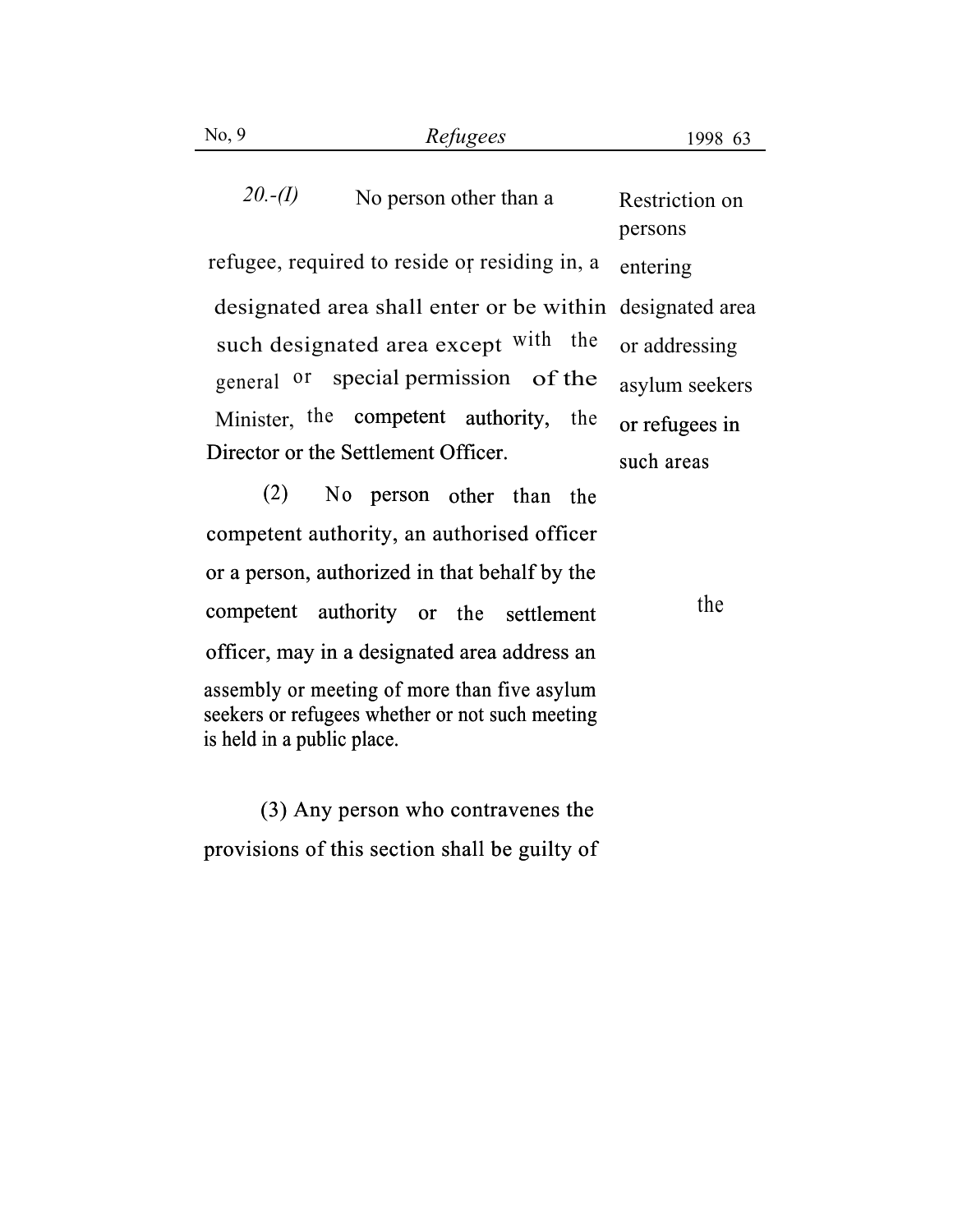an offence against this Act and shall be liable on conviction to a sentence of fine not exceeding two hundred thousand shillings or both

|               |                   | imprisonment not exceeding five years or a  |
|---------------|-------------------|---------------------------------------------|
|               |                   | fine not exceeding two hundred thousand     |
|               | shillings or both |                                             |
|               |                   |                                             |
| Powers of     |                   | $21.-(I)$ Where a competent authority       |
| competent     |                   | having power in that behalf-                |
| authorities   |                   | (a) orders any asylum seeker or             |
| outside their |                   | refugee to be detained in prison            |
| areas         |                   | under section $271$ or                      |
|               |                   | (b) orders any asylum seeker or             |
|               |                   | refugee to reside in<br>any                 |
|               |                   | designated area of section 17,              |
|               |                   | such order shall have effect throughout the |
|               |                   | United Republic of Tanzania.                |
|               | (2)               | In making an order which is                 |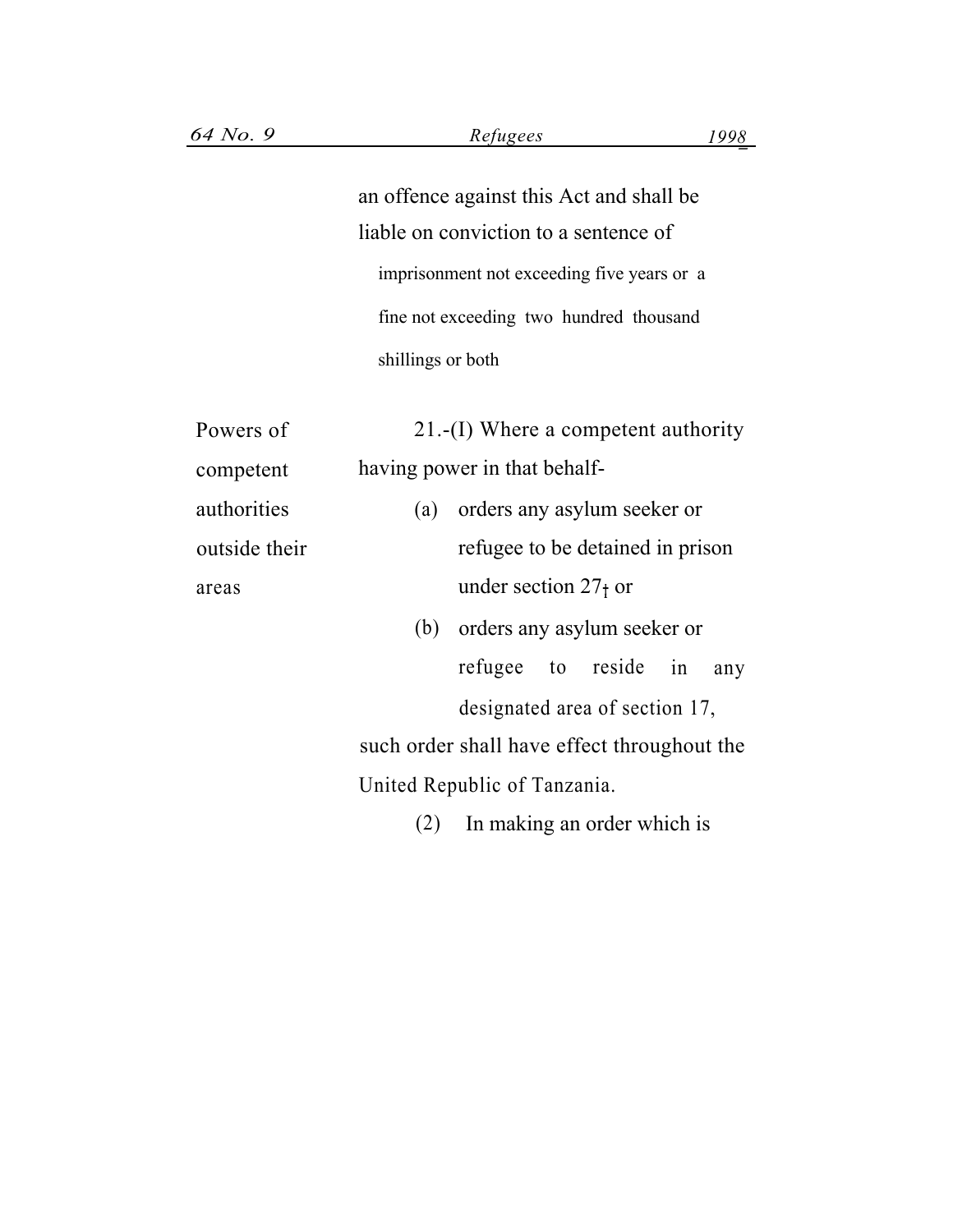likely to affect the life or status of a person claiming to be a refugee, I the I *. Minister* or the competent authority shall have regard to the United Republic, and the relevant Part III of Chapter I of the Constitution of International Conventions  $\mathfrak{on}_{r}$  refugees which stipulates on treatment of refugees.

#### *PART V*

#### MISCELLANEOUS

22. Any rules, orders or directions Mode of giving

made by the Minister under this Act shall rule, order or

. be in Government *Gazette.* Any other rules, direction. orders or directions given by an authorised officer other than the Minister may be published in such manner as the authority making the same considers appropriate in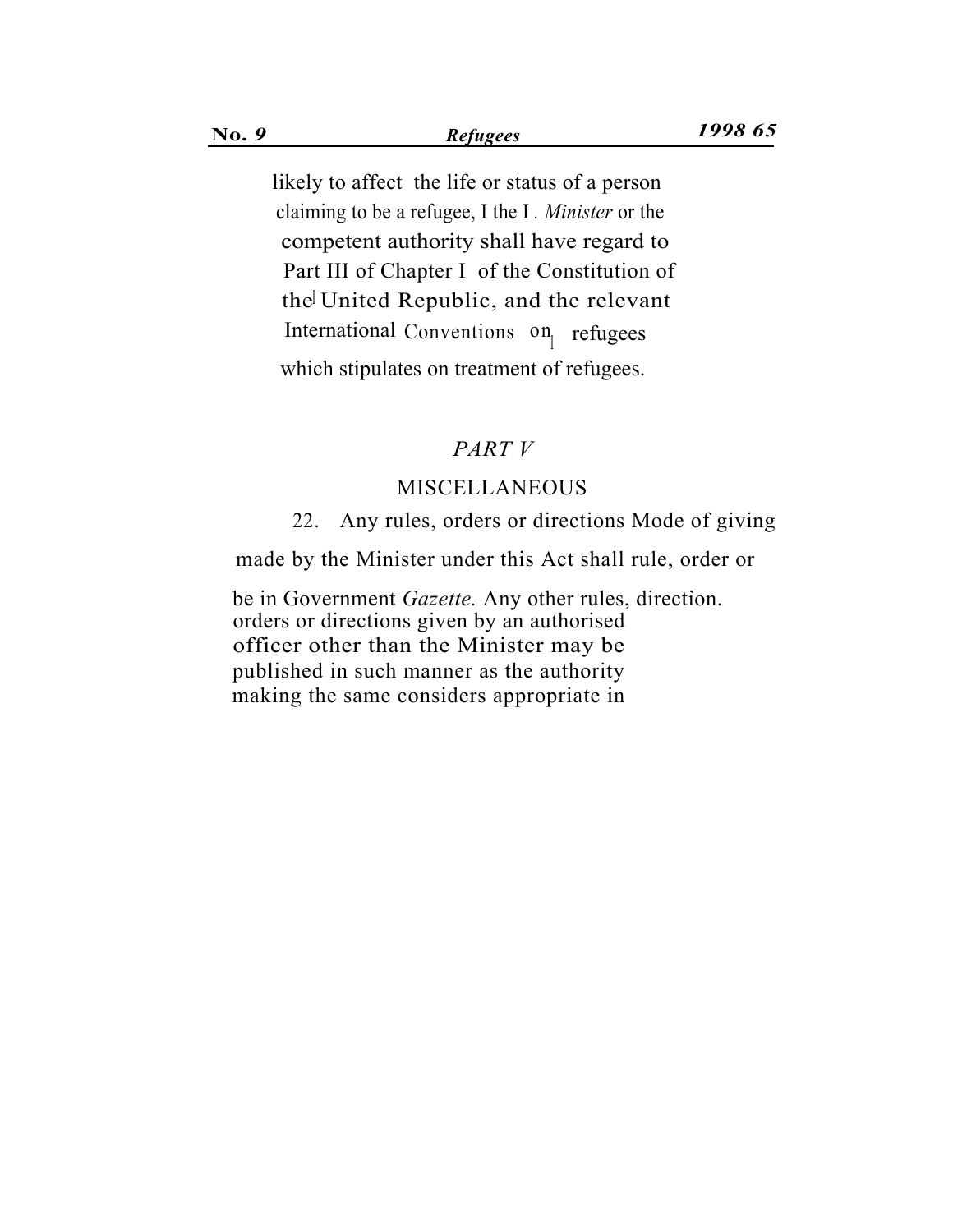order to bring the same to the notice of the persons to whom they apply or who are affected thereby but, shall not be required to be published in the *Gazette* provided that any such rule, order or direction which is applied or directed to any individual person shall, if in writing, be served on, and if not in writing, be given to, the person or group of persons affected.

| Communication | Any application, petition for<br>23.          |
|---------------|-----------------------------------------------|
|               | review or appeal made by an asylum seeker     |
| Minister, the | or a refugee to the Minister, the Director or |
| Director and  | a competent authority must be done in         |
| competent     | Writing in a prescribed manner.               |
| authority and | Any decision made on an<br>(2)                |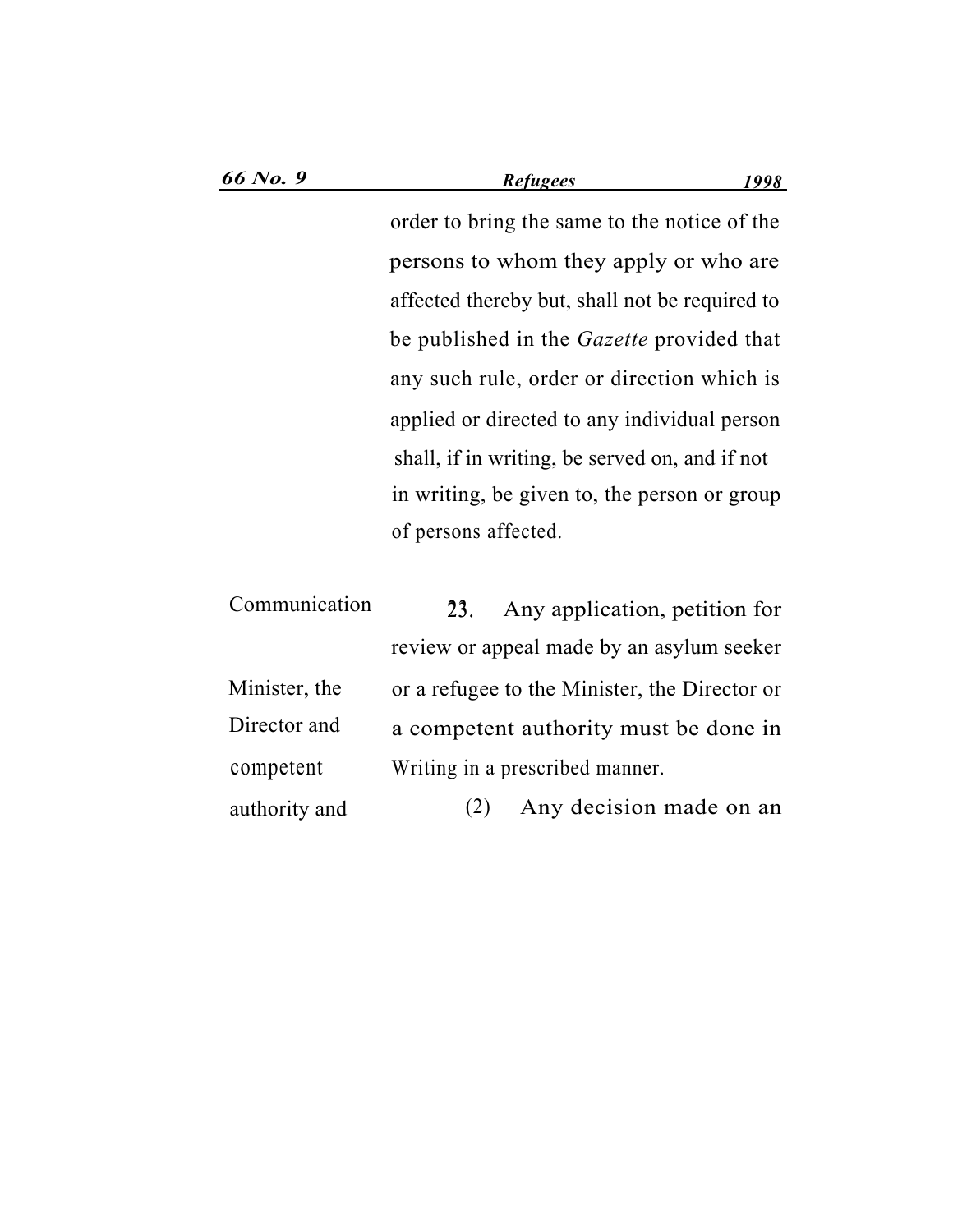application, petition for review or appeal asylum seeker must be communicated to the applicant in writing in a prescribed manner. or refugee

 $24.-(I)$  Any asylum seeker or Offences and refugee who fails to obey any lawful order penalties of the Minister, the competent authority, the Director or of a settlement officer or who obstructs any officer in exercise of his power under this Act, shall be guilty of an offence and shall be liable on conviction to imprisonment for a period not exceeding six months or fine not exceeding fifty thousand shillings or both.

(2) Any person, who is guilty of an offence against this Act for which not penalty is specifically provided shall be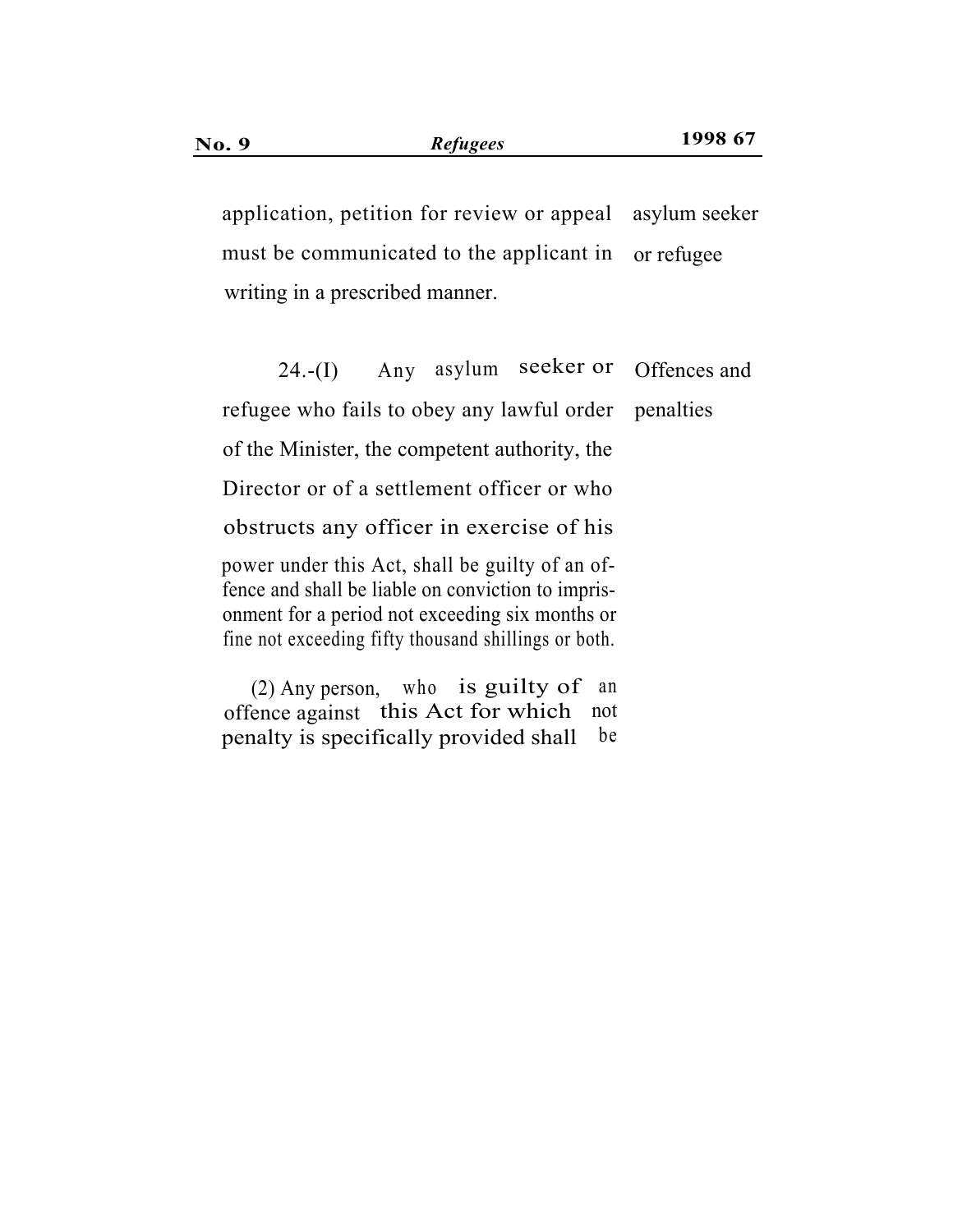exceeding fifty thousand shillings or both.

(3) Where any act or omission constitutes both a disciplinary offence under section 18 and an offence punishable under this Act on conviction, an asylum' seeker or a refugee shall not be punished for the same act or omission both as a disciplinary offence and a penal offence punishable on conviction.

Prevention, 25.-(l) A settlement officer may arrest, search, arrest without a warrant, any person when he seizure and has reasonable ground for suspecting to investigation have committed an offence or a disciplinary, offence under this Act and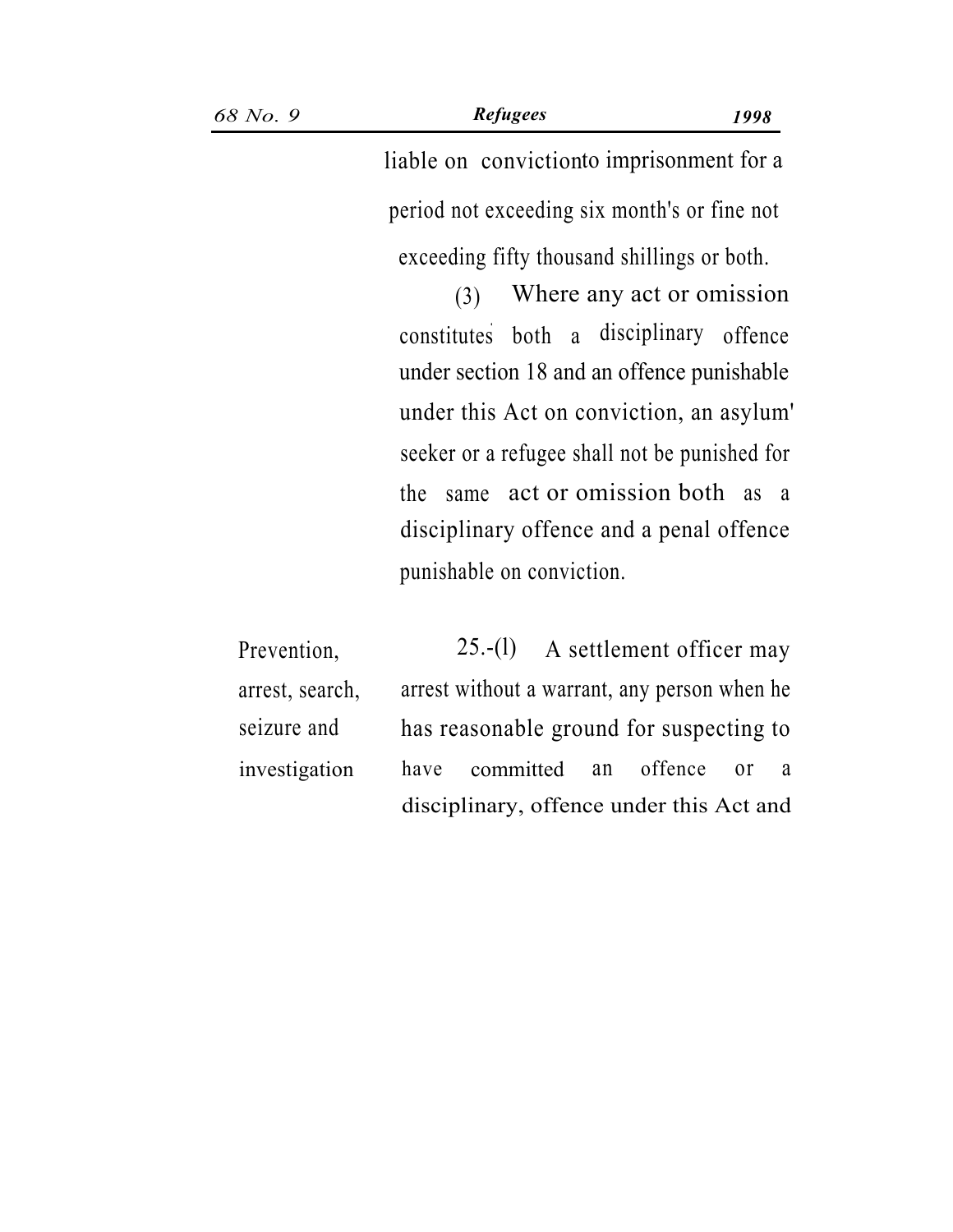such person may be detained in custody in a settlement or camp lock-up in accordance with this Act.

(2), A person, detained under subsection (1) of this section for a disciplinary offence, shall not remain in such cus. tody for a period exceeding twenty four hours before any disciplinary proceedings are completed against him.

Provided that, a settlement officer may grant bail to a person who is otherwise subject to detention under subsection (1) and (2) of this section upon that person executing a bond with or without sureties to appear before him if so required.

(3) Where a person is detained under subsection (1) of this section for an offence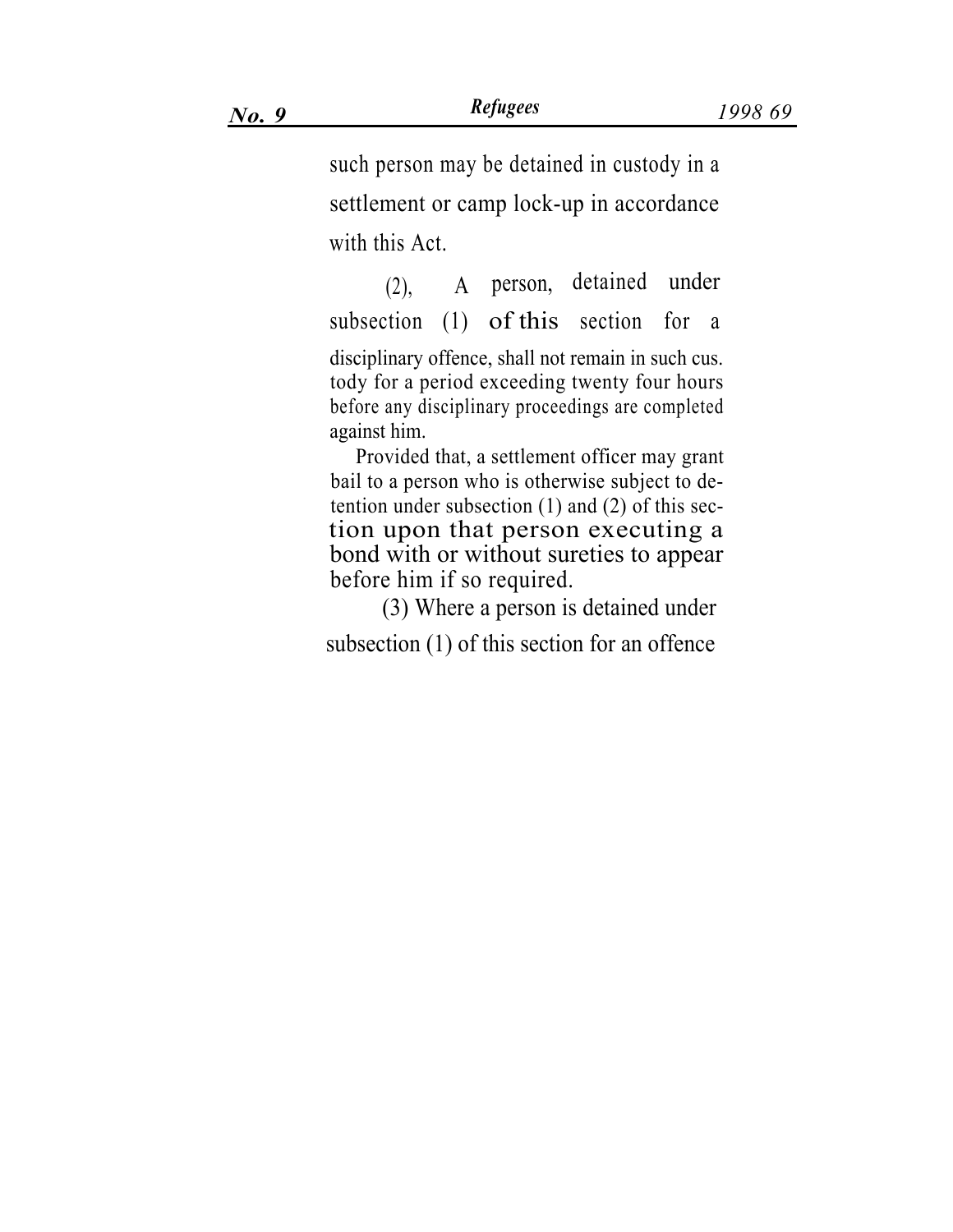under this Act, he shall be produced before the court within twenty four hours after the arrest or as soon as practicable thereafter and subsequently such person may be Act No. 9 remanded or granted bail by the court in accordance with this Act or the Criminal Procedure Act, 1985 or the Magistrates' of 1985 Act No. 2 of 1984 Courts Act 1984. (4) A settlement officer shall have same powers as police officer of the rank of constable for purposes of prevention, arrest, search, seizure and investigation of crime under this Act. Provided that, a settlement officer or any other refugee officer acting on his behalf shall have the same powers as a police officer commanding station or of an Inspector of Police.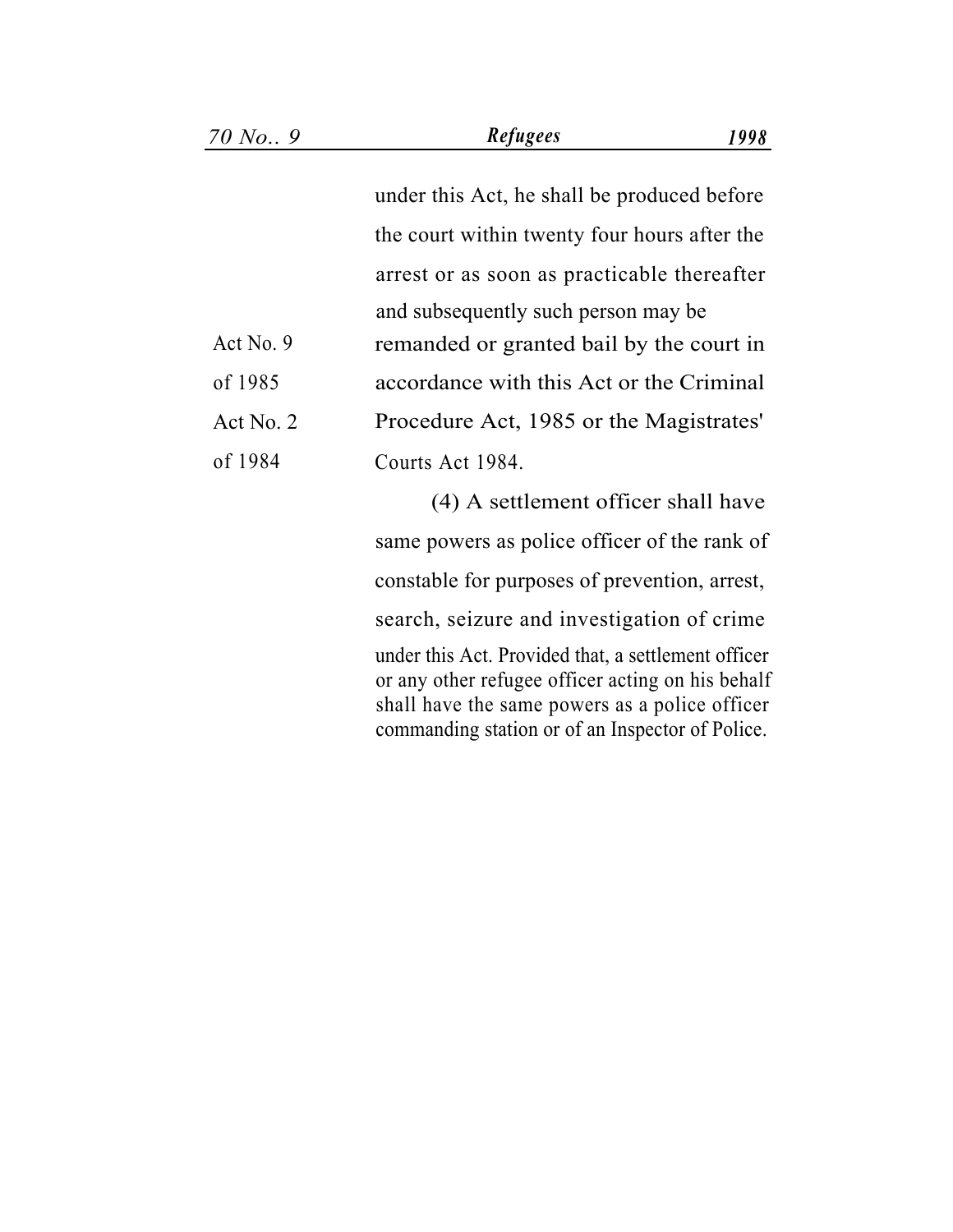*26.* An authorized officer or any Use of force to person acting with the authority of an effect arrest authorized officer may use such force as may be necessary to compel any asylum seeker or refugee with any order or direction, whether oral or in writing, given under or pursuant to the provisions of this Act.

Provided that before any force is used under this section, an authorized office or any person acting with the authority of an authorized officer shall inform the asylum seeker or a refugee that he is about to use such force to compel him (asylum seeker or refugee) to comply with any order or direction.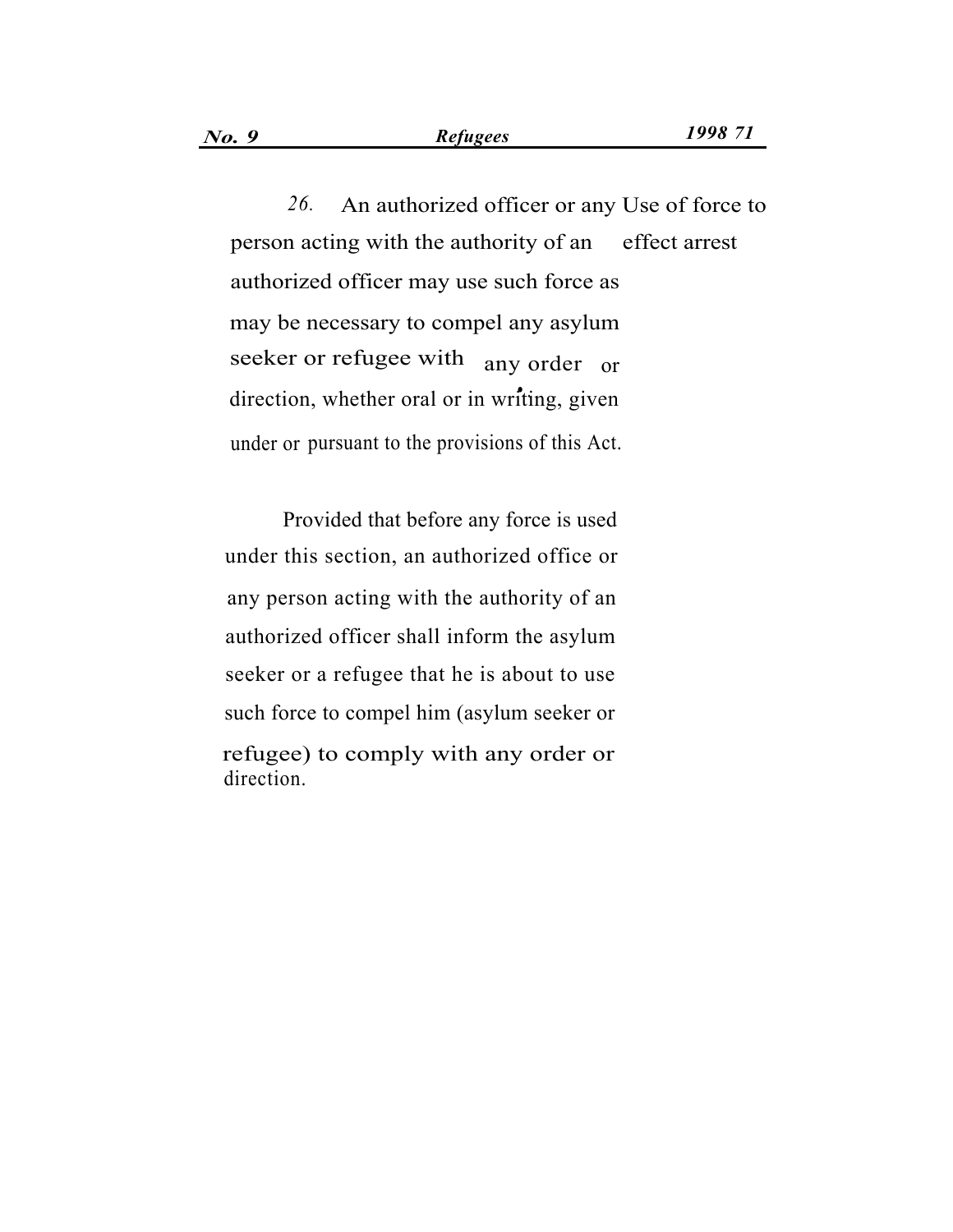Detention of , 270-(I), If the Minister or, as the case asylum seeker may any competent authority appointed or refugee by, the 'Minister in that behalf is satisfied that any asylum seeker or refugee is acting in a manner prejudicial to peace and good order or is Prejudicing the relations between the Government of Tanzania and any other Government, he may, by order in writing, direct that asylum seeker or refugee be detained in prison for a period not exceeding three months. Provided that for any excess period the Provisions of the Cap-490 Preventive Detention Act, 1963 shall apply or he shall be released.

(2) If it appears to the Minister or, as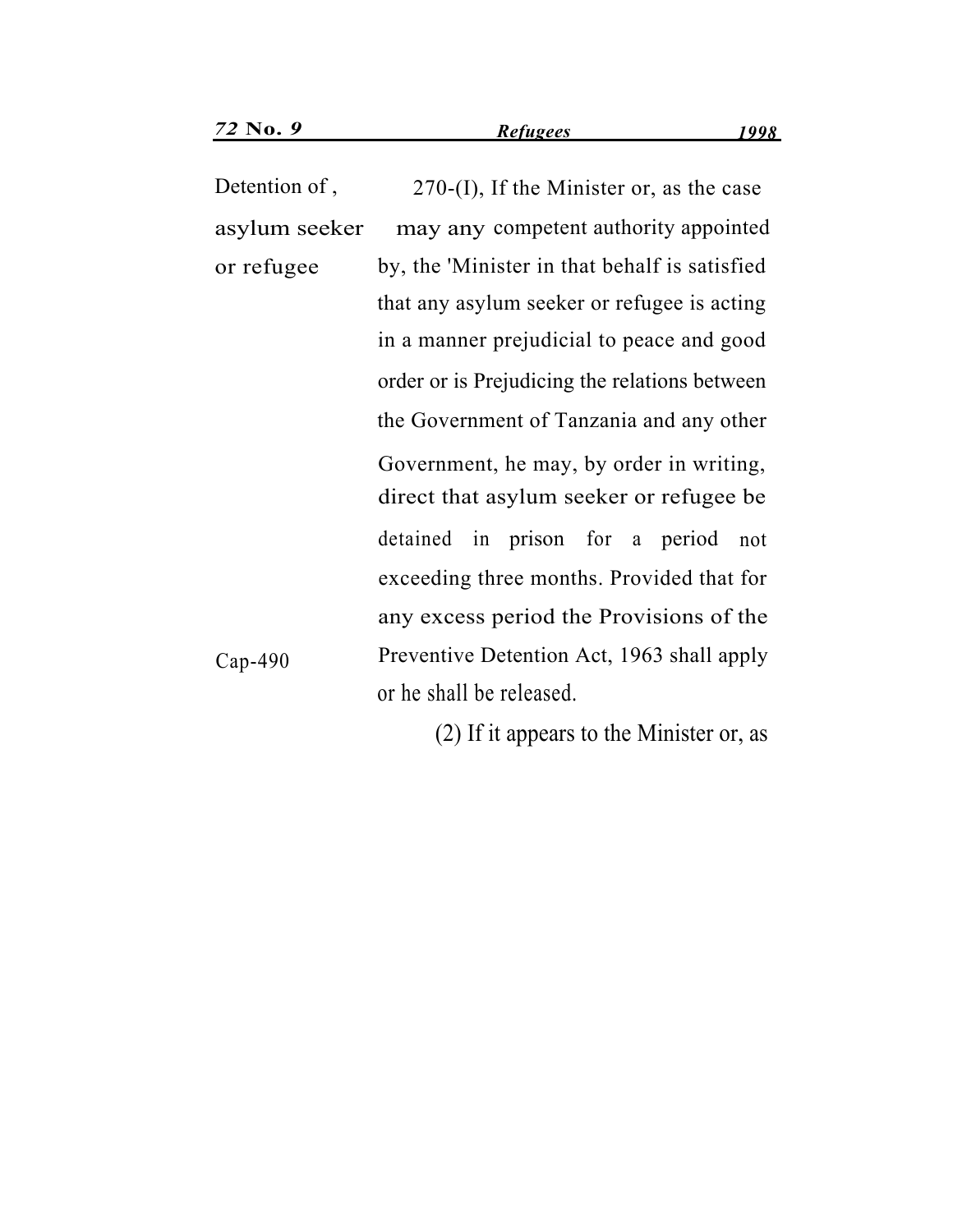appointed by the Minister in that behalf that it is likely that any asylum seeker or refugee has committed any offence in any other territory , for which he has not been punished, being an offence which, if committed within Tanzania, would be punishable by imprisonment, the Minister or such competent authority may by order in writing, direct that such asylum seeker or refugee be detained in prison. the case may be, any competent authority

Provided that if no extradition Cap-585 proceedings under Extradition Ordinance are commenced against him for a period of three months thereof he shall be released.

> (3) An order under subsection (1) or (2) shall be sufficient authority for any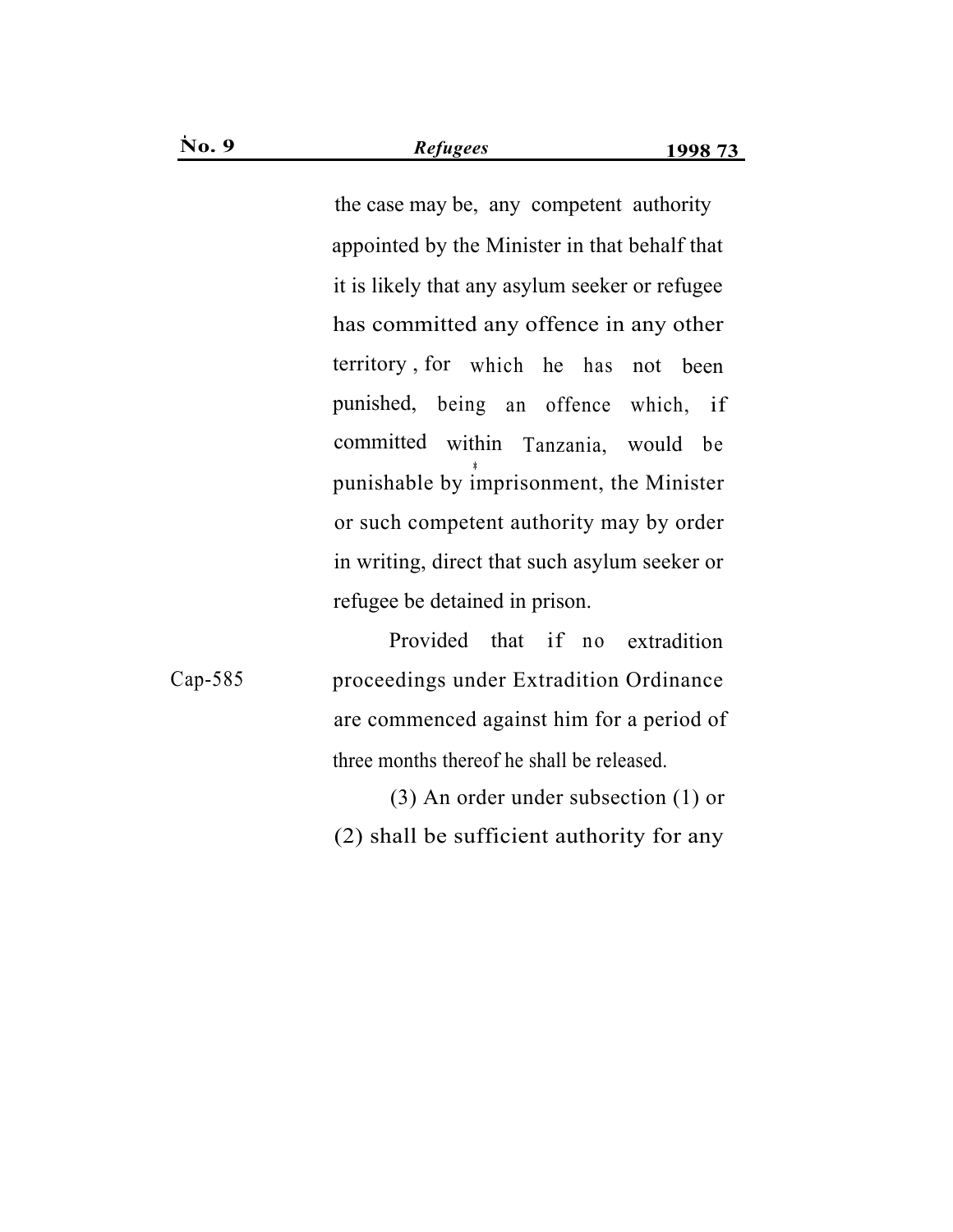## *74 No. 9 Refugees 1998*

authorized officer to arrest the asylum seeker or refugee to whom it applies and to detain him in custody pending or during his transfer to prison and for the officer in charge of a prison to hold such asylum seeker or refugee in custody as an unconvicted prisoner until a release order is issued by the Minister or the period of three months has expired. Provided that where any such order is made by a Competent authority the order shall, unless confirmed by the Minister, expire at the end of the fourteenth day from the day he was arrested and the asylum seeker or -refugee to whom any order of detention under this section applies shall not be arrested again for the same reason after he has been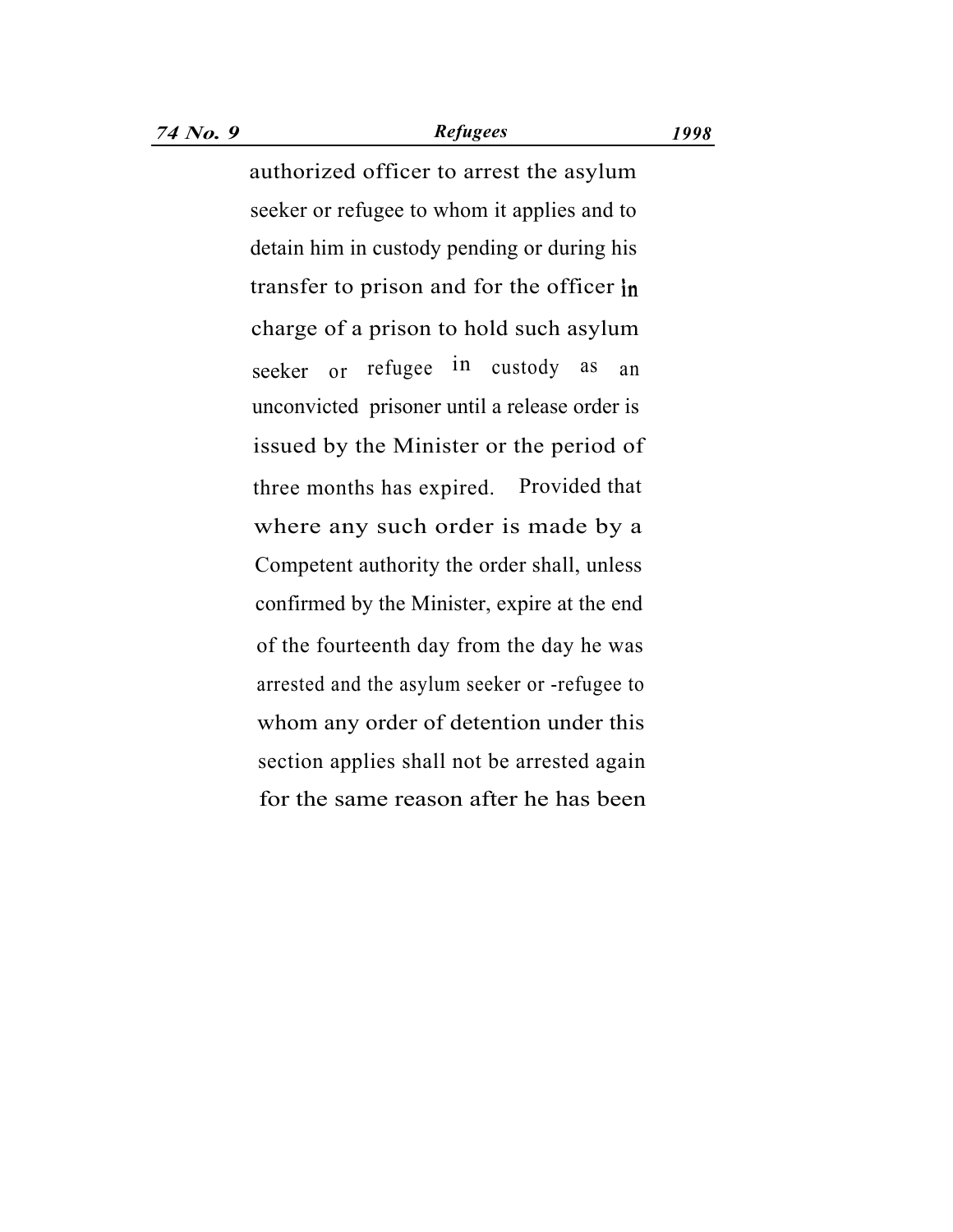released in accordance with this Act.

(4) The Officer in charge of prison

on releasing any asylum seeker or refugee

under this section, shall hand over an asylum seeker or refugee to the nearest authorised officer who shall take such person to the Director or designated area.

Such person to the Director or designated

area.

(5) For the avoidance of doubt, any

officer in charge of a prison or any other

place of confinement where any asylum

seeker or refugee is kept under this section, shall have power to release such inmate without any further order from or reference to the Minister or competent authority basing the time limit set under this section provided he conforms with subsection (4) of this section.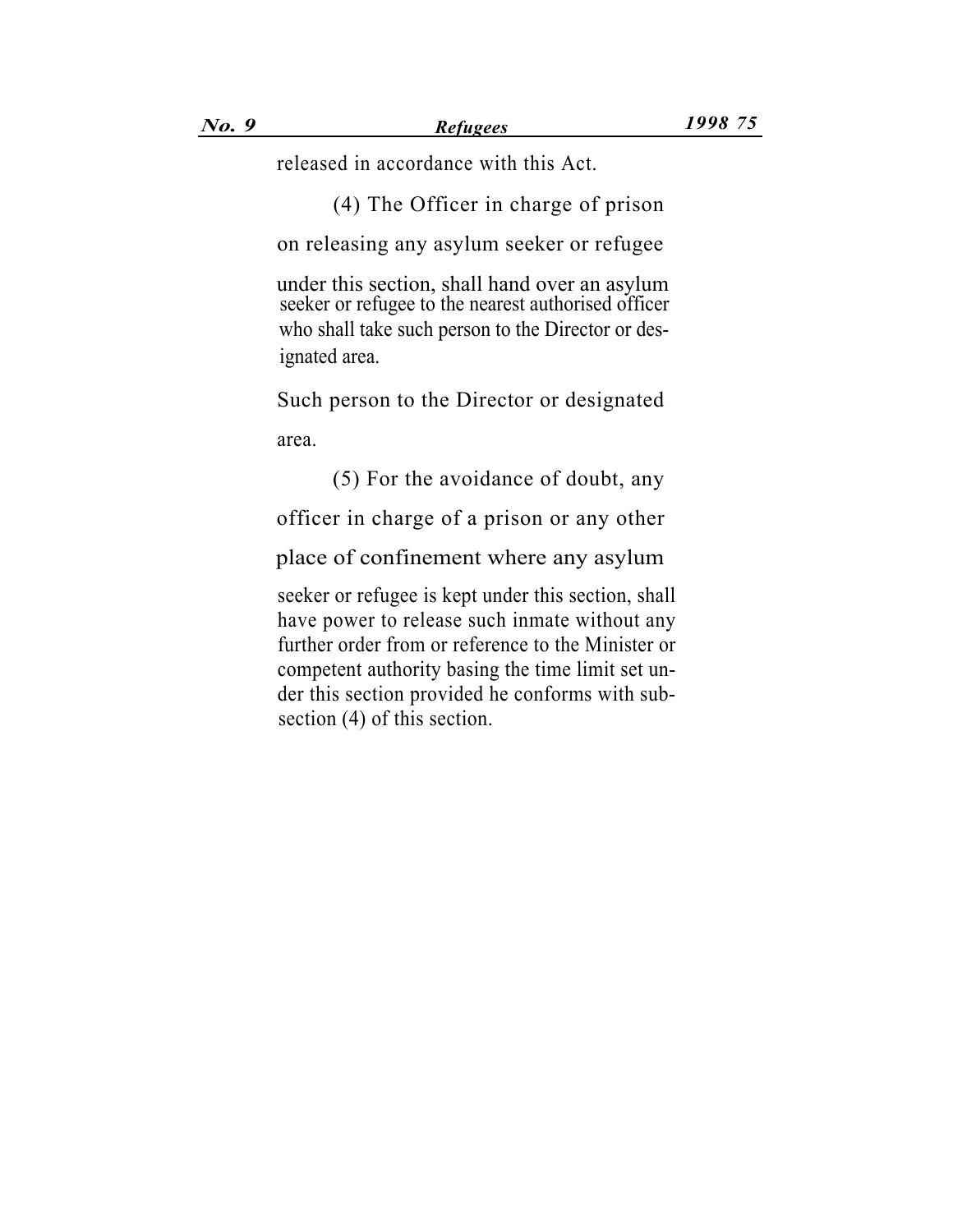Deportation, of  $.28-(I)$  (a) The Minister or as asylum seeker the case may be, competent authority or refugee may at any time order in writing that appointed by the Minister on that behalf

- (i) . any asylum seeker who has not qualified to be granted refugee status under section 4 of this Act, or
- (ii) a refugee who is dangerous to the security of the state or has ceased to be a refugee shall be deported from Tanzania by such means or route as he may direct, 28-(I) (a) The Minister or as<br>case may be, competent authority<br>inted by the Minister on that behalf<br>at any time order in writing that-<br>(i) any asylum seeker who has no<br>qualified to be granted refugee<br>status under section
	- (b) a refugee deported under subsection (a) of this section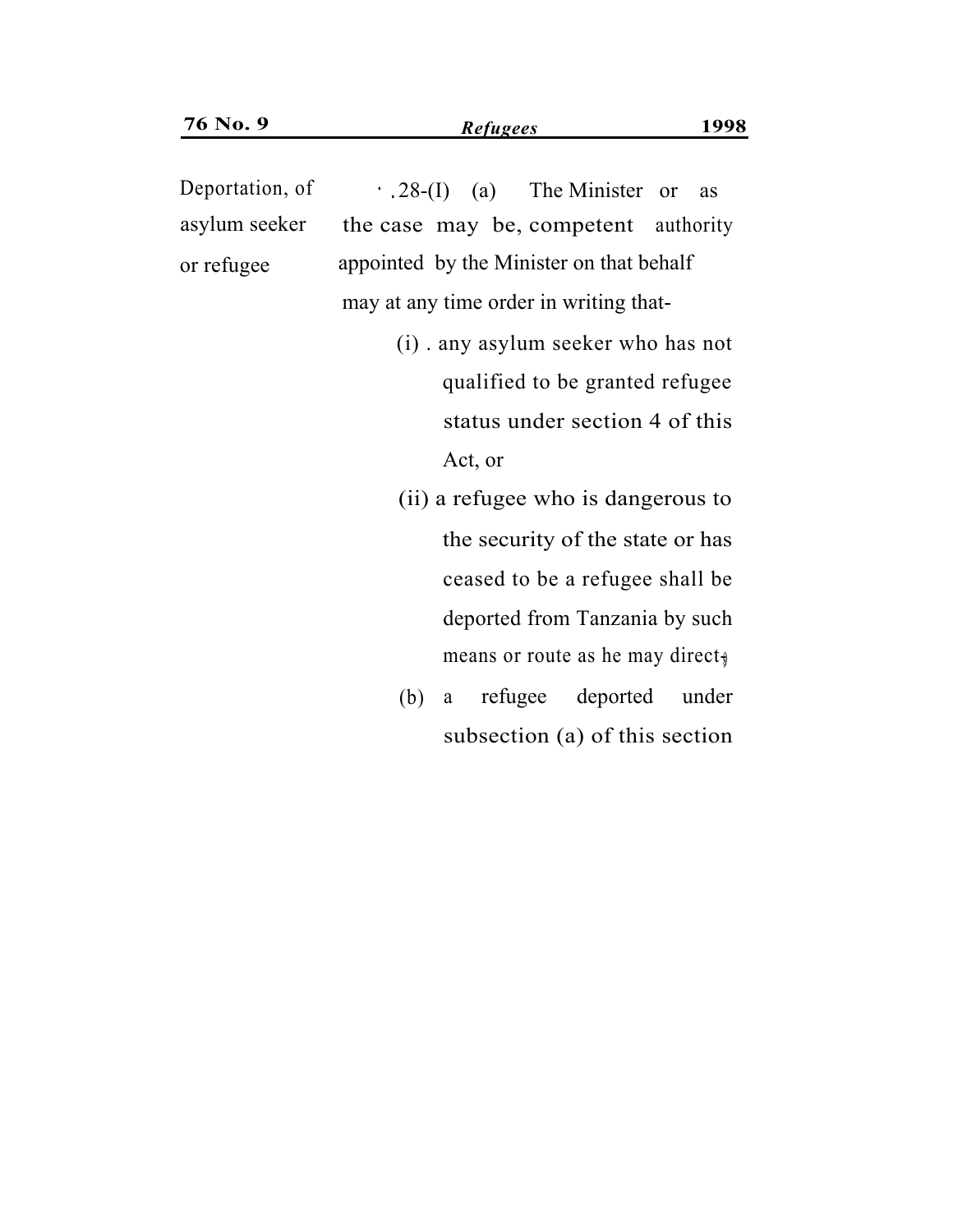shall be informed in writing' about his- deportation;

- (c) a refugee who is issued with a deportation order under this section may appeal to or may petition for review to the Minister or a competent authority within seven days from the date he is served with the deportation order. Where the petition or review has been filed to the competent authority such competent authority shall immediately transmit the same to the Minister-
- (d) the Minister in consultation with the Director may consider the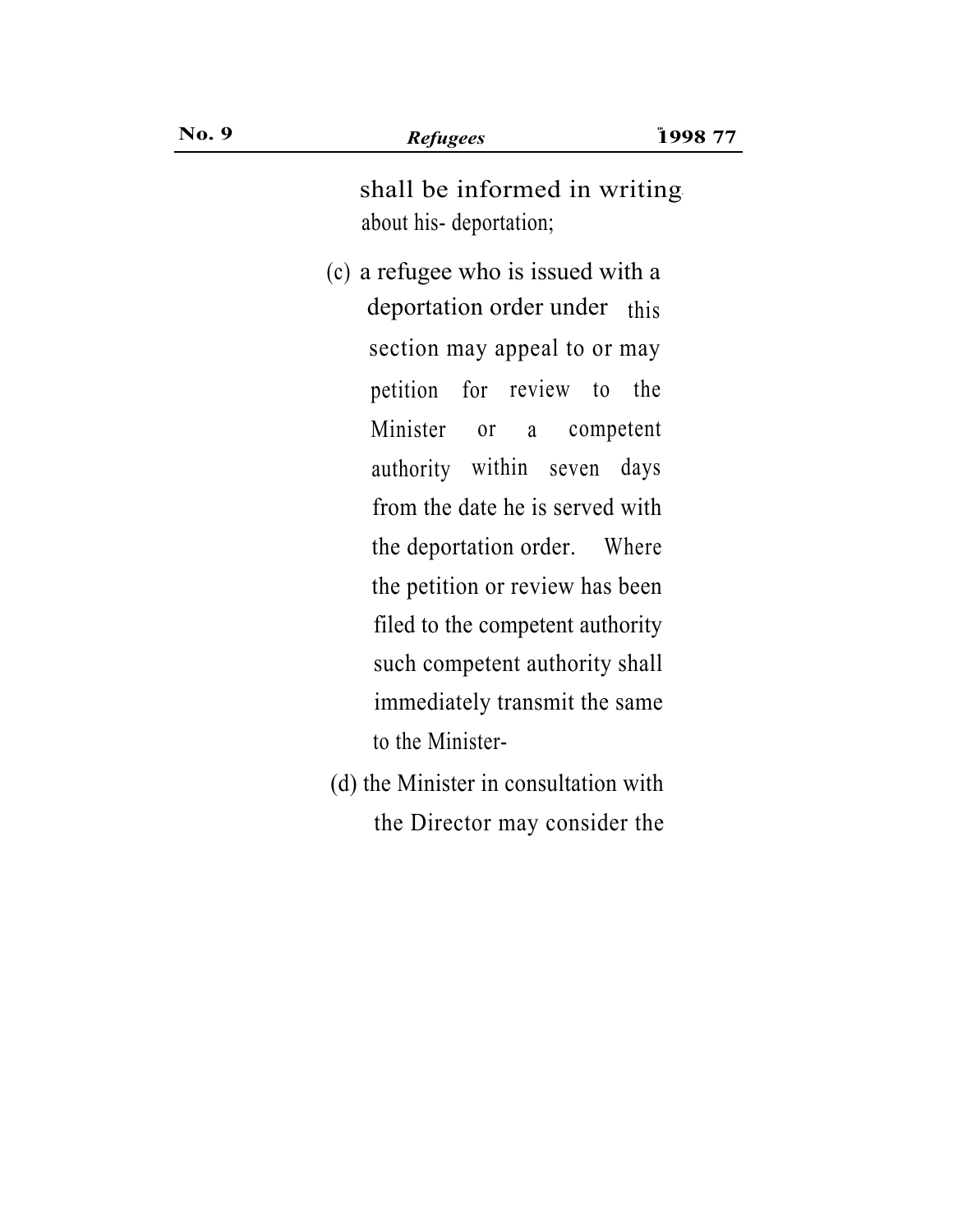appeal or review and shall have

power to confirm, or- revoke the

deportation order

provided that pending the determination of the appeal or review by the Minister the deportation order issued shall not be executed.

(2) A court convicting any asylum

seeker or refugee of an offence under the

I provisions of this section, shall order the deportation of such asylum seeker or refugee to the territory from which he entered Tanzania or any other country of his choice which shall take effect immediately after commition or after serving the sentence,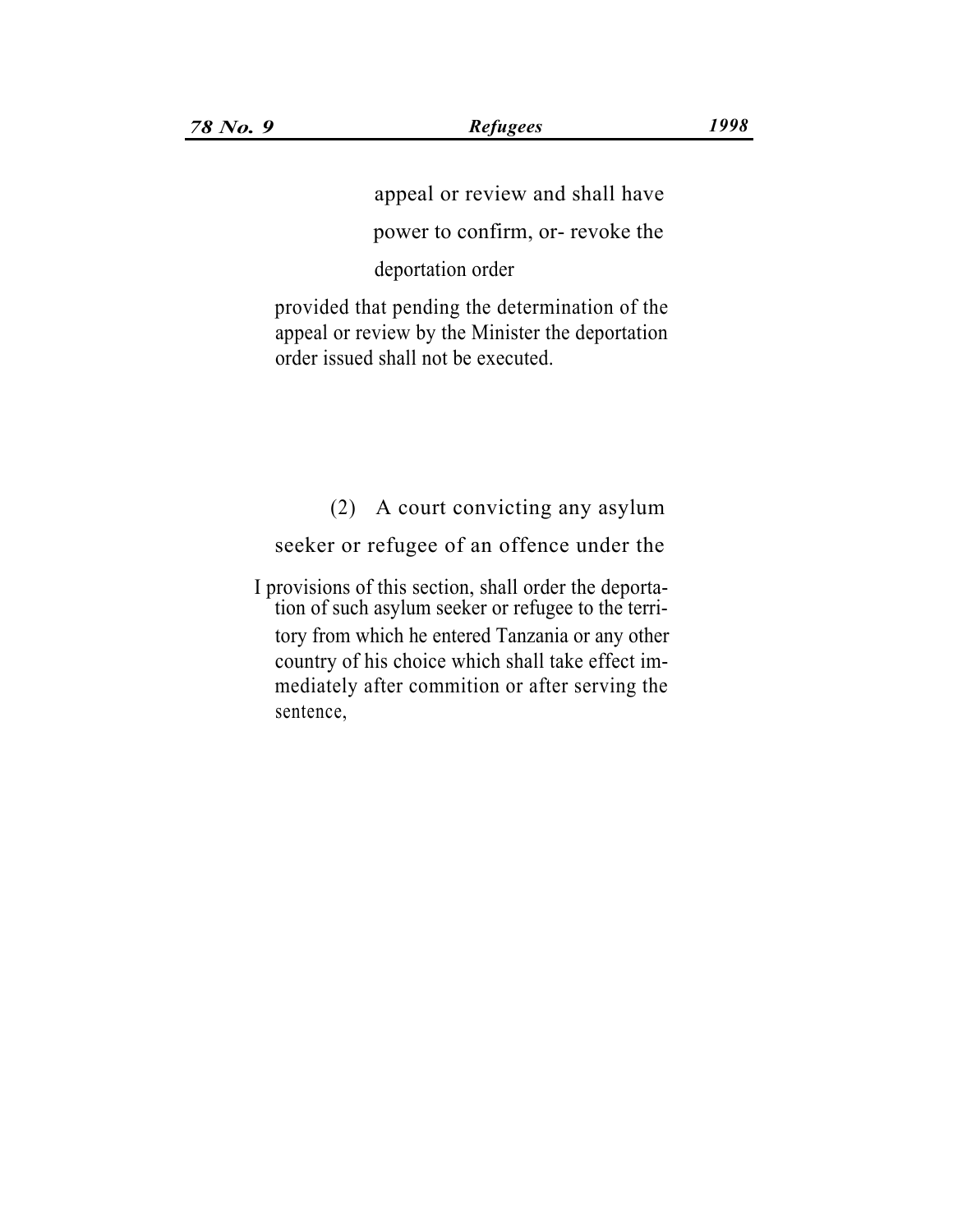(3) When any person is deported under sub-section (1) or (2) of this section he may be held in custody pending deportation.

(4) No order shall be made under subsection (1) or (2) in respect of an asylum seeker or, a refugee if the Minister, the competent authority or the court, as the case may be, is of the opinion that such a person will be tried or punished for an offence of a political character after arrival in the territory from. which he came or is likely to be the subject of physical attack in such territory.

(5) Any asylum seeker or refugee who fails to comply with an order made under this section shall be guilty of an offence under this Act.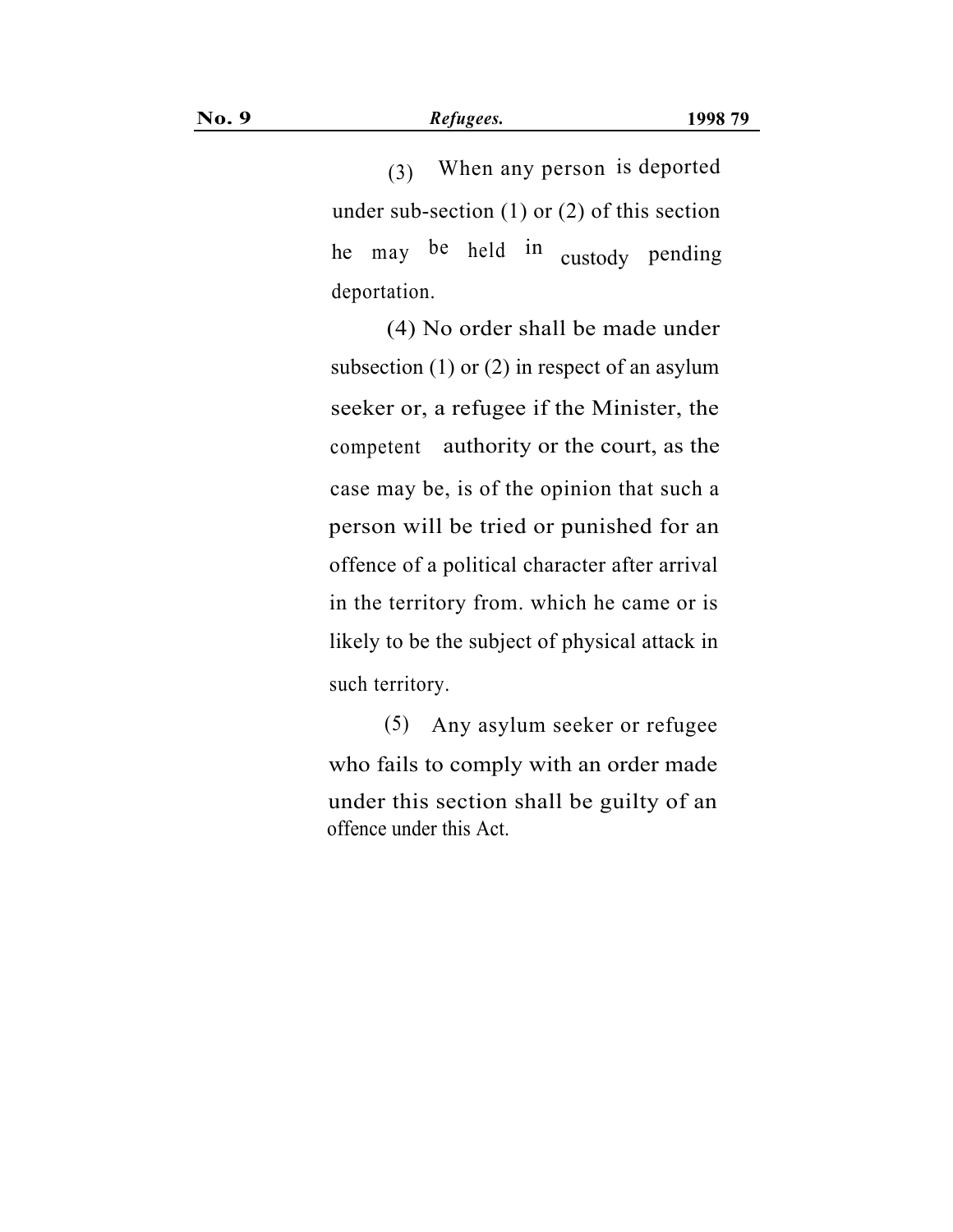29-41) No person who does or omits to do anything in the execution of his duty under this Act shall be subject to any personal liability whatsoever if the same act or omission was *bonafide.* Protection of *bonafide* act

> (2) Save as provided in subsection (2) of section 13, no compensation shall be payable and no action shall be brought against any person acting in the execution of his duty under this Act for any damage done or loss occasioned by, the detention or slaughter of any animal under the powers conferred by section 13, or the detention or use of any vehicle under the powersconferred by section 14.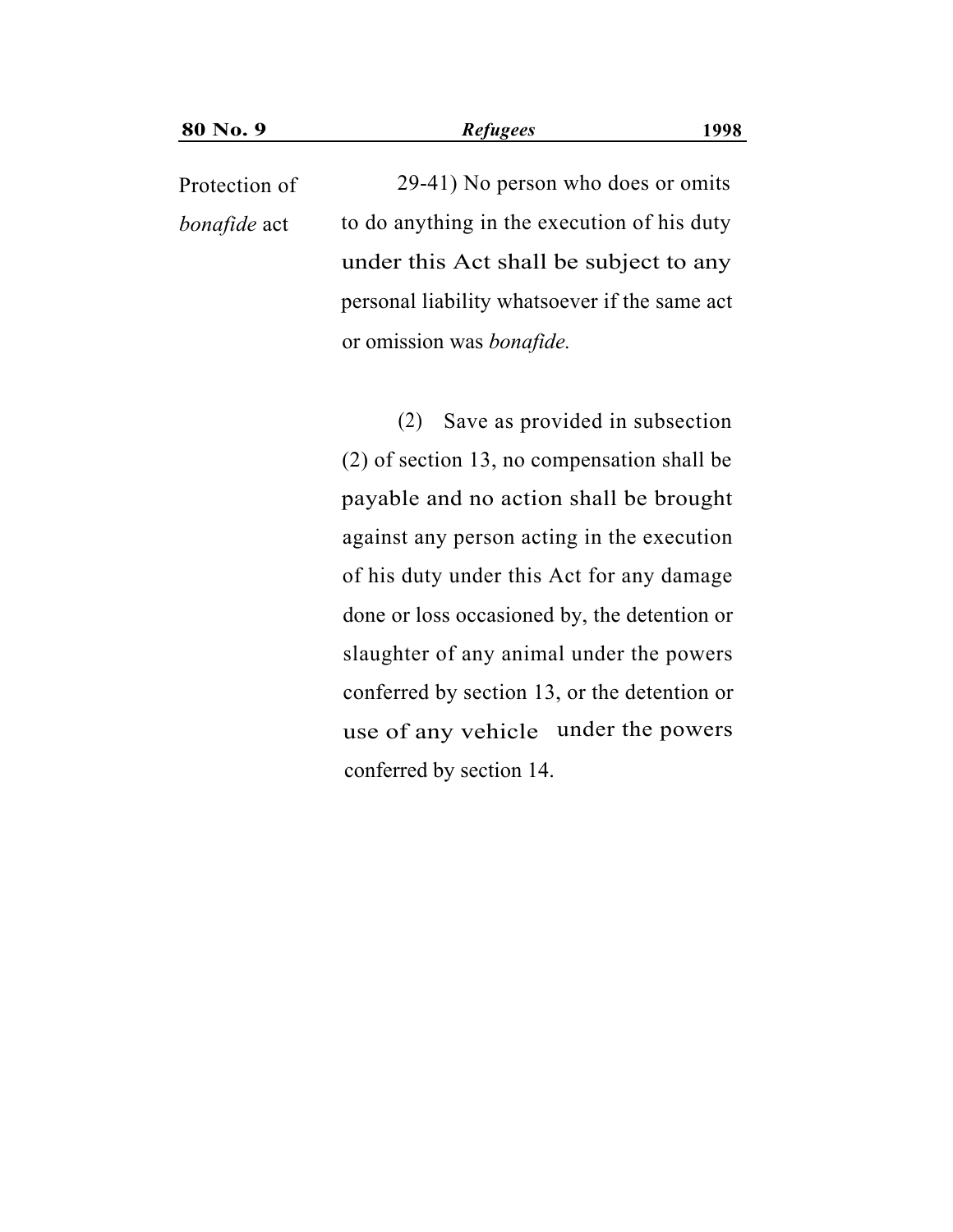30.-(I) The Director shall register Registration of and keep records of all asylum seekers and asylum seekers refugees present and the designated areas and refugees

established in Tanzania and for this purpose he shall be deemed to be the Registrar of asylum seeker and refugees provided that he may delegate in writing this function to settlement officer or refugee officers.

(2) The Minister may appoint any public officer to be assistant registrar of asylum seekers or refugees for any specific area by order published in the Government Gazette:

provided that such appointed assistant areas of thentheir functions registrars within the jurisdiction shall carry out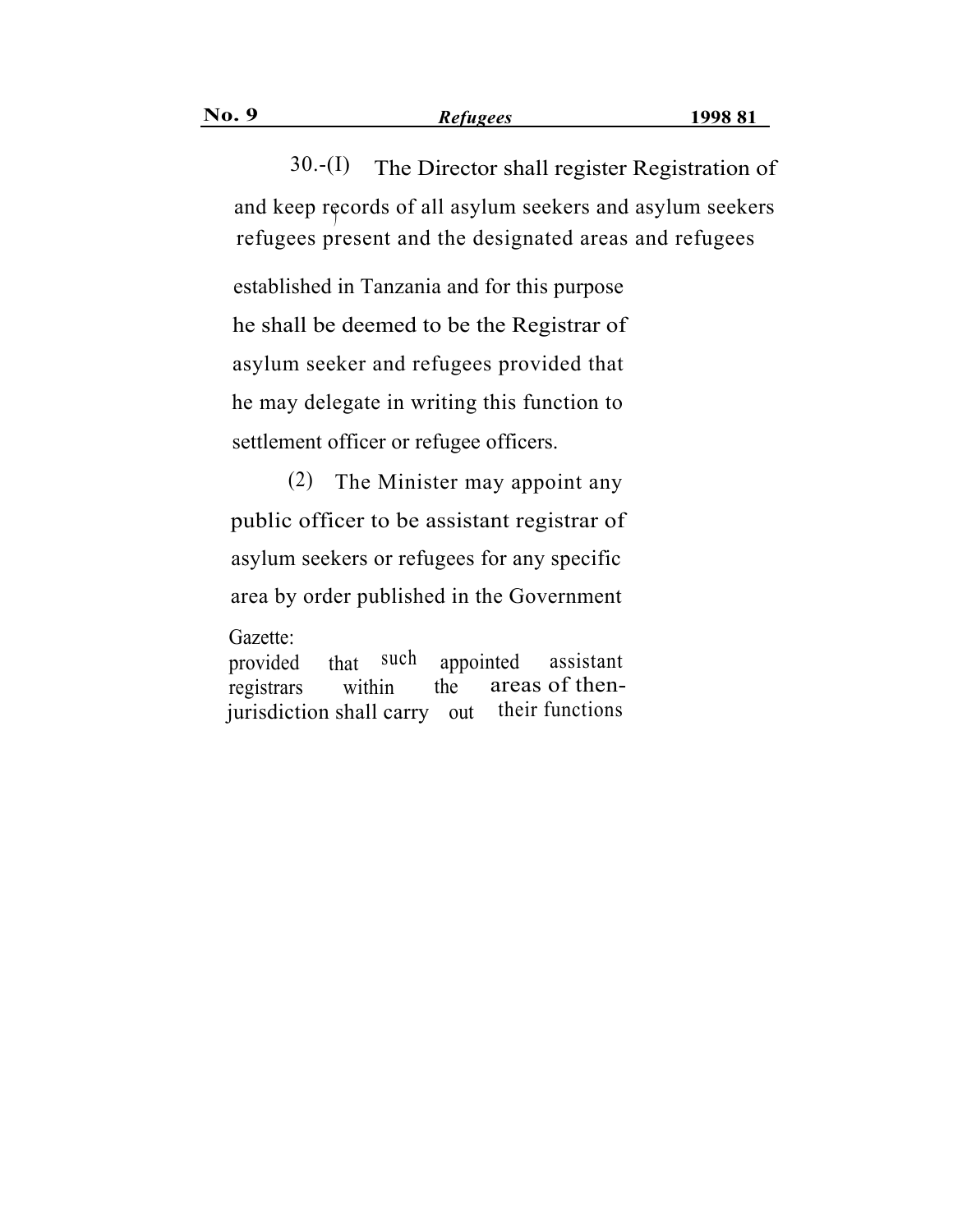under the direction and supervision of the Director.

Where a Ward Development (3) Committee is established for asylum seekers or refugees in a designated areas, the of the same shall be the Settlement Officer and where need arise for representation in any Local Government organ must be done by a citizen of Tanzania being, the Settlement Officer or Refugee Officer appointed by the Director in that behalf and shall represent the organisation concerned provided that representatives of refugees may be allowed to accompany the settlement officer or refugee officer as an observer. Chairman the is established for asylung<br>or refugees in a designated areas, the same shall be the

(4) The Minister where he deems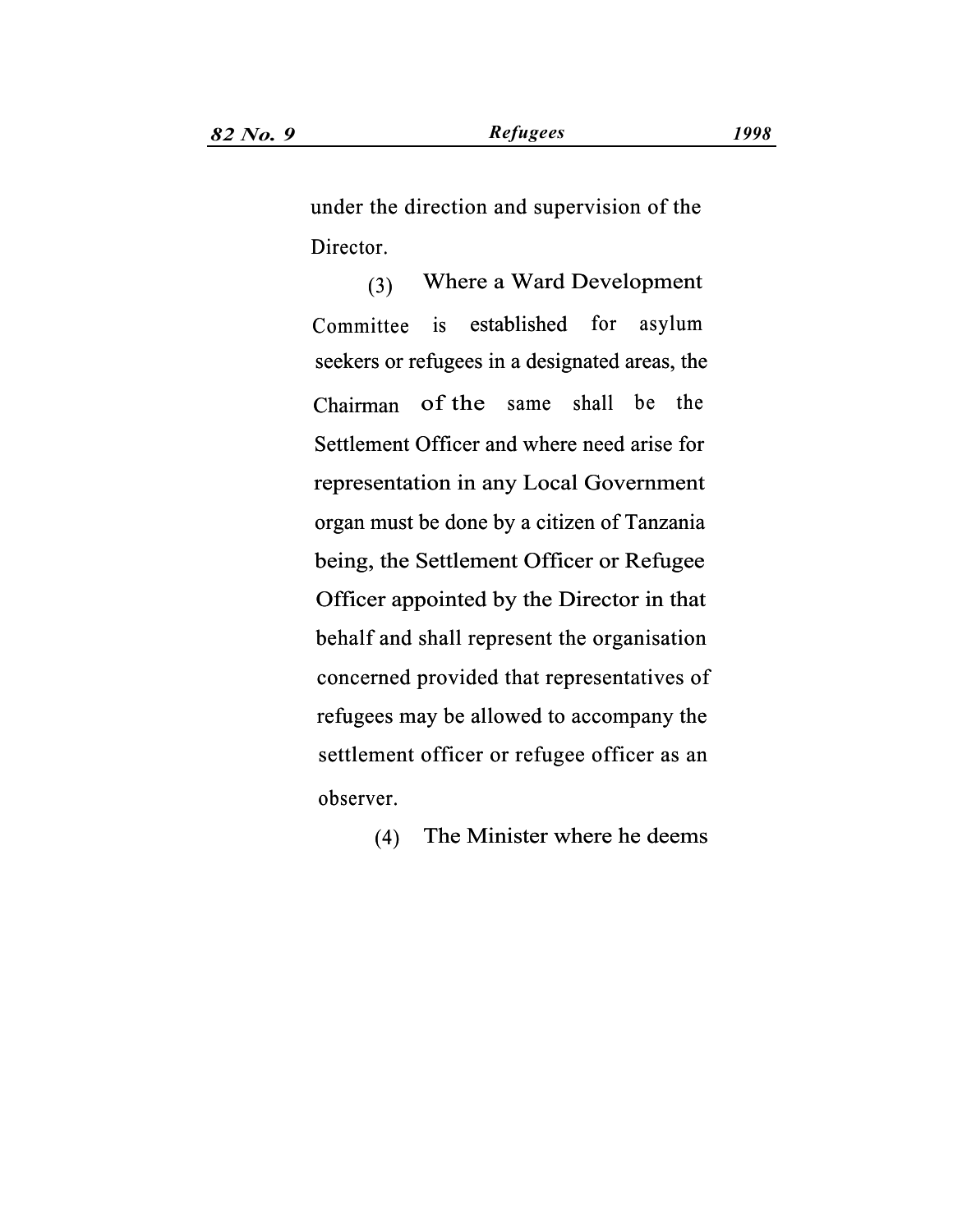appropriate may by, notice published in the Gazette, establish  $a_{\text{nv}}$  administrative arrangement or non political organisation for refugees or , asylum seekers in any designated area with a ten cell leader system at the lowest level up to the Committee, Council or apex organised at the highest level.

Provided that, representatives or leaders in such administrative arrangement or organisation shall conform as far as is practicable with the basic principles of election by universal suffrage and secret ballot.

(5) The registration of asylum seekers or refugees under this Act is without prejudice to any other registration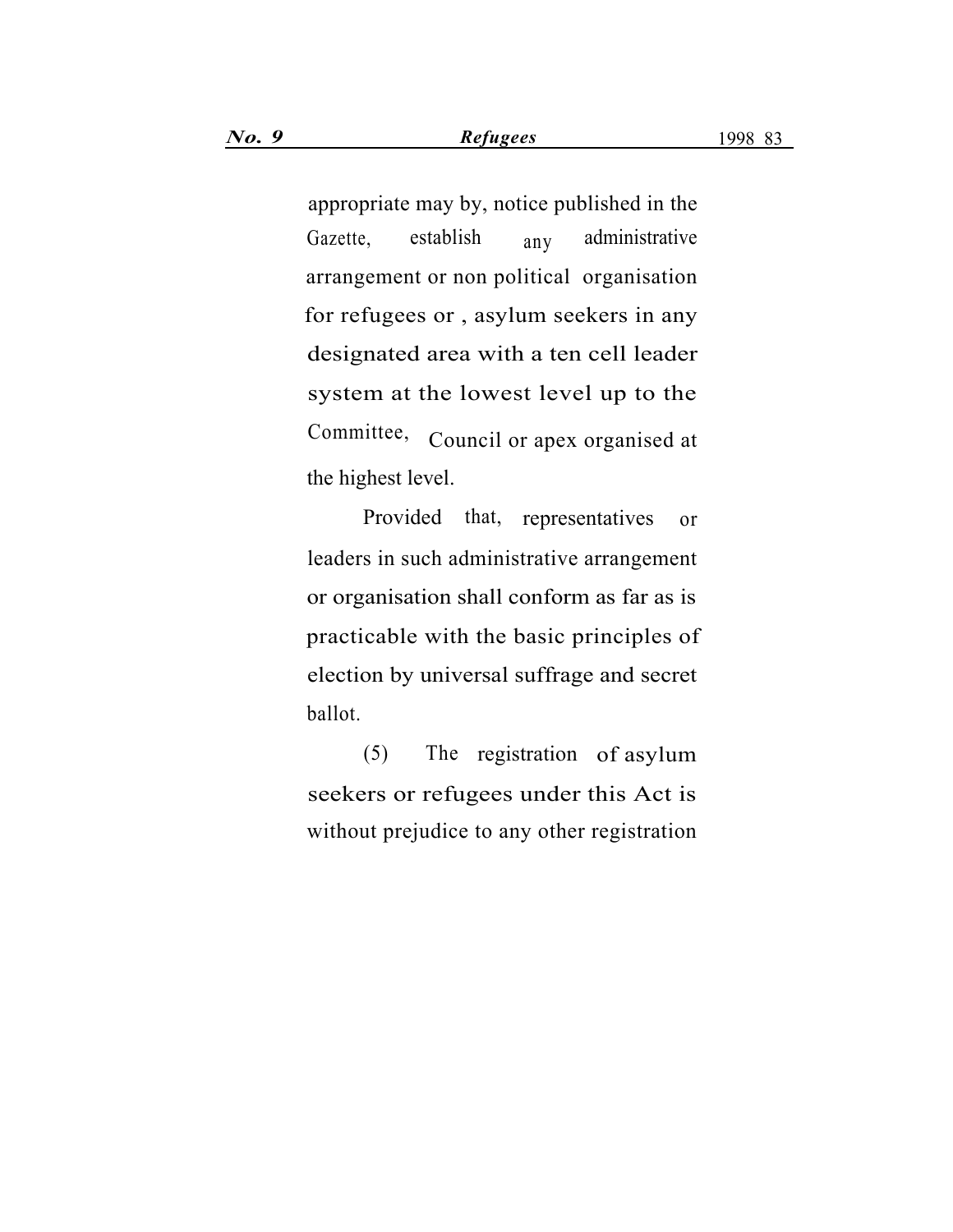(6) Any asylum seeker or refugee who fails to register himself under this Act, shall be guilty *of* an offence and shall be liable on conviction to a fine not exceeding one hundred thousand shillings or to imprisonment for not more than three years or to both fine and imprisonment.

| Education for | $31-(1)$ Every refugee child shall be                                                          |  |
|---------------|------------------------------------------------------------------------------------------------|--|
| refugees      | entitled to Primary Education in accordance                                                    |  |
|               | with the National Education Act 1978 and<br>every refugee adult who desires to participate III |  |
| Act No. $25$  | adult education shall be entitled to do so in ac-<br>cordance with the Adult Education Ac;     |  |
| of 1978       |                                                                                                |  |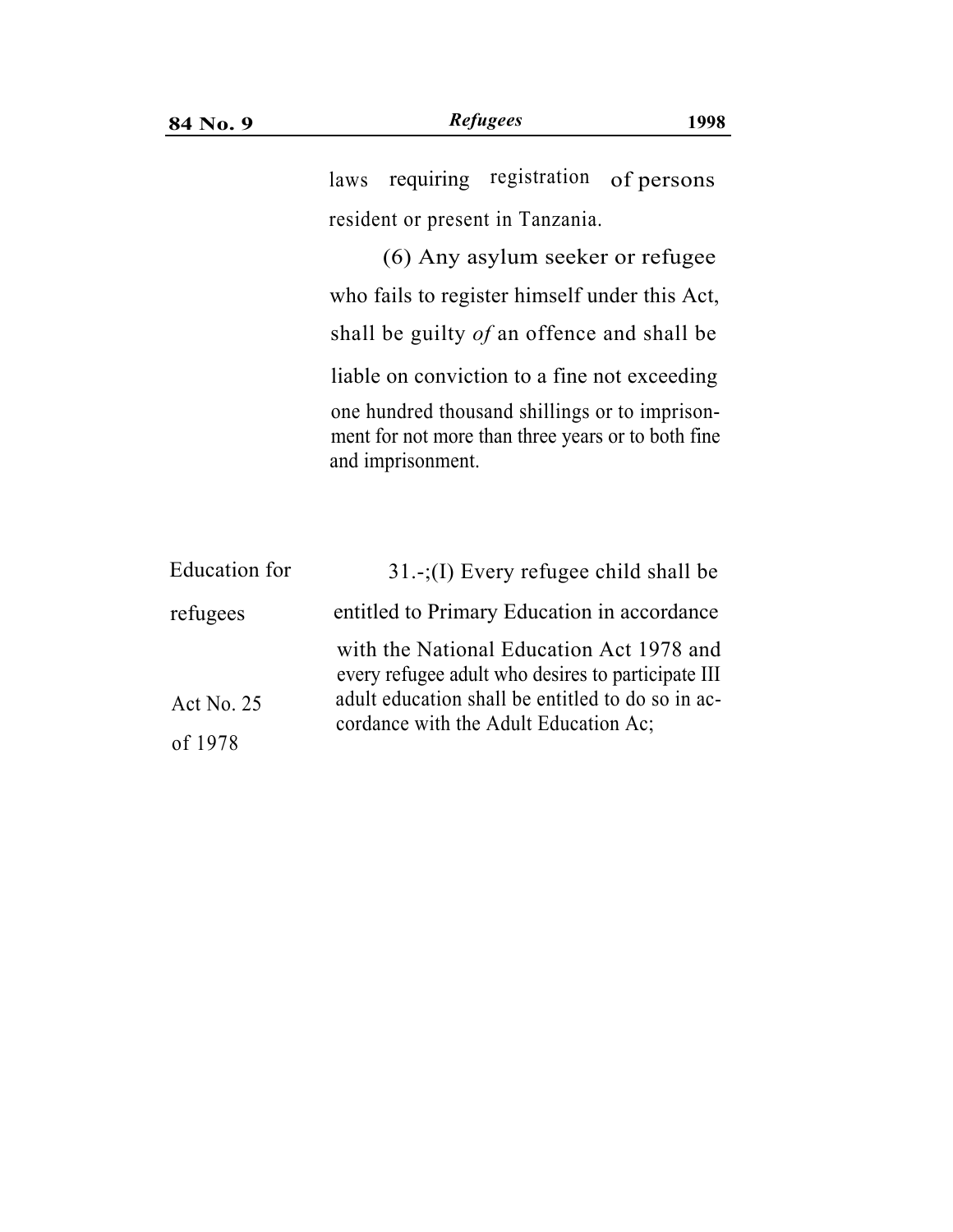(2) Every refugee shall be entitled to post primary education in accordance with rules made by the Minister in accordance with subsection (3) of this section.

(3) The Minister in consultation with the Minister responsible for education as regards secondary education and in consultation with the. Minister responsible for higher education other than secondary education shall make rules prescribing-

- $(a)$  fees;
- (b) categories of schools, colleges or universities a refugee student can, be enrolled and
- (c) prescribing any matter that May need to be regulated for purposes of better and effective implementation of this section.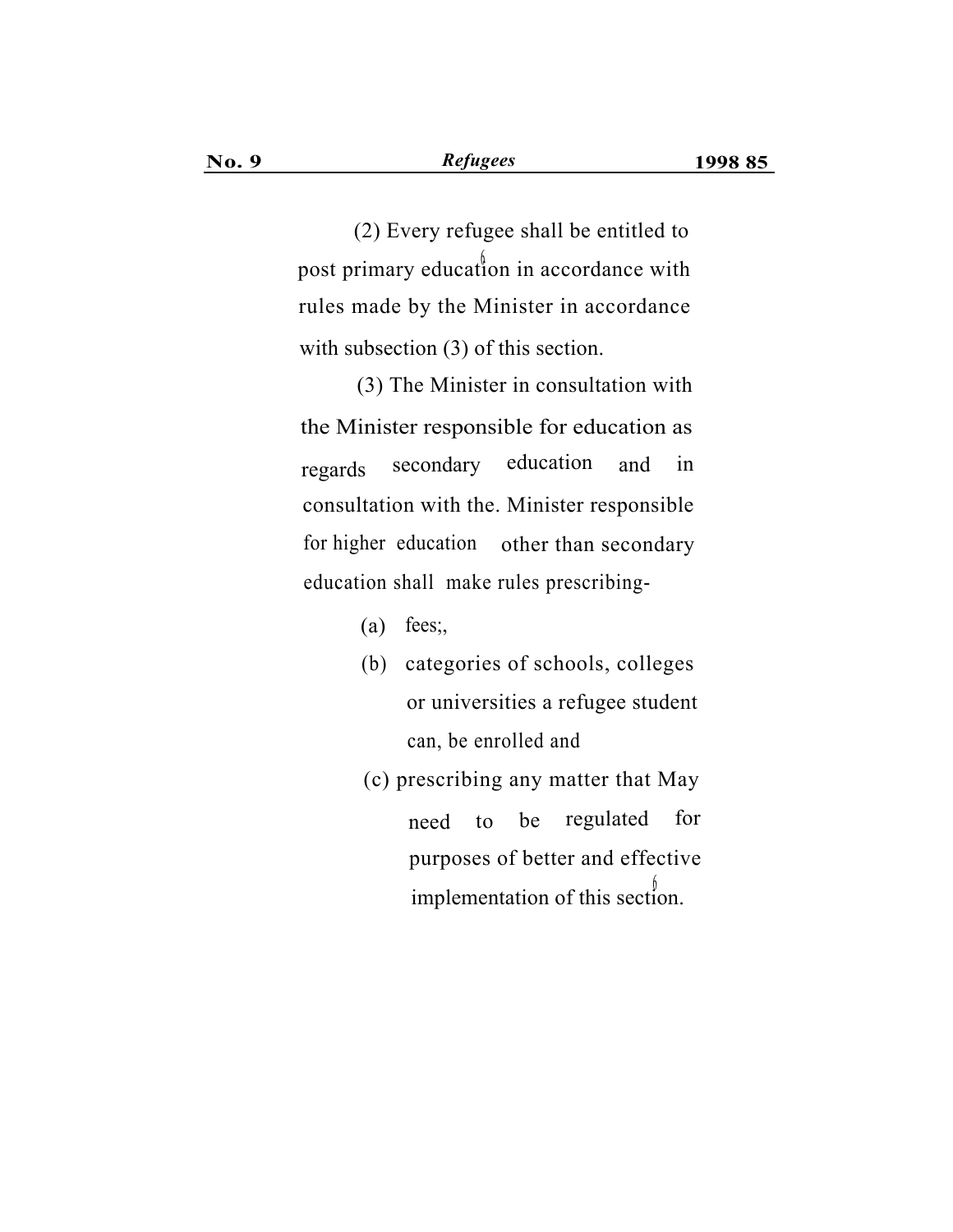| 86 No. 9        | <b>Refugees</b>                                                                                                                                                                                                                                                                                                                                                                                                                                                                                                                                                                                       | 1998 |
|-----------------|-------------------------------------------------------------------------------------------------------------------------------------------------------------------------------------------------------------------------------------------------------------------------------------------------------------------------------------------------------------------------------------------------------------------------------------------------------------------------------------------------------------------------------------------------------------------------------------------------------|------|
| Work permit for | $32.-(i)$ The Director may grant work per-                                                                                                                                                                                                                                                                                                                                                                                                                                                                                                                                                            |      |
| refugees        | mit to any refugee who qualities for the same.                                                                                                                                                                                                                                                                                                                                                                                                                                                                                                                                                        |      |
|                 | (2) The Director may-revoke any work<br>permit granted under this section for any good<br>course he deems appropriate provided that, be-<br>fore revocation the Director shall give thirty days<br>notice of the intended revocation to the refugee<br>and the employer of the refugee. The refugee or<br>employer affected by any permit revocation may<br>make any presentation to the Director in relation.<br>to the revocation within twenty one days upon<br>receipt of such, the Director shall consider them<br>and make his decision for or against such revo-<br>cation with fourteen days. |      |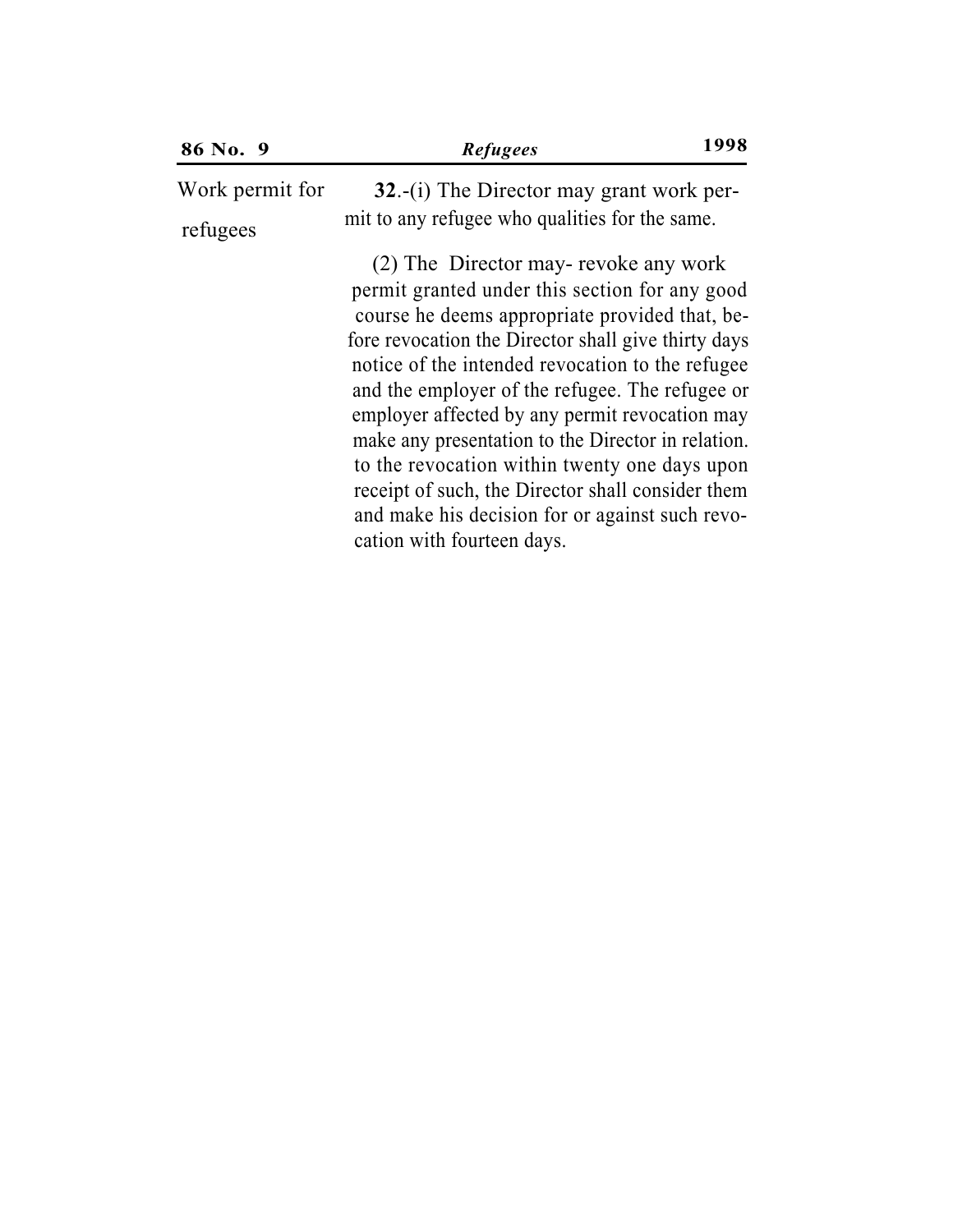(3) The Minister in consultation with Ministry responsible for Labour, may make rules on, the model or type of permits to be issued under this Act, time limit of the permits and renewals, the qualifications and procedures for applying for or renewing the permits, and fees, their revocations or representation for review thereof and any forms ensuing therefrom.

(4) Any refugee who works or engages himself in any activity without permit, will be committing an offence under this Act, and shall be liable on conviction to a fine not exceeding two hundred thousand shilings or imprisonment for a period not exceeding three years or both fine and imprisonment.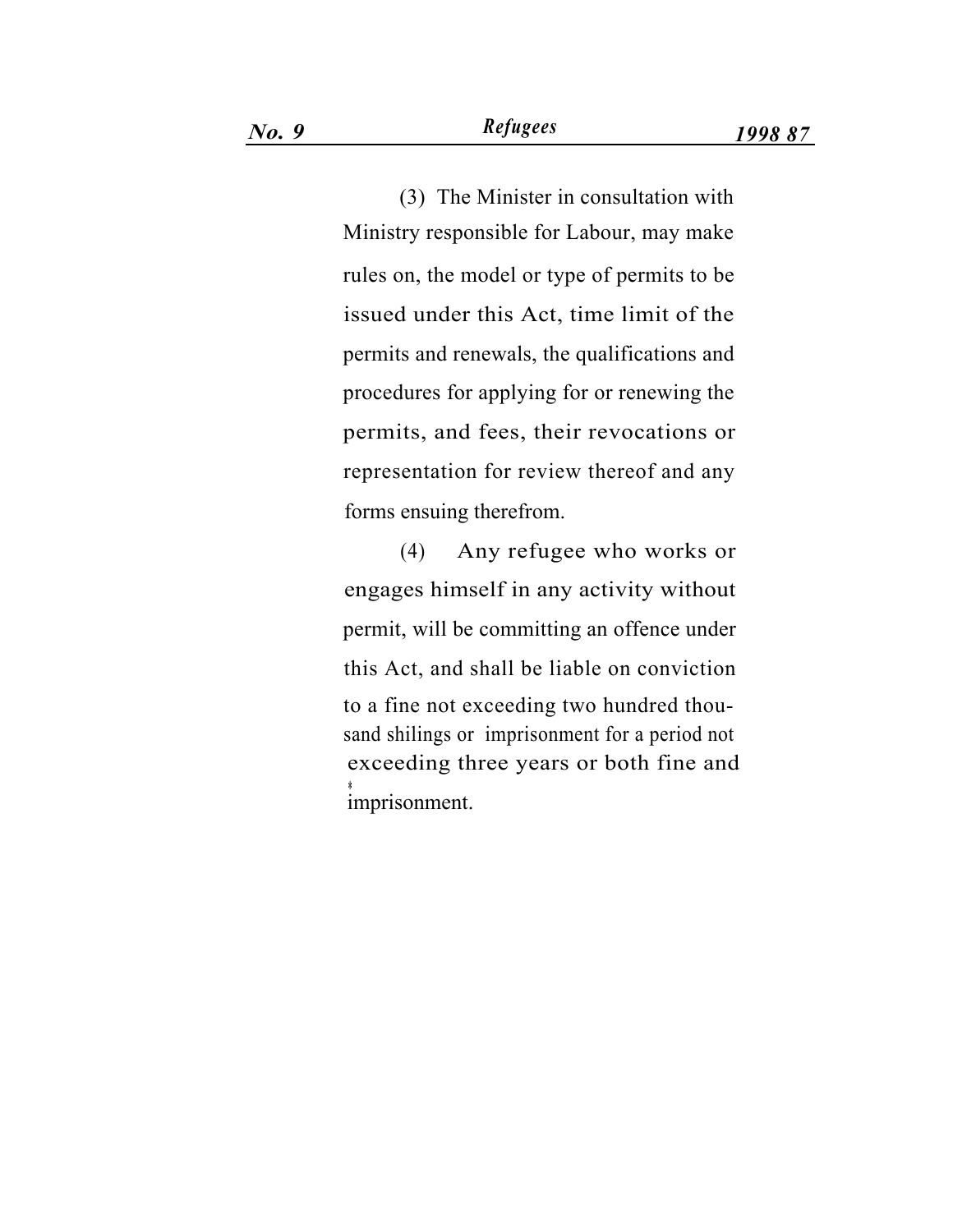Payment of 33. Any asylum seeker or refugee taxes residing in Tanzania shall be liable to pay any taxes according to the laws of this country.

34.-(I) An asylum seeker or refugee shall have right at any time to return voluntarily to the country of his nationality or from which he entered Tanzania and any action or omission intended to prevent or restrict or which has the effect of preventing or restricting any asylum seeker or refugee from voluntary repatriation except in the Voluntary repatriation due process of the law is hereby prohibited.

> (2) A refugee who leaves Tanzania on voluntary repatriation or who ceases to be a refugee for 'any other cause shall surrender all his travel documents, identity card permits or any other documents which he acquired by virtue of being a refugee and may take with him any movable property which he lawfully owns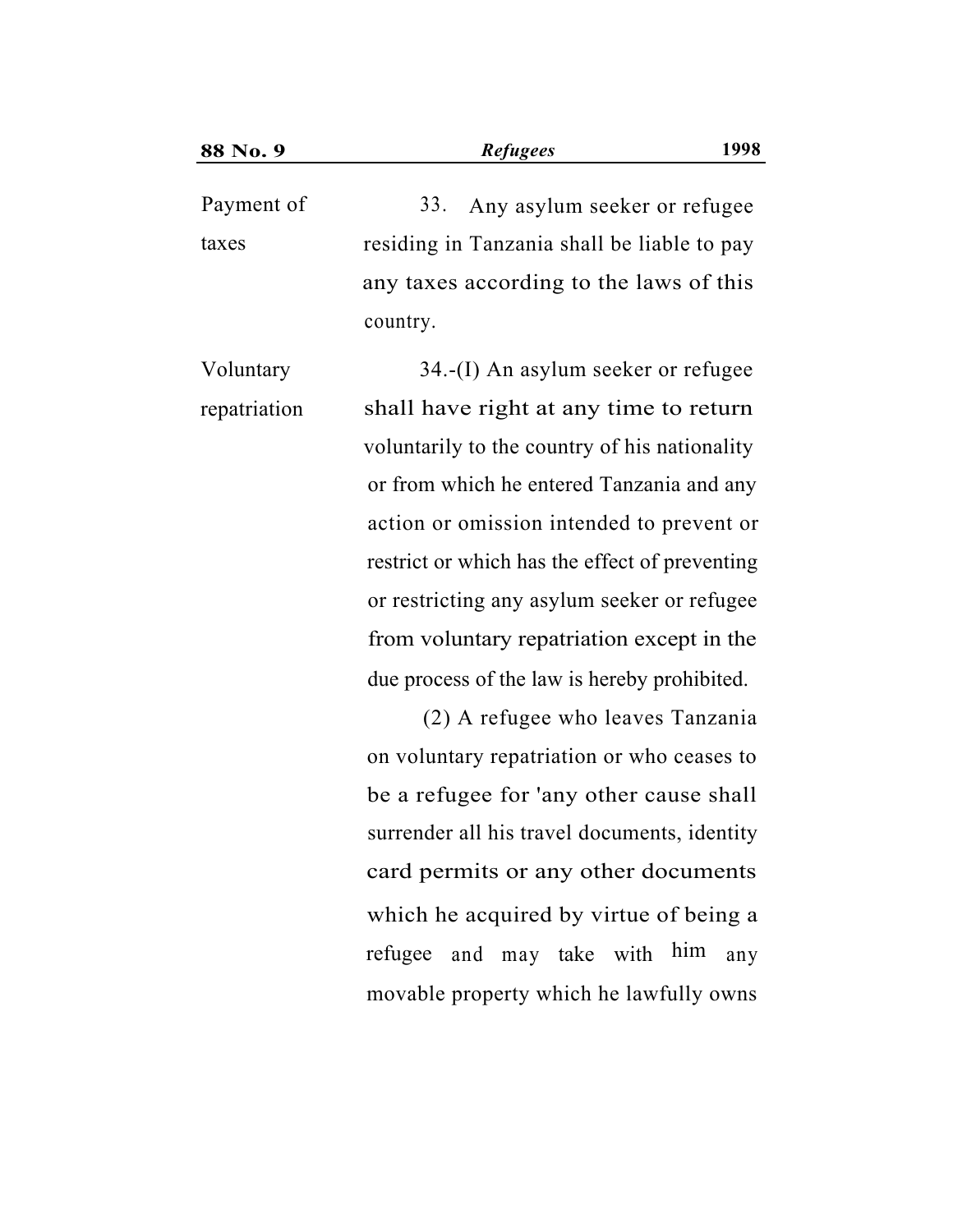provided he complies with any existing procedures or laws covering such property or the exportation of such property.

(3) Any movable property or immovable property belonging to any asylum seeker or refugee who leaves the country permanently or on voluntary repatriation at the time of his departure shall be left to be disposed off lawfully and be deemed to be left under the safe custody and control of the Director and the Government shall pay fair and adequate compensation to the owner of the property prior to the time of his departure.

(4) Where fair and adequate compensation has not been paid to the refugee owner within one year from the time the refugee leaves Tanzania such property shall vest into the Refugee Trust whose trustees shall be free to keep it as a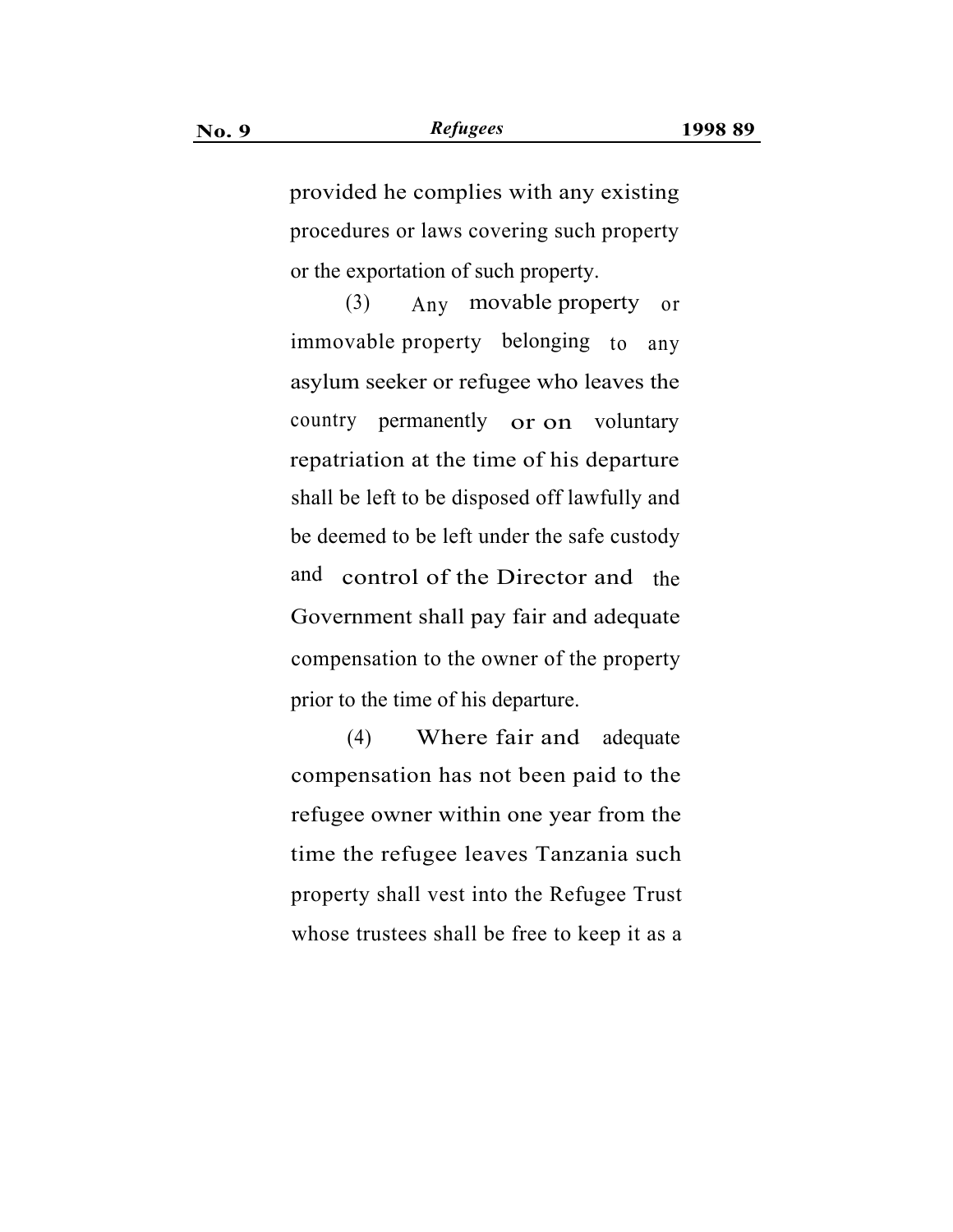Trust shall pay the requisite fair and . adequate compensation to the refugee owner or his legal representatives or shall sell it at the market, price the proceeds of which after deduction of its necessary costs shall pay it to the refugee owner or his legal representatives. refugee property in which case the Refugee

(5) Any person who fails to comply with any provision of this section shall be guilty of an offence under this Act.

Family re-union  $35-(I)$  A recognised refugee resident in Tanzania who wishes to join or to be joined by any member of his family outside or within Tanzania respectively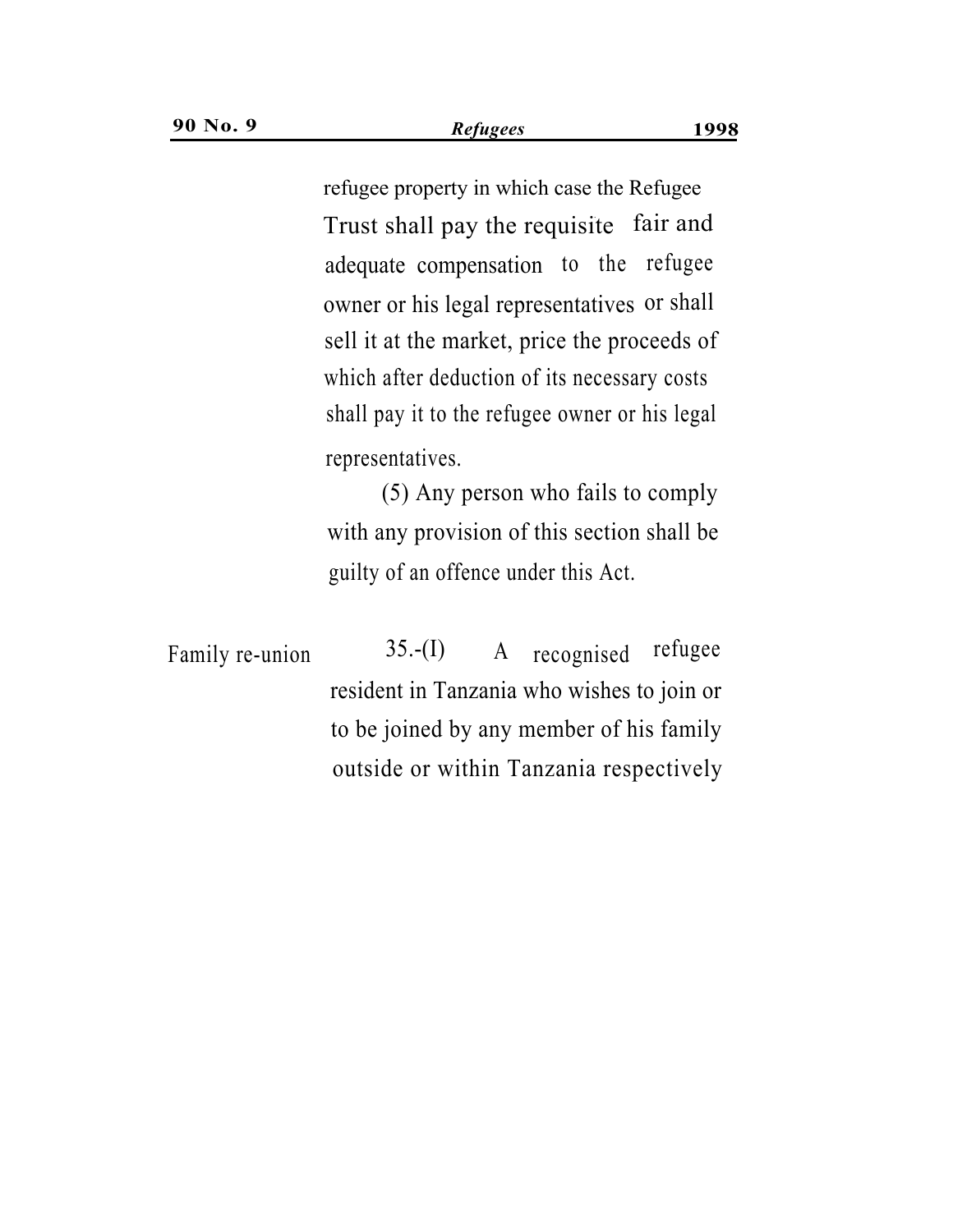shall make application for family re-union to the Minister through the UNHCR or the Director who shall submit the. application to the Committee which shall recommend to the Minister whether to allow the family reunion or not provided that such family reunion shall not take place before permission is granted under this section. Failure to abide to this Provision shall be an offence under this Act.

(2) Any affected or aggrieved person by the decision of the Minister refusing or granting family re-union may file a petition for review to the Minister.

(3) Where there is disunity in the family of a refugee as a result of divorce,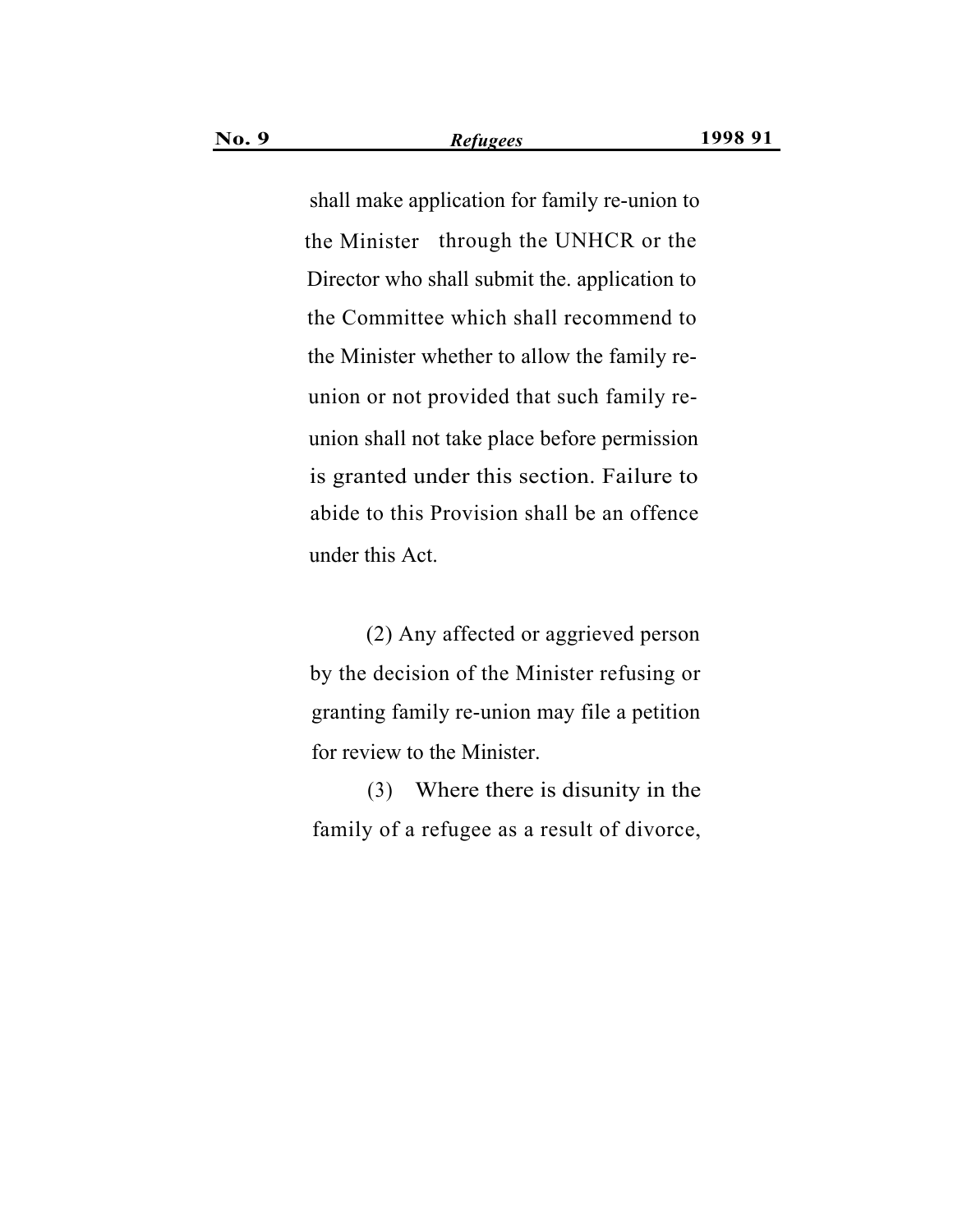separation, death et cetera any member of that family may remain in Tanzania and shall have to apply within a maximum period of 2 years from the time of disunity of the family for the acquisition of the refugee status on his own right or for a legalisation of the residence in Tanzania Act No. 7 under the immigration Act, 1995, failure of which shall be an offence under this Act provided that where such application has been made he can remain in Tanzania until the final decision of the application is made.

(4) For the purposes of this Act, members of a family shall only include a husband or wife lawfully married and their children who are below 18 years of age and Act No. 7 any dependant as ascribed by the of 1995 Immigration Act 1995

of 1995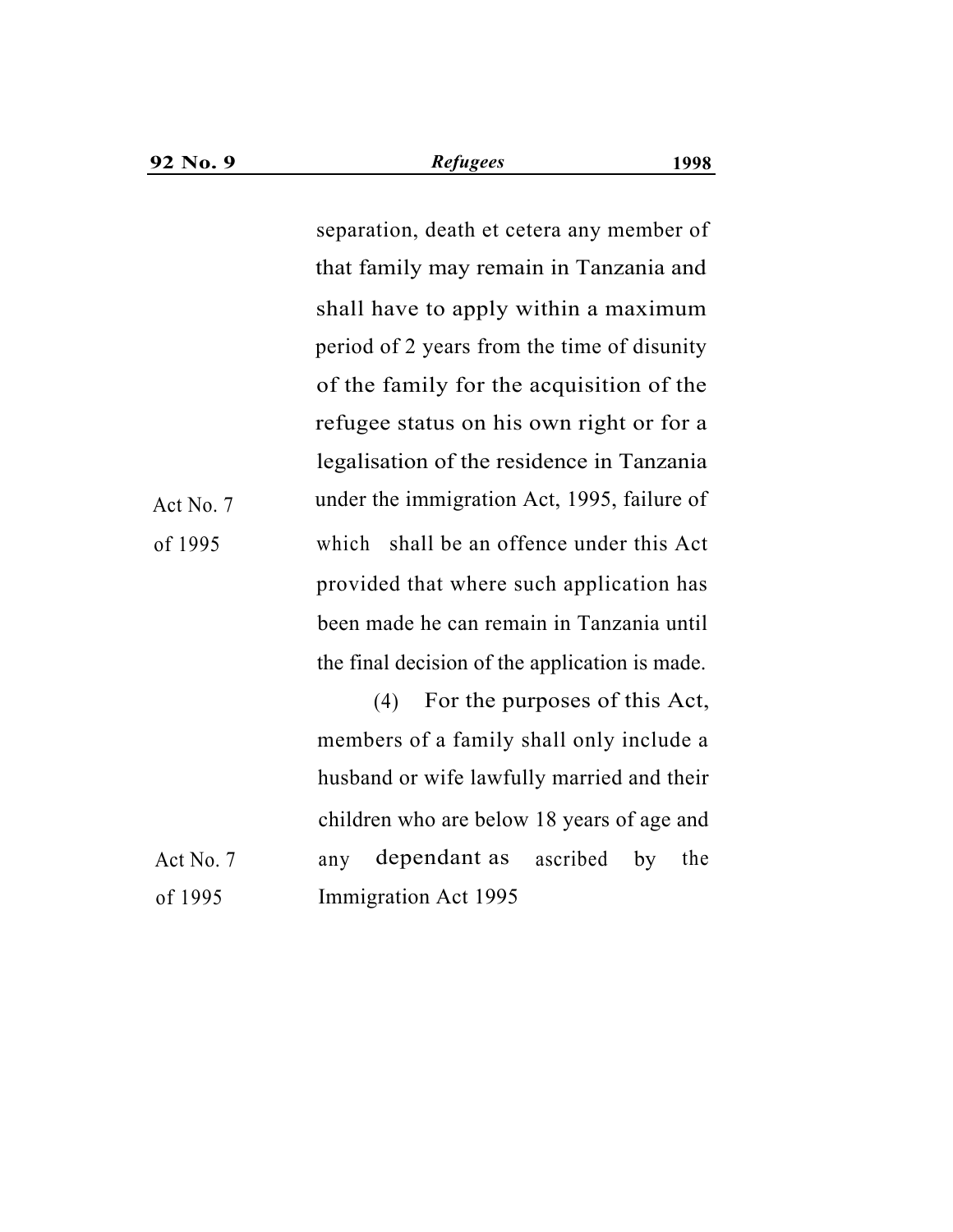A refugee residing in Tanzania shall have the right to resettle in any other country outside Tanzania and may apply in writing to the Minister for the Resettlement same at any time.  $36-(1)$ 

> (2) A refugee residing outside Tanzania may before entering Tanzania and through the UNHCR or OAU (Refugee Bureau) apply to the Minister for resettlement into Tanzania and it is hereby prohibited that he shall not be allowed to enter Tanzania until his resettlement into Tanzania has been granted, the disobedience of which shall be an offence under this Act,

,(3) The Minister on receiving any application for resettlement in Tanzania shall consider the application and may submit it to the Committee which shall make recommendations for his further consideration.